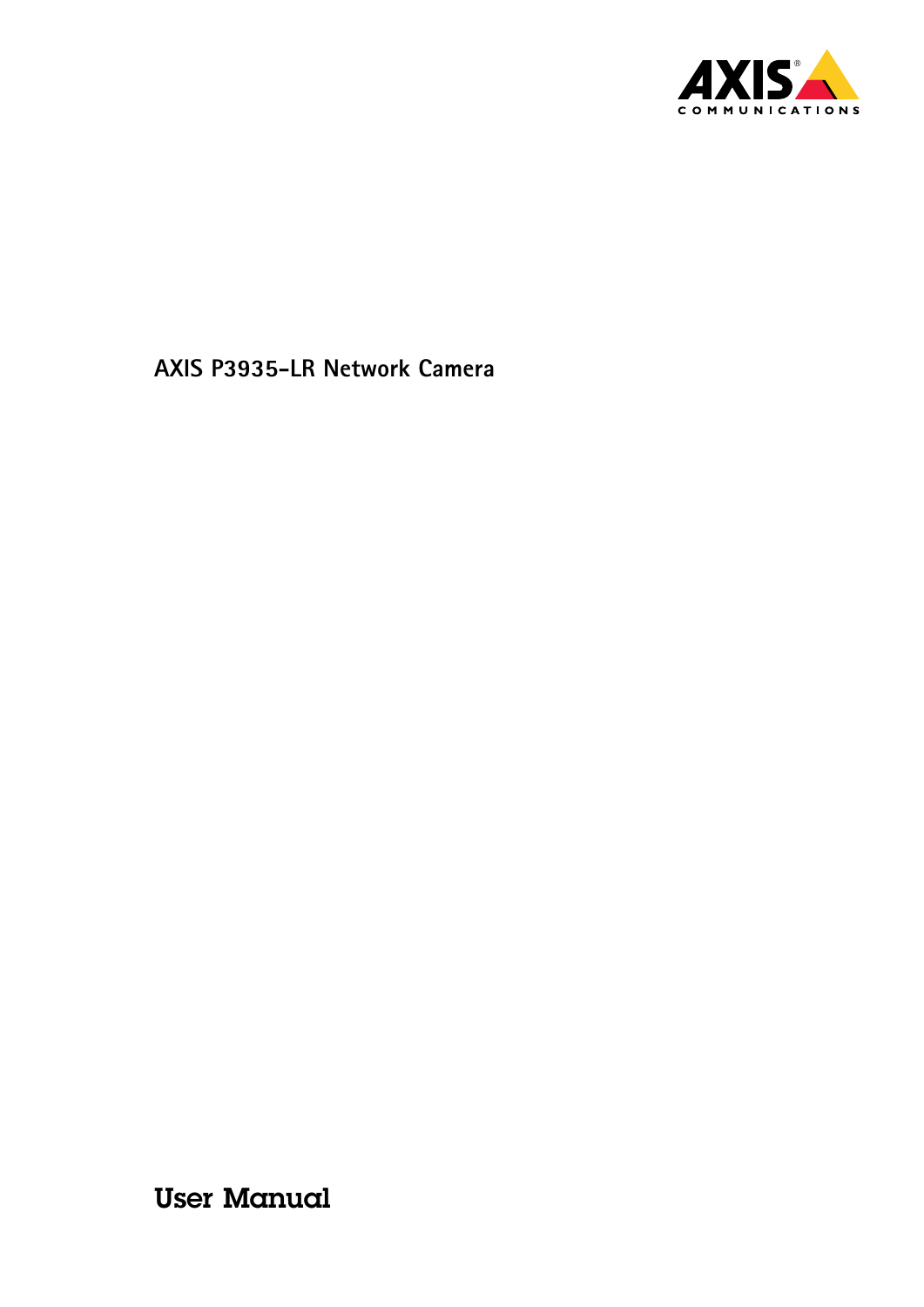## **Table of Contents**

| 3<br>$\overline{4}$<br>Get started                                                                 |
|----------------------------------------------------------------------------------------------------|
| $\overline{4}$                                                                                     |
| $\overline{4}$                                                                                     |
| $\overline{4}$                                                                                     |
| 5                                                                                                  |
| 6                                                                                                  |
| Webpage overview<br>Configure your device<br>Adjust the image                                      |
| 6                                                                                                  |
| 11                                                                                                 |
| Adjust the things the million (PTZ)<br>Adjust the camera view (PTZ)<br>View and record video<br>11 |
| 12                                                                                                 |
| 16                                                                                                 |
| 17                                                                                                 |
| 18                                                                                                 |
| 18                                                                                                 |
| 19                                                                                                 |
| 28                                                                                                 |
| 29                                                                                                 |
| 30                                                                                                 |
| 30                                                                                                 |
| 45                                                                                                 |
| 46                                                                                                 |
| 46                                                                                                 |
| 46                                                                                                 |
|                                                                                                    |
| 46                                                                                                 |
| 47                                                                                                 |
| 47                                                                                                 |
| 47                                                                                                 |
| 50                                                                                                 |
| 52                                                                                                 |
| Reset to factory default settings<br>Firmware options<br>Check the current firmware version<br>52  |
| 52                                                                                                 |
| 52                                                                                                 |
| 52                                                                                                 |
| 53                                                                                                 |
| 54                                                                                                 |
| 55                                                                                                 |
| 56                                                                                                 |
| 56                                                                                                 |
| 57                                                                                                 |
| 57<br><b>Buttons</b>                                                                               |
| 57                                                                                                 |
| Connectors                                                                                         |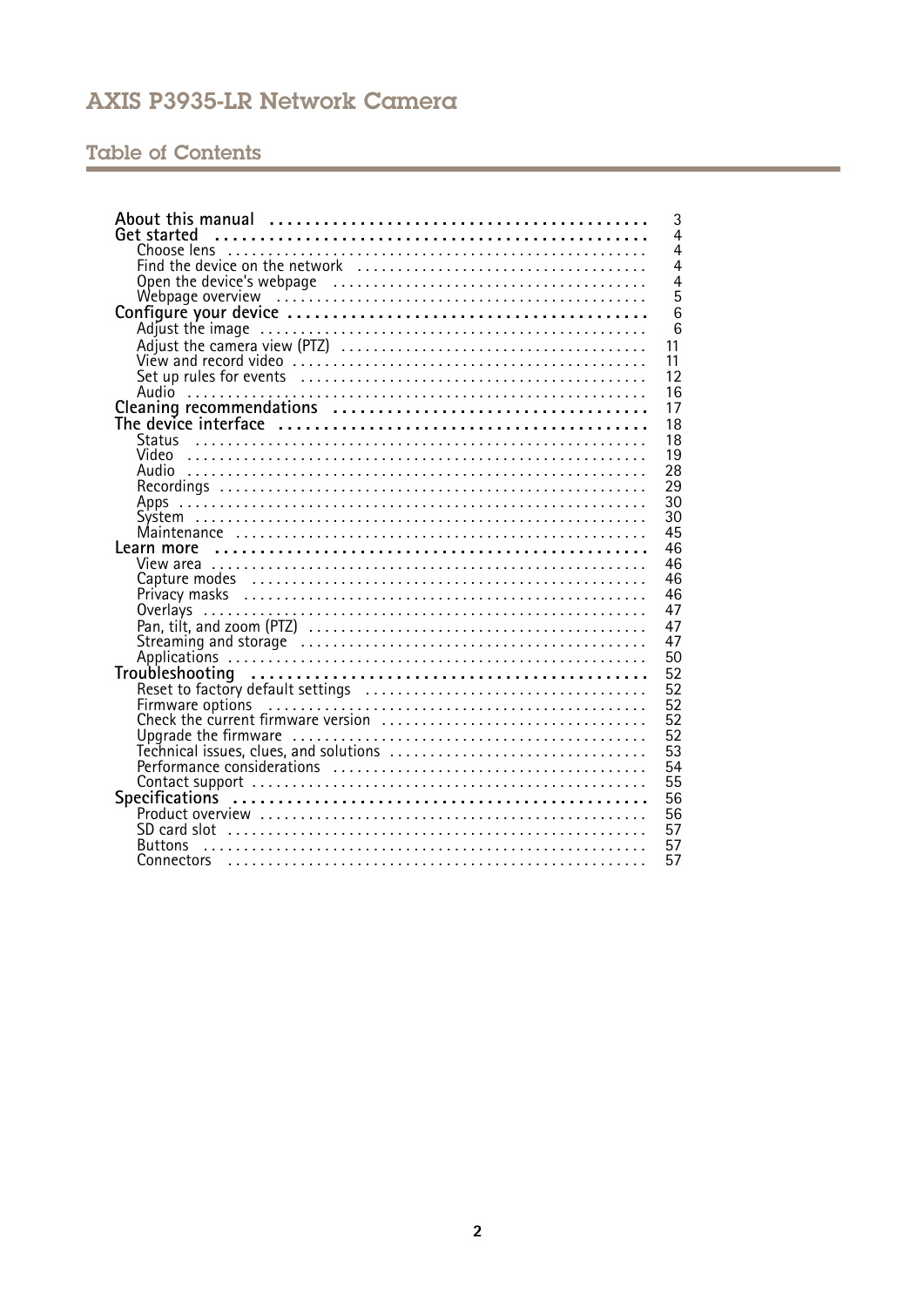## <span id="page-2-0"></span>About this manual

## About this manual

This user manual describes several products. This means you may find instructions that aren't applicable to your product.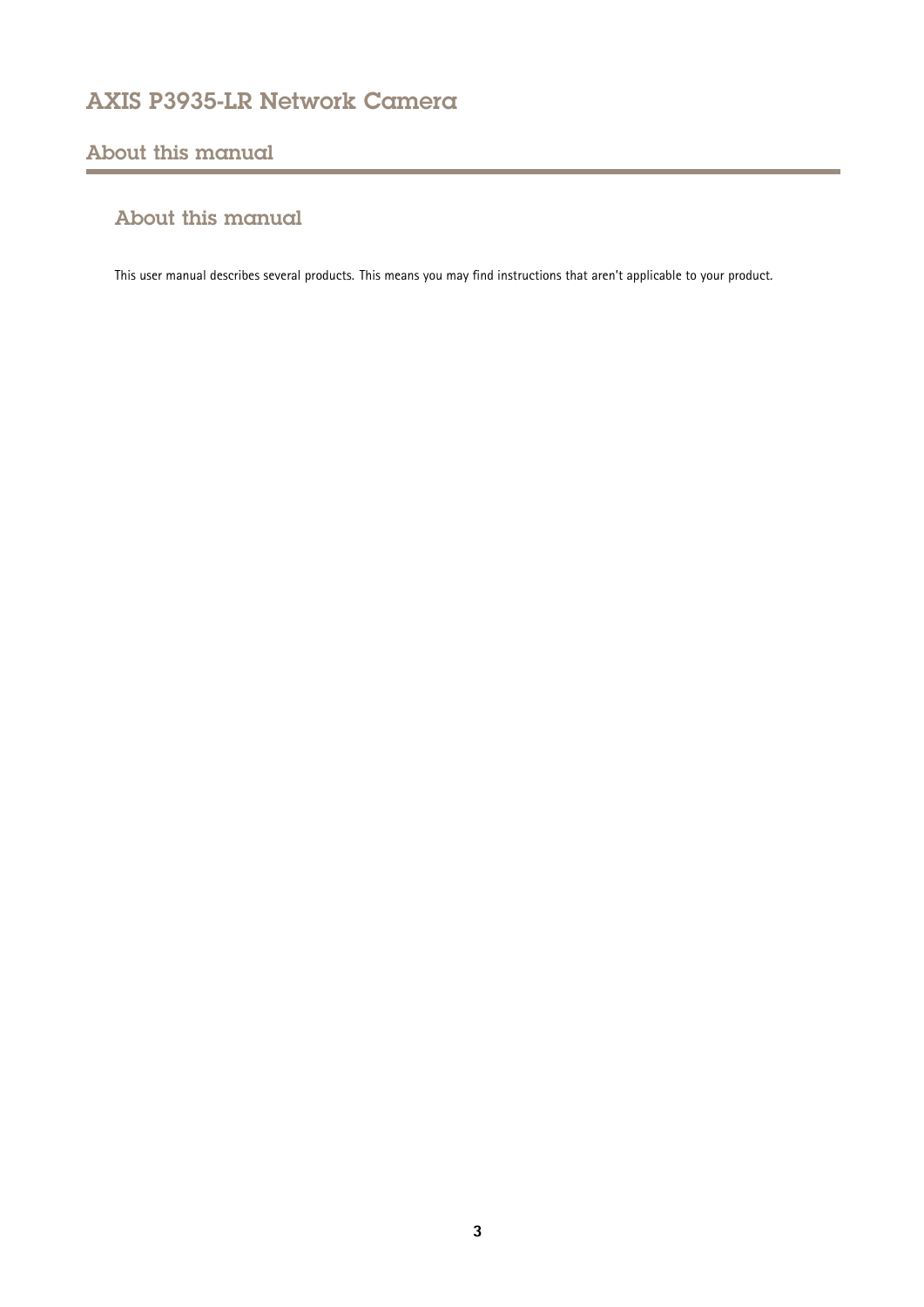### <span id="page-3-0"></span>Get started

### Get started

### **Choose lens**

There is more than one lens option for your camera. Which lens to choose depends on the surveillance requirements. The lenses have different capabilities when it comes to light sensitivity and field of view. See the product's datasheet for lens alternatives.

### **Find the device on the network**

To find Axis devices on the network and assign them IP addresses in Windows®, use AXIS IP Utility or AXIS Device Manager. Both applications are free and can be downloaded from *[axis.com/support](https://www.axis.com/support)*.

For more information about how to find and assign IP addresses, go to *How to assign an IP [address](https://www.axis.com/products/online-manual/i90000) and access your device*.

#### **Browser support**

|                                   | Chrome™     | Firefox <sup>®</sup> | Edge™ | Safari <sup>®</sup> |
|-----------------------------------|-------------|----------------------|-------|---------------------|
| Windows <sup>®</sup>              | recommended | recommended          |       |                     |
| $macOS^*$                         | recommended | recommended          |       |                     |
| Linux <sup>®</sup>                | recommended | recommended          |       |                     |
| Other operating systems $\sqrt{}$ |             |                      |       |                     |

You can use the device with the following browsers:

\*To use AXIS OS web interface with iOS 15 or iPadOS 15, go to Settings > Safari > Advanced > Experimental Features and disable *NSURLSession Websocket.*

If you need more information about recommended browsers, go to *AXIS OS [Portal](https://help.axis.com/axis-os#browser-support)*.

### **Open the device's webpage**

1. Open <sup>a</sup> browser and enter the IP address or host name of the Axis device.

If you do not know the IP address, use AXIS IP Utility or AXIS Device Manager to find the device on the network.

2. Enter the username and password. If you access the device for the first time, you must set the root password. See *Set <sup>a</sup> new password for the root account on page <sup>4</sup>* .

#### **Verify that no one has tampered with the firmware**

To make sure that the device has its original Axis firmware, or to take full control of the device after <sup>a</sup> security attack:

1. Reset to factory default settings. See *Reset to factory default [settings](#page-51-0) on page [52](#page-51-0)*.

After the reset, secure boot guarantees the state of the device.

2. Configure and install the device.

#### **Set <sup>a</sup> new password for the root account**

The default administrator username is root. There's no default password for the root account. You set <sup>a</sup> password the first time you log in to the device.

- 1. Type <sup>a</sup> password. Follow the instructions about secure passwords. See *Secure [passwords](#page-4-0) on page [5](#page-4-0)* .
- 2. Retype the password to confirm the spelling.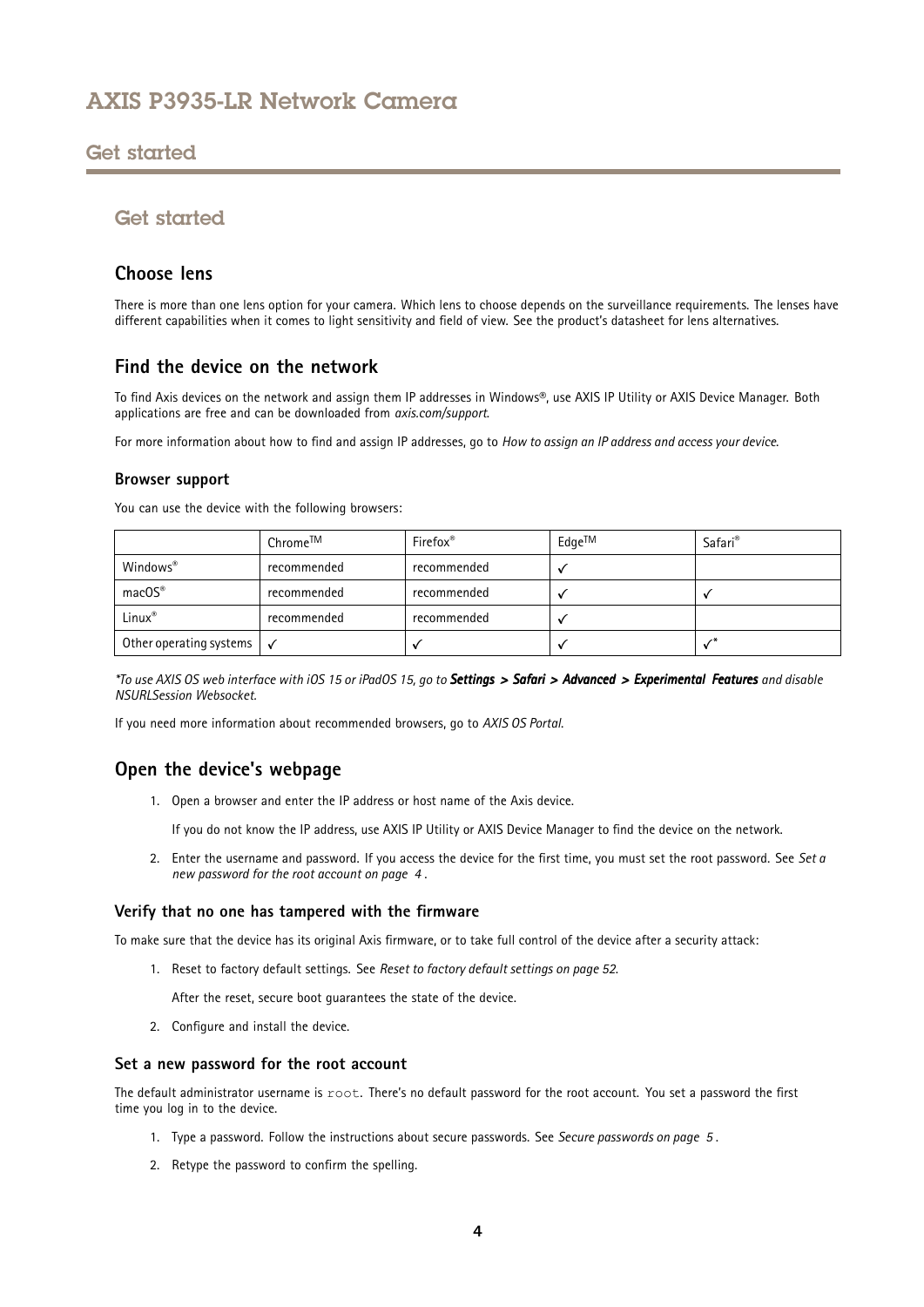## <span id="page-4-0"></span>Get started

### 3. Click **Add user**.

#### Important

If you lose the password for the root account, go to *Reset to factory default [settings](#page-51-0) on page [52](#page-51-0)* and follow the instructions.

#### **Secure passwords**

#### Important

Axis devices send the initially set password in clear text over the network. To protect your device after the first login, set up <sup>a</sup> secure and encrypted HTTPS connection and then change the password.

The device password is the primary protection for your data and services. Axis devices do not impose <sup>a</sup> password policy as they may be used in various types of installations.

To protect your data we strongly recommend that you:

- Use <sup>a</sup> password with at least 8 characters, preferably created by <sup>a</sup> password generator.
- Don't expose the password.
- Change the password at <sup>a</sup> recurring interval, at least once <sup>a</sup> year.

## **Webpage overview**

This video gives you an overview of the device interface.

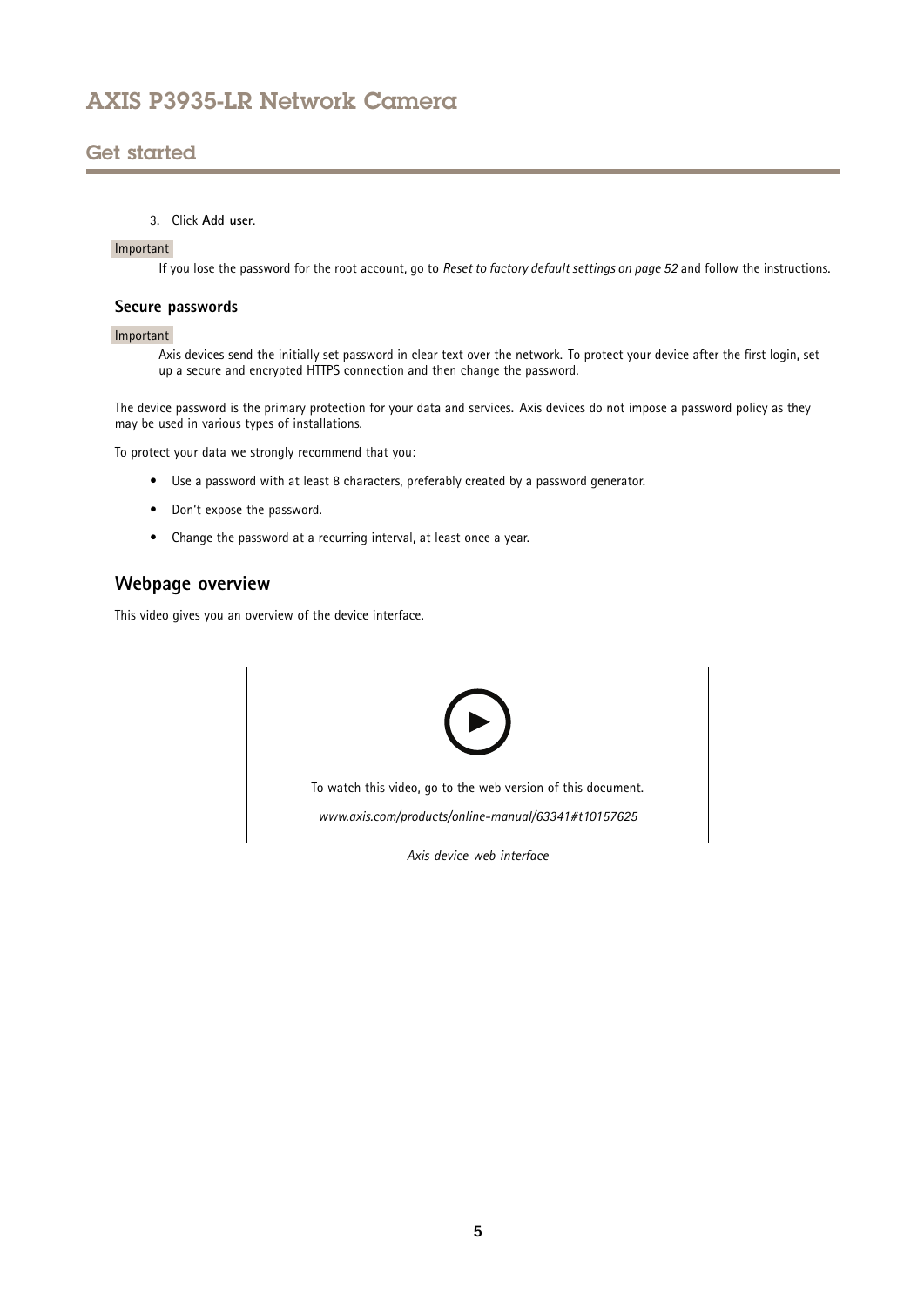### <span id="page-5-0"></span>Configure your device

### Configure your device

### **Adjust the image**

This section includes instructions about configuring your device. If you want to learn more about how certain features work, go to *[Learn](#page-45-0) more on page [46](#page-45-0)*.

#### **Level the camera**

To adjust the view in relation to <sup>a</sup> reference area or an object, use the level grid in combination with <sup>a</sup> mechanical adjustment of the camera.



- 2. Click  $\bullet$  to show the level grid.
- 3. Adjust the camera mechanically until the position of the reference area or the object is aligned with the level grid.

#### **Select scene profile**

A scene profile is <sup>a</sup> set of predefined image appearance settings including color level, brightness, sharpness, contrast and local contrast. Scene profiles are preconfigured in the product for quick setup to <sup>a</sup> specific scenario, for example **Forensic** which is optimized for surveillance conditions. For <sup>a</sup> description of each available setting, see *The device [interface](#page-17-0) on page [18](#page-17-0)*.

You can select <sup>a</sup> scene profile during the initial setup of the camera. You can also select or change scene profile later.

- 1. Go to **Video <sup>&</sup>gt; Installation**.
- 2. Go to **Scene profile** and select <sup>a</sup> profile.

#### **Select exposure mode**

To improve image quality for specific surveillance scenes, use exposure modes. Exposure modes lets you control aperture, shutter speed, and gain. Go to **Video <sup>&</sup>gt; Image <sup>&</sup>gt; Exposure** and select between the following exposure modes:

- For most use cases, select **Automatic** exposure.
- For environments with certain artificial lighting, for example fluorescent lighting, select **Flicker-free**.

Select the same frequency as the power line frequency.

• For environments with certain artificial light and bright light, for example outdoors with fluorescent lighting at night and sun during daytime, select **Flicker-reduced**.

Select the same frequency as the power line frequency.

•To lock the current exposure settings, select **Hold current**.

### **Optimize IR illumination**

Depending on the installation environment and the conditions around the camera, for example external light sources in the scene, you can sometimes improve the IR illumination if you manually adjust the intensity of the LEDs.

- 1. Go to **Video <sup>&</sup>gt; Image <sup>&</sup>gt; Day-night mode**.
- 2. Turn on **Allow illumination**.
- $3.$  Go to  $\left\{\right\}$  and select Manual.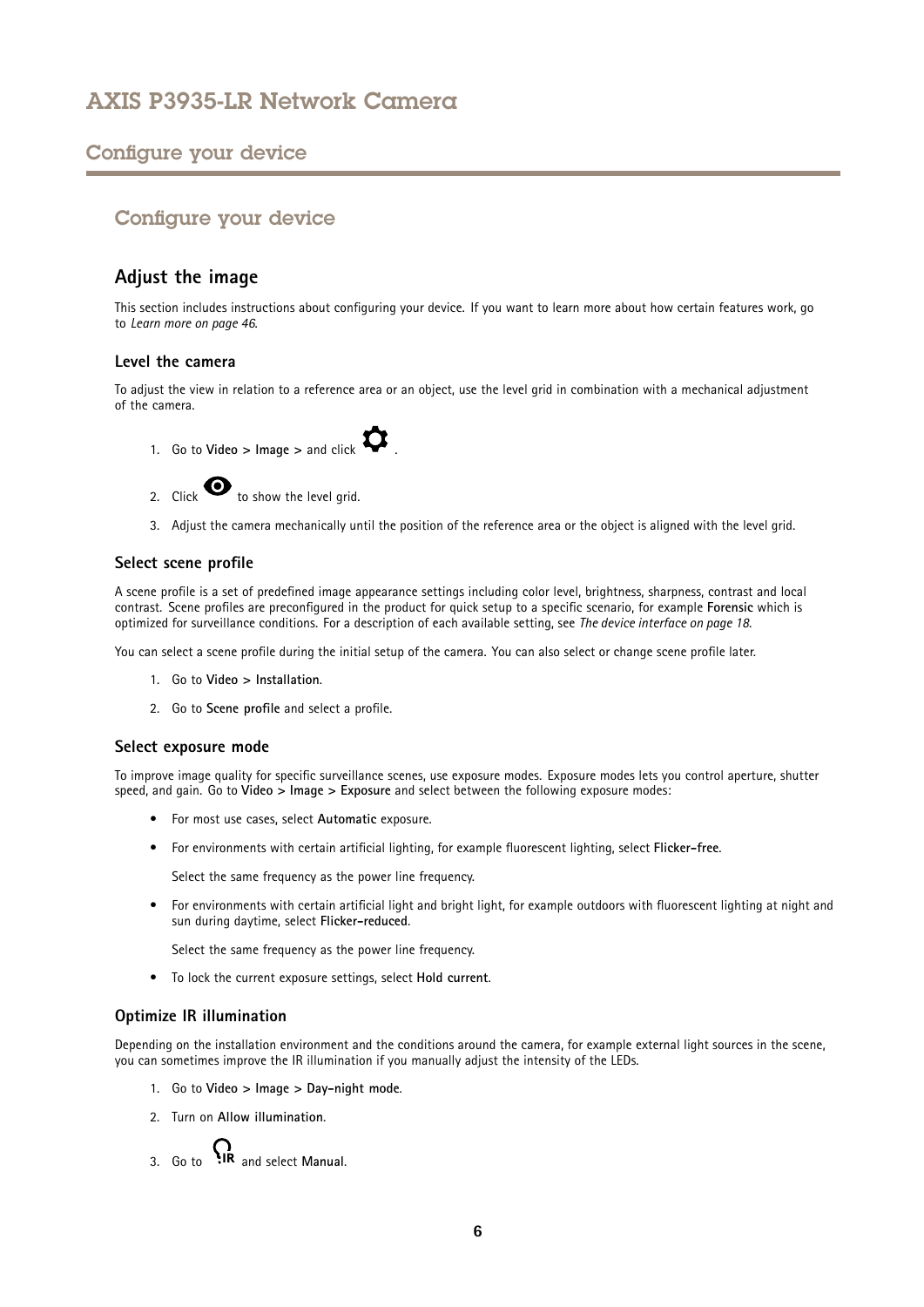## Configure your device

4. Adjust the intensity.

#### **Benefit from IR light in low-light conditions by using night mode**

Your camera uses visible light to deliver color images during the day. But as the visible light diminishes, color images become less bright and clear. If you switch to night mode when this happens, the camera uses both visible and near-infrared light to deliver bright and detailed black-and-white images instead. You can set the camera to switch to night mode automatically.

- 1. Go to **Video <sup>&</sup>gt; Image <sup>&</sup>gt; Day-night mode**, and make sure that the **IR-cut filter** is set to **Auto**.
- 2. To set at what light level you want the camera to switch to night mode, move the **Threshold** slider toward **Bright** or **Dark**.
- 3. To use the built-in IR light when the camera is in night mode, turn on **Allow IR illumination** and **Synchronize IR illumination**.

#### Note

If you set the switch to night mode to occur when it's brighter, the image remains sharper as there is less low-light noise. If you set the switch to occur when it's darker, the image colors are maintained for longer, but there is more image blur due to low-light noise.

#### **Reduce noise in low-light conditions**

To reduce noise in low-light conditions, you can adjust one or more of the following settings:

- • Adjust the trade-off between noise and motion blur. Go to **Video <sup>&</sup>gt; Image <sup>&</sup>gt; Exposure** and move the **Blur-noise trade-off** slider toward **Low noise**.
- Set the exposure mode to automatic.

Note

A high max shutter value can result in motion blur.

• To slow down the shutter speed, set max shutter to the highest possible value.

#### Note

When you reduce the max gain, the image can become darker.

- Set the max gain to <sup>a</sup> lower value.
- Open the aperture.
- Reduce sharpness in the image, under **Appearance**.

#### **Reduce motion blur in low-light conditions**

To reduce motion blur in low-light conditions, adjust one or more of the following settings in **Video <sup>&</sup>gt; Image <sup>&</sup>gt; Exposure**:

• Move the **Blur-noise trade-off** slider toward **Low motion blur**.

#### Note

When you increase the gain, image noise also increases.

• Set **Max shutter** to <sup>a</sup> shorter time, and **Max gain** to <sup>a</sup> higher value.

If you still have problems with motion blur:

- Increase the light level in the scene.
- Mount the camera so that objects move toward it or away from it rather than sideways.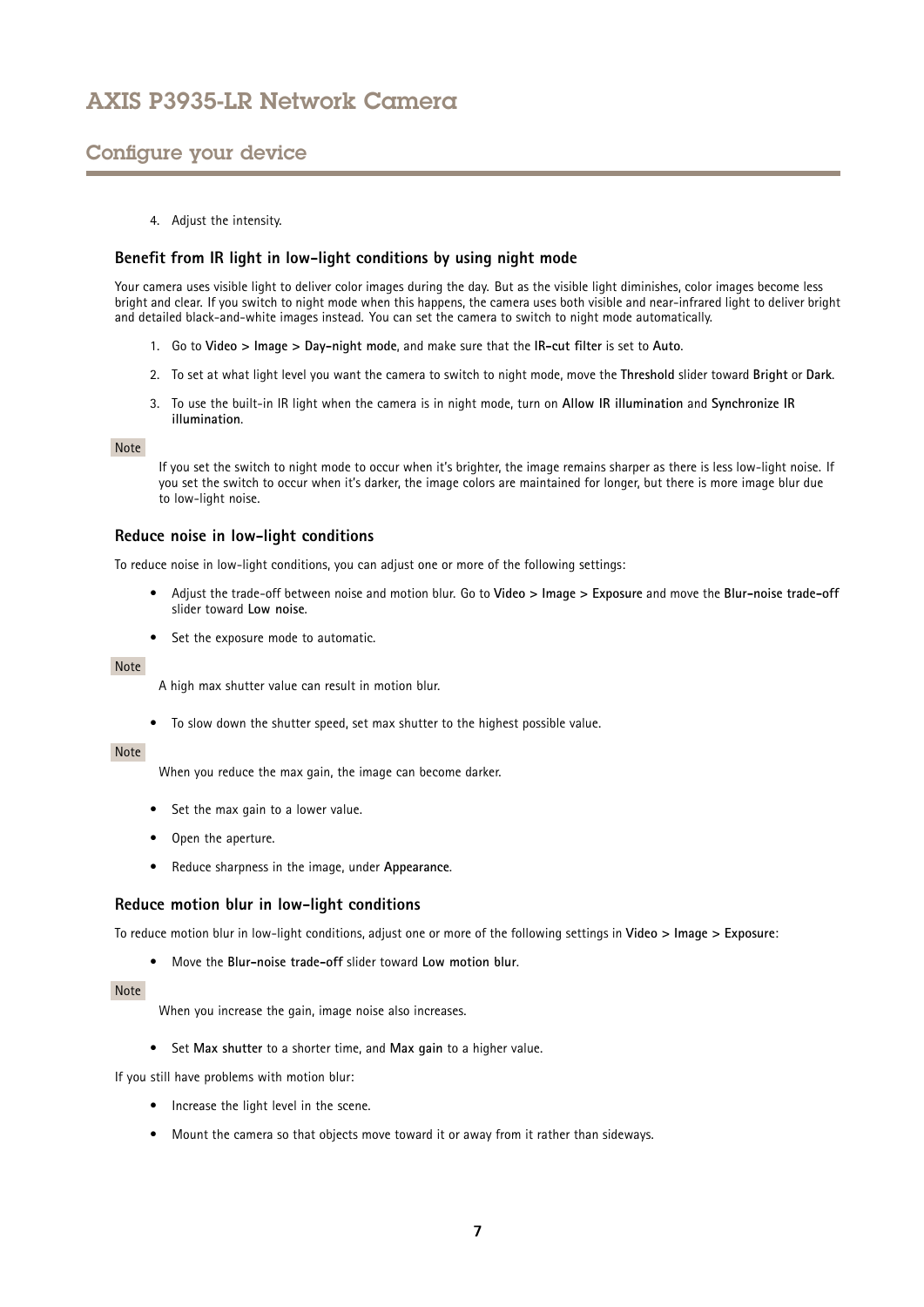## Configure your device

#### Note

If you use <sup>a</sup> lens with <sup>a</sup> larger aperture, the depth of field gets shallower.

• Change to <sup>a</sup> lens with <sup>a</sup> larger aperture.

### **Handle scenes with strong backlight**

Dynamic range is the difference in light levels in an image. In some cases the difference between the darkest and the brightest areas can be significant. The result is often an image where either the dark or the bright areas are visible. Wide dynamic range (WDR) makes both dark and bright areas of the image visible.



*Image without WDR.*



*Image with WDR.*

#### Note

- WDR can cause artifacts in the image.
- WDR may not be available for all capture modes.
- 1. Go to **Video <sup>&</sup>gt; Image <sup>&</sup>gt; Wide dynamic range**.
- 2. Turn on WDR.
- 3. Use the **Local contrast** slider to adjust the amount of WDR.
- 4. Use the **Tone mapping** slider to adjust the amount of WDR.
- 5. If you still have problems, go to **Exposure** and adjust the **Exposure zone** to cover the area of interest.

Find out more about WDR and how to use it at *[axis.com/web-articles/wdr](https://www.axis.com/sv-se/learning/web-articles/wide-dynamic-range/index)*.

#### **Stabilize <sup>a</sup> shaky image with electronic image stabilization (EIS)**

Electronic Image Stabilization (EIS) can be used in environments where the product is mounted in an exposed location and subject to vibrations, for example, wind or passing traffic.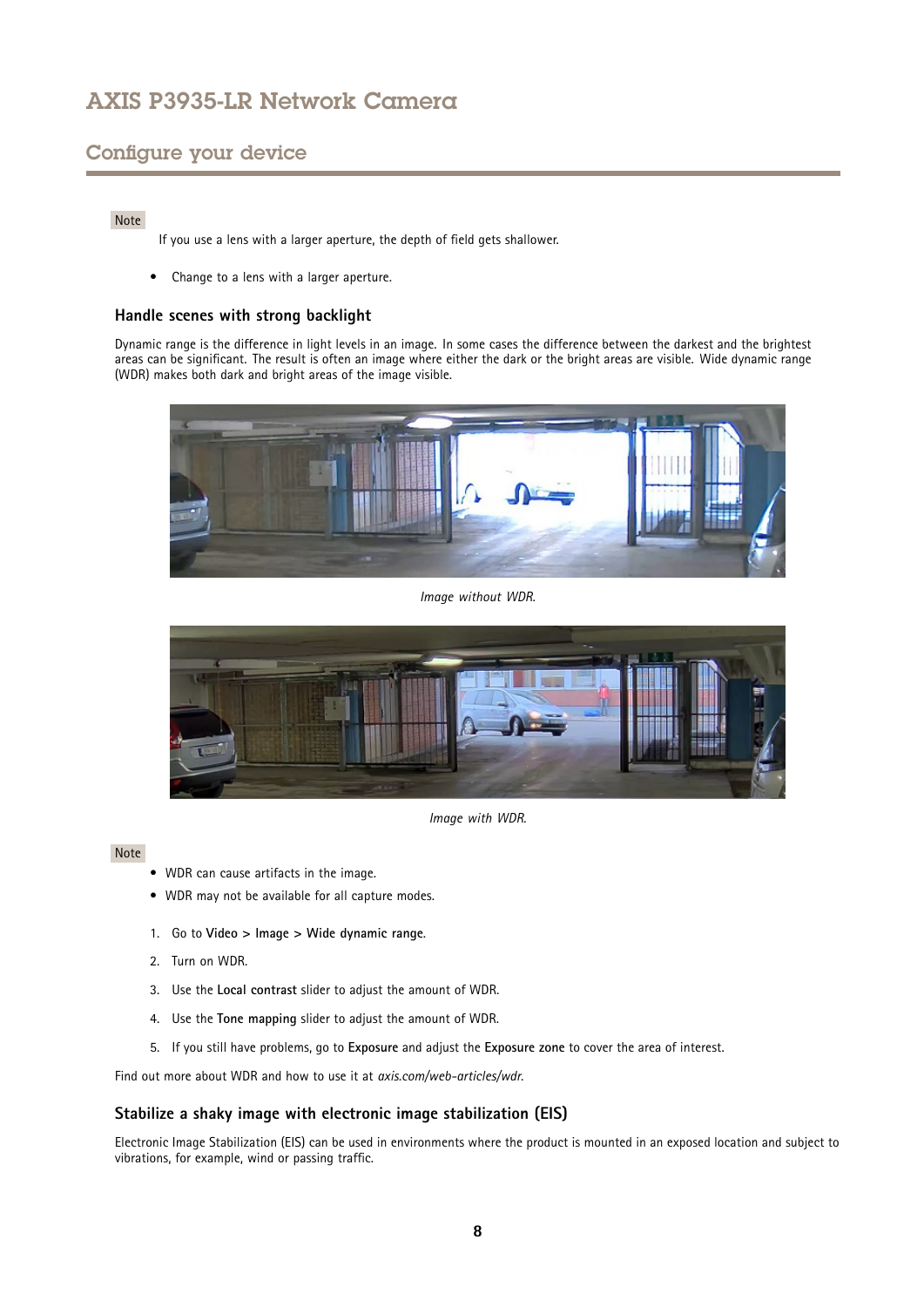## Configure your device

EIS makes the image smoother, steadier and less blurry. It also reduces the file size of the compressed image and lowers the bitrate of the video stream.

#### Note

The image is cropped slightly when EIS is enabled, lowering the maximum resolution.

- 1. Go to **Video <sup>&</sup>gt; Image <sup>&</sup>gt; Image correction**.
- 2. Turn on **Electronic image stabilization (EIS)**.

#### **Monitor long and narrow areas**

Use corridor format to better utilize the full field of view in <sup>a</sup> long and narrow area, for example <sup>a</sup> staircase, hallway, road, or tunnel.



1. Depending on your device, turn the camera or the 3-axis lens in the camera 90° or 270°.

### Note

Make sure to aim IR LEDs away from walls or weathershields.

- 2. If the device doesn't have automatic rotation of the view, go to **Video <sup>&</sup>gt; Installation**.
- 3. Rotate the view 90° or 270°.

Find out more at *[axis.com/axis-corridor-format](https://www.axis.com/axis-corridor-format)*.

### **Verify the pixel resolution**

To verify that <sup>a</sup> defined part of the image contains enough pixels to, for example, recognize the face of <sup>a</sup> person, you can use the pixel counter.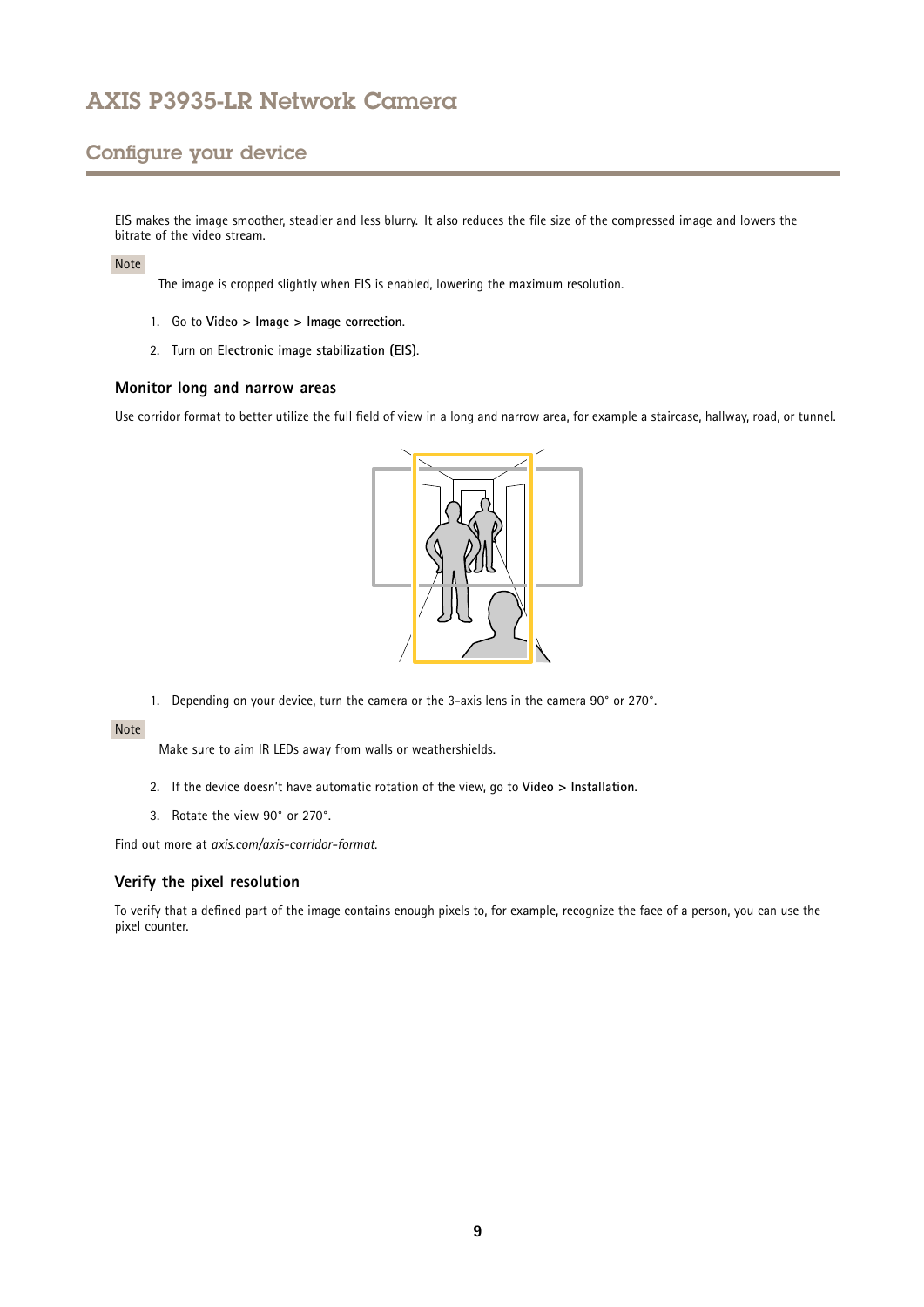### Configure your device



- 1. Go to **Video**  $>$  **Image** and click  $\bullet$
- 2. Click **R** for Pixel counter.
- 3. In the camera's live view, adjust the size and position of the rectangle around the area of interest, for example where you expect faces to appear.

You can see the number of pixels for each of the rectangle's sides, and decide if the values are enough for your needs.

### **Hide parts of the image with privacy masks**

You can create one or several privacy masks to hide parts of the image.

- 1. Go to **Video <sup>&</sup>gt; Privacy masks**.
- 2. Click  $+$
- 3. Click the new mask and type <sup>a</sup> name.
- 4. Adjust the size and placement of the privacy mask according to your needs.
- 5. To change the color for all privacy masks, expand **Privacy masks** and select <sup>a</sup> color.

See also *[Privacy](#page-27-0) masks on page [28](#page-27-0)*

#### **Show an image overlay**

You can add an image as an overlay in the video stream.

- 1. Go to **Video <sup>&</sup>gt; Overlays**.
- 2. Select **Image** and click **+**
- 3. Go to the **Images** tab.
- 4. Drag and drop an image.
- 5. Click **Upload**.
- 6. Go to the **Manage overlay** tab.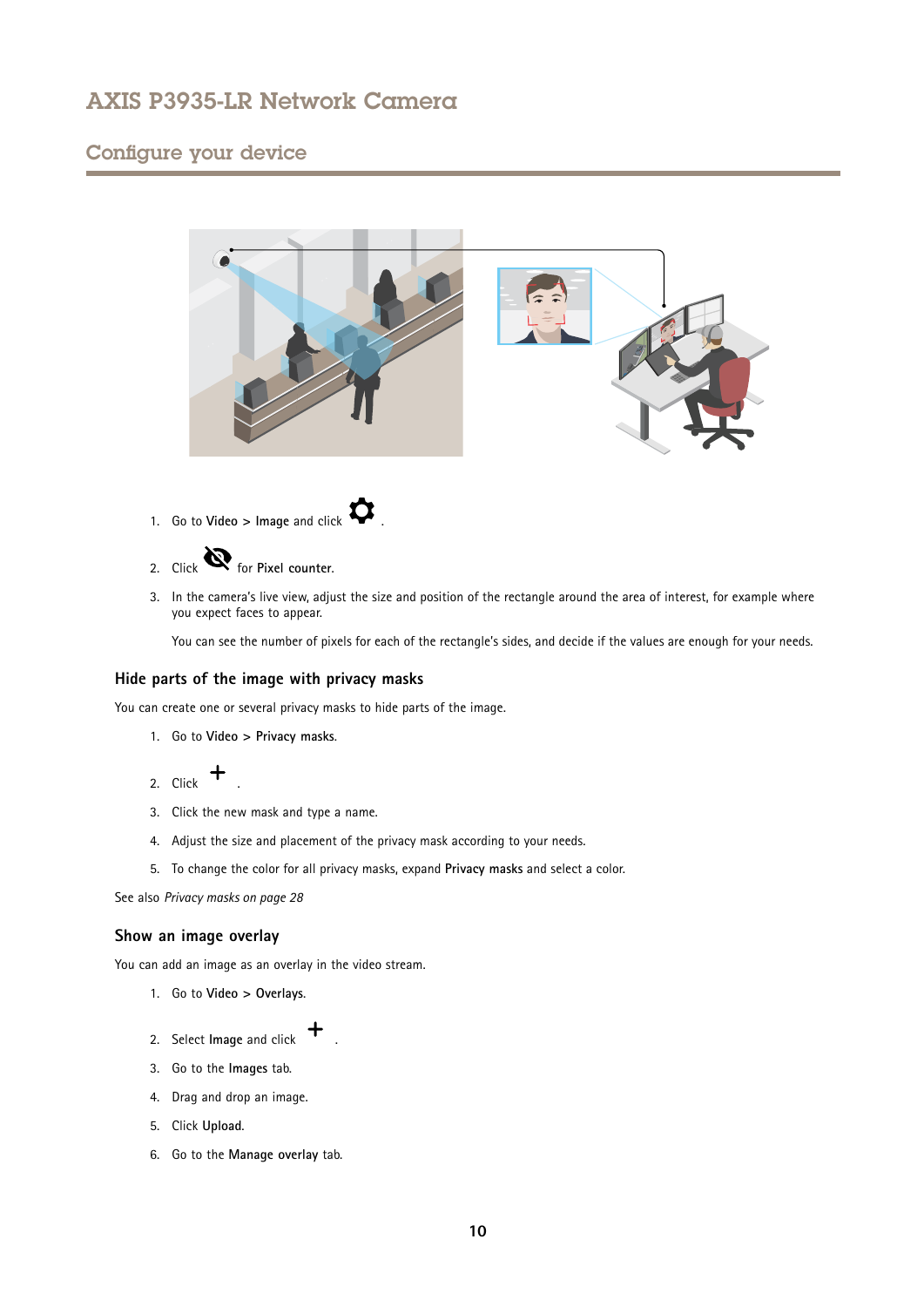### <span id="page-10-0"></span>Configure your device

7. Select the image and <sup>a</sup> position. You can also drag the overlay image in the live view to change the position.

### **Adjust the camera view (PTZ)**

To learn more about different pan, tilt, and zoom settings, see *Pan, tilt, and zoom [\(PTZ\)](#page-46-0) on page [47](#page-46-0)*.

#### **Create <sup>a</sup> guard tour with preset positions**

A guard tour displays the video stream from different preset positions either in <sup>a</sup> predetermined or random order, and for configurable periods of time.

- 1. Go to **PTZ <sup>&</sup>gt; Guard tours**.
- 2. Click **<sup>+</sup>**.
- 3. To edit the guard tour's properties, click  $\bullet$ .
- 4. Type <sup>a</sup> name for the guard tour and specify the pause length in minutes between each tour.
- 5. If you want the guard tour to go to the preset positions in <sup>a</sup> random order, turn on **Shuffle**.
- 6. Click **Done**.
- 7. Click **Add** to add the preset positions that you want in your guard tour.
- 8. Click **Done** to exit the guard tour settings.
- 9. To schedule the guard tour, go to **System <sup>&</sup>gt; Events**.

### **View and record video**

This section includes instructions about configuring your device. To learn more about how streaming and storage works, go to *[Streaming](#page-46-0) and storage on page [47](#page-46-0)*.

#### **Reduce bandwidth and storage**

#### Important

Reducing the bandwidth can result in loss of details in the image.

- 1. Go to **Video <sup>&</sup>gt; Stream**.
- 2. Click  $\bullet$  in the live view.
- 3. Select **Video format H.264**.
- 4. Go to **Video <sup>&</sup>gt; Stream <sup>&</sup>gt; General** and increase **Compression**.
- 5. Go to **Video <sup>&</sup>gt; Stream <sup>&</sup>gt; H.264 and H.265 encoding** and do one or more of the following:
	- Select the **Zipstream** level that you want to use.

Note

The **Zipstream** settings are used for both H.264 and H.265.

- Turn on **Dynamic FPS**.
- Turn on **Dynamic GOP** and set <sup>a</sup> high **Upper limit** GOP length value.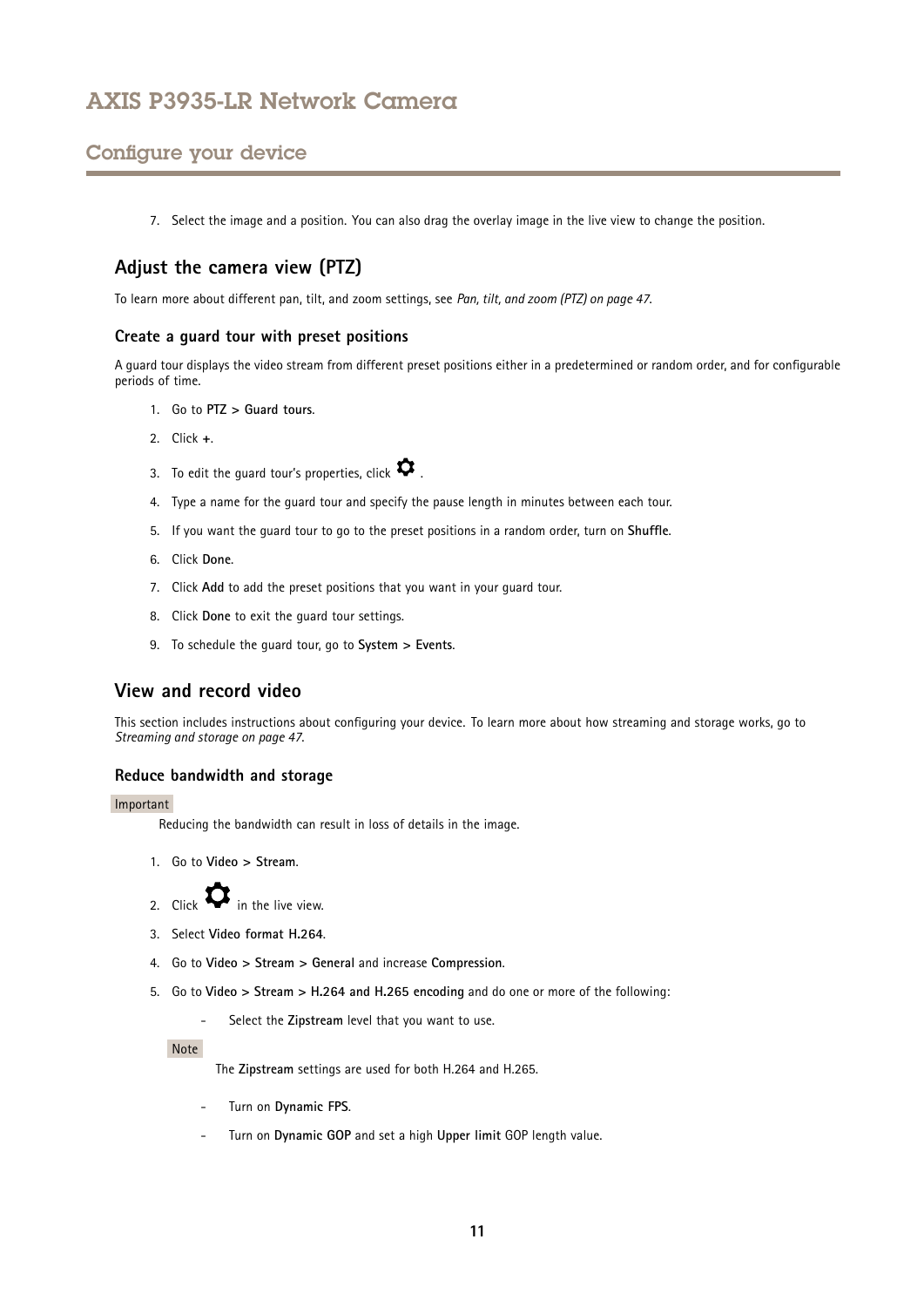### <span id="page-11-0"></span>Configure your device

#### Note

Most web browsers don't support H.265 decoding and because of this the camera doesn't support it in its web interface. Instead you can use <sup>a</sup> video management system or application that supports H.265 decoding.

### **Set up network storage**

To store recordings on the network, you need to set up your network storage.

- 1. Go to **System <sup>&</sup>gt; Storage**.
- 2. Click **Add network storage** under **Network storage**.
- 3. Type the IP address of the host server.
- 4. Type the name of the shared location on the host server under **Network share**.
- 5. Type the username and password.
- 6. Select the SMB version or leave it on **Auto**.
- 7. Select **Add share even if connection fails** if you experience temporary connection issues, or if the share is not yet configured.
- 8. Click **Add**.

#### **Record and watch video**

**Record video directly from the camera**

- 1. Go to **Video <sup>&</sup>gt; Image**.
- 2. To start a recording, click



2. Click for your recording in the list.

### **Set up rules for events**

You can create rules to make your device perform an action when certain events occur. A rule consists of conditions and actions. The conditions can be used to trigger the actions. For example, the device can start <sup>a</sup> recording or send an email when it detects motion, or show an overlay text while the device is recording.

To learn more, check out our guide *Get [started](https://help.axis.com/get-started-with-rules-for-events) with rules for events*.

### **Trigger an action**

1. Go to **System <sup>&</sup>gt; Events** and add <sup>a</sup> rule. The rule defines when the device will perform certain actions. You can set up rules as scheduled, recurring, or manually triggered.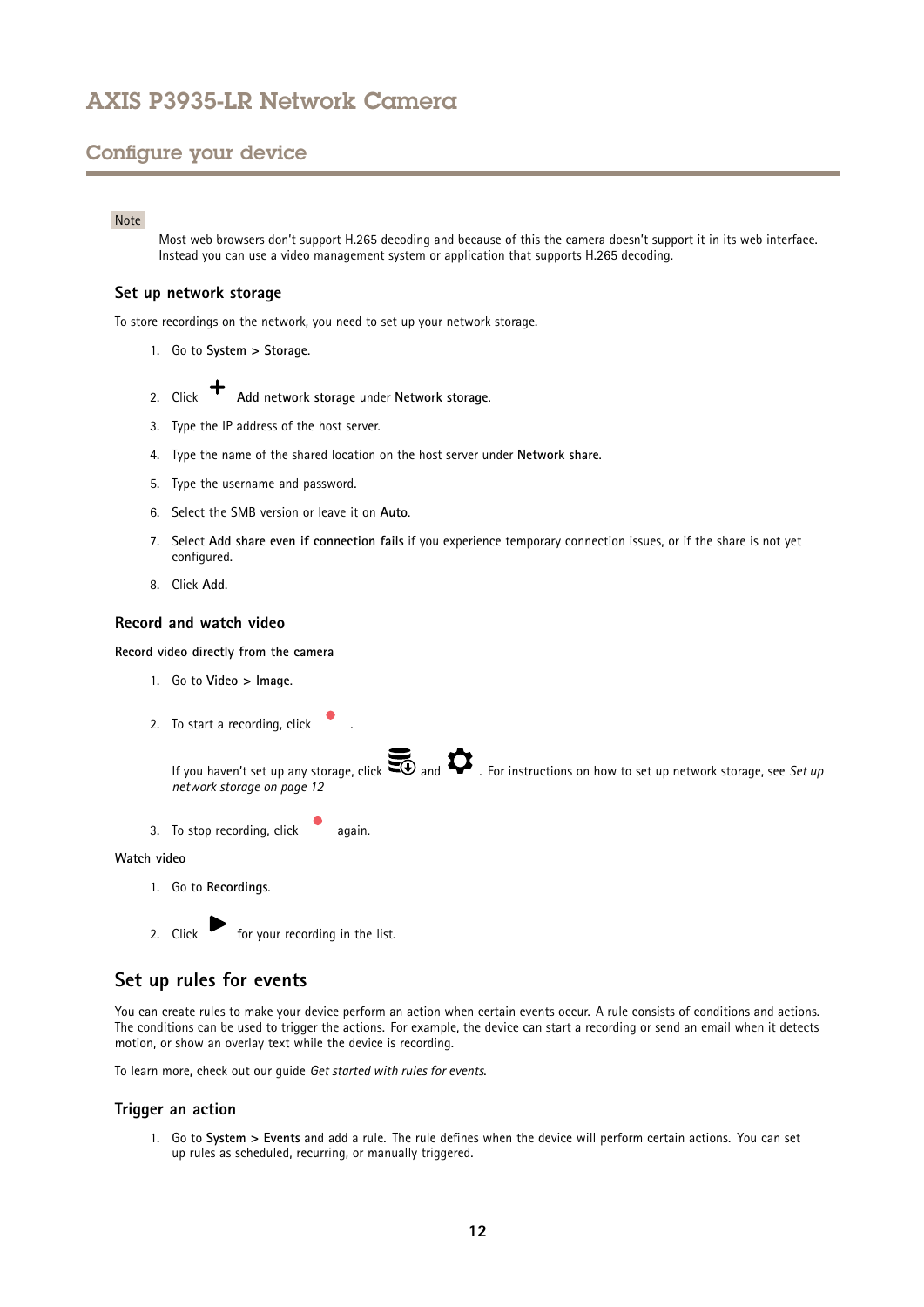### Configure your device

#### 2. Enter a **Name**.

- 3. Select the **Condition** that must be met to trigger the action. If you specify more than one condition for the rule, all of the conditions must be met to trigger the action.
- 4. Select which **Action** the device should perform when the conditions are met.

#### Note

If you make changes to an active rule, the rule must be turned on again for the changes to take effect.

#### Note

If you change the definition of <sup>a</sup> stream profile that is used in <sup>a</sup> rule, then you need to restart all the rules that use that stream profile.

#### **Record video when the camera detects an object**

This example explains how to set up the camera to start recording to the SD card five seconds before it detects an object and to stop one minute after.

- 1. Start the application if it is not already running.
- 2. Make sure you have set up the application according to your needs.

#### Create <sup>a</sup> rule:

- 1. Go to **System <sup>&</sup>gt; Events** and add <sup>a</sup> rule.
- 2. Type <sup>a</sup> name for the rule.
- 3. In the list of actions, under **Recordings**, select **Record video while the rule is active**.
- 4. In the list of storage options, select **SD\_DISK**.
- 5. Select <sup>a</sup> camera and <sup>a</sup> stream profile.
- 6. Set the prebuffer time to 5 seconds.
- 7. Set the postbuffer time to <sup>1</sup> minute.
- 8. Click **Save**.

#### **Show <sup>a</sup> text overlay in the video stream when the device detects an object**

This example explains how to display the text "Motion detected" when the device detects an object.

- 1. Start the application if it is not already running.
- 2. Make sure you have set up the application according to your needs.

Add the overlay text:

- 1. Go to **Video <sup>&</sup>gt; Overlays**.
- 2. Under **Overlays**, select **Text** and click .
- 3. Enter #D in the text field.
- 4. Choose text size and appearance.
- 5. To position the text overlay, click  $\Box$  and select an option.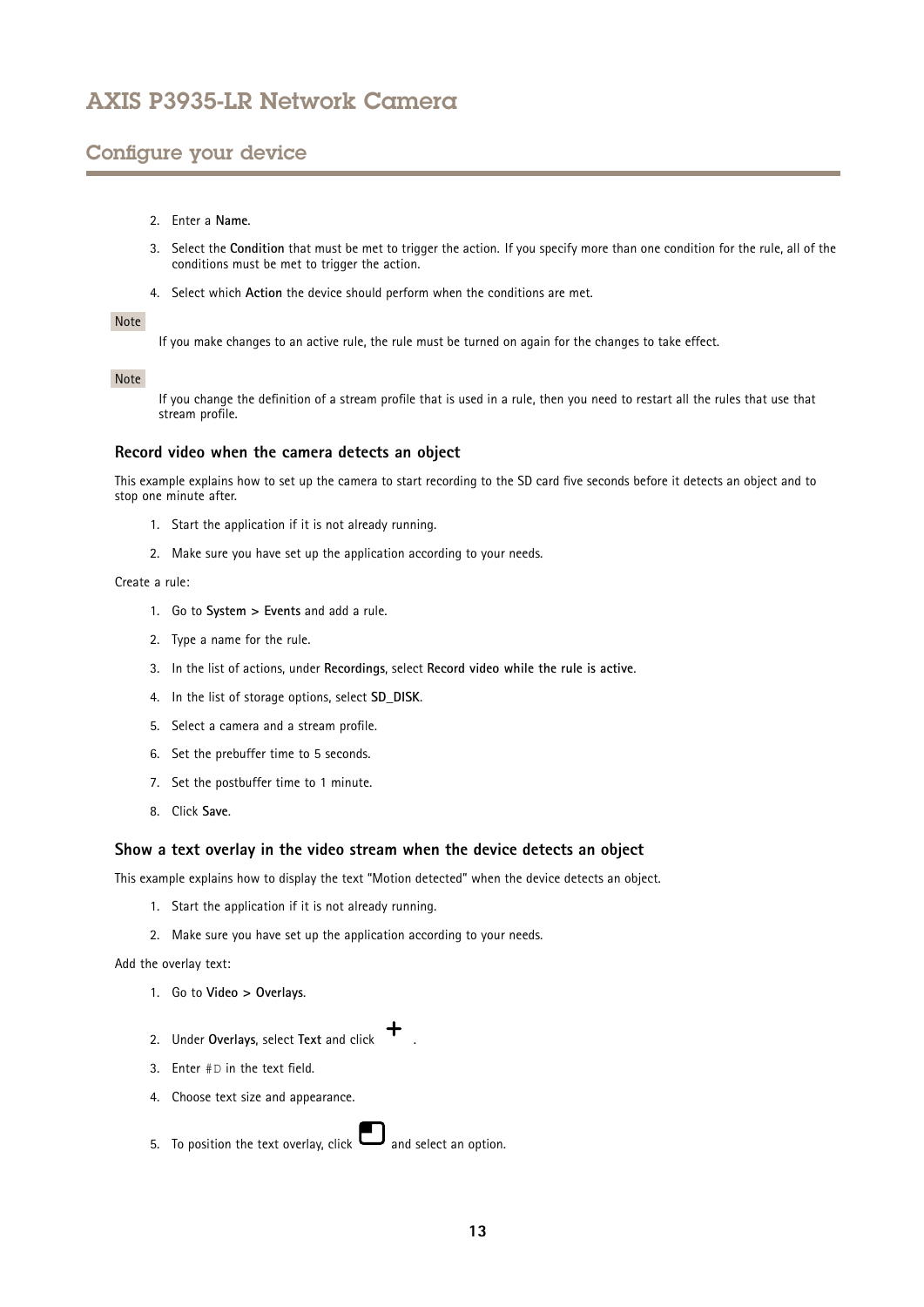### Configure your device

#### Create <sup>a</sup> rule:

- 1. Go to **System <sup>&</sup>gt; Events** and add <sup>a</sup> rule.
- 2. Type <sup>a</sup> name for the rule.
- 3. In the list of actions, under **Overlay text**, select **Use overlay text**.
- 4. Select <sup>a</sup> video channel.
- 5. In **Text**, type "Motion detected".
- 6. Set the duration.
- 7. Click **Save**.

#### Note

If you update the overlay text it will be automatically updated on all video streams dynamically.

#### **Direct the camera to <sup>a</sup> preset position when the camera detects motion**

This example explains how to set up the camera to go to <sup>a</sup> preset position when it detects motion in the image.

- 1. Start the application if it is not already running.
- 2. Make sure you have set up the application according to your needs.

#### Add <sup>a</sup> preset position:

Go to **PTZ** and set where you want the camera to be directed by creating <sup>a</sup> preset position.

Create <sup>a</sup> rule:

- 1. Go to **System <sup>&</sup>gt; Events** and add <sup>a</sup> rule.
- 2. Type <sup>a</sup> name for the rule.
- 3. In the list of actions, select **Go to preset position**.
- 4. Select the preset position you want the camera to go to.
- 5. Click **Save**.

#### **Record video when the camera detects impact**

Shock detection allows the camera to detect tampering caused by vibrations or shock. Vibrations due to the environment or to an object can trigger an action depending on the shock sensitivity range, which can be set from 0 to 100. In this scenario, someone is throwing rocks at the camera after hours and you would like to get <sup>a</sup> video clip of the event.

**Turn on shock detection:**

- 1. Go to **System <sup>&</sup>gt; Detectors <sup>&</sup>gt; Shock detection**.
- 2. Turn on shock detection, and set <sup>a</sup> value for the shock sensitivity.

#### **Create <sup>a</sup> rule:**

- 3. Go to **System <sup>&</sup>gt; Events <sup>&</sup>gt; Rules** and add <sup>a</sup> rule.
- 4. Type <sup>a</sup> name for the rule.
- 5. In the list of conditions, under **Device status**, select **Shock detected**.
- 6. Click **<sup>+</sup>** to add <sup>a</sup> second condition.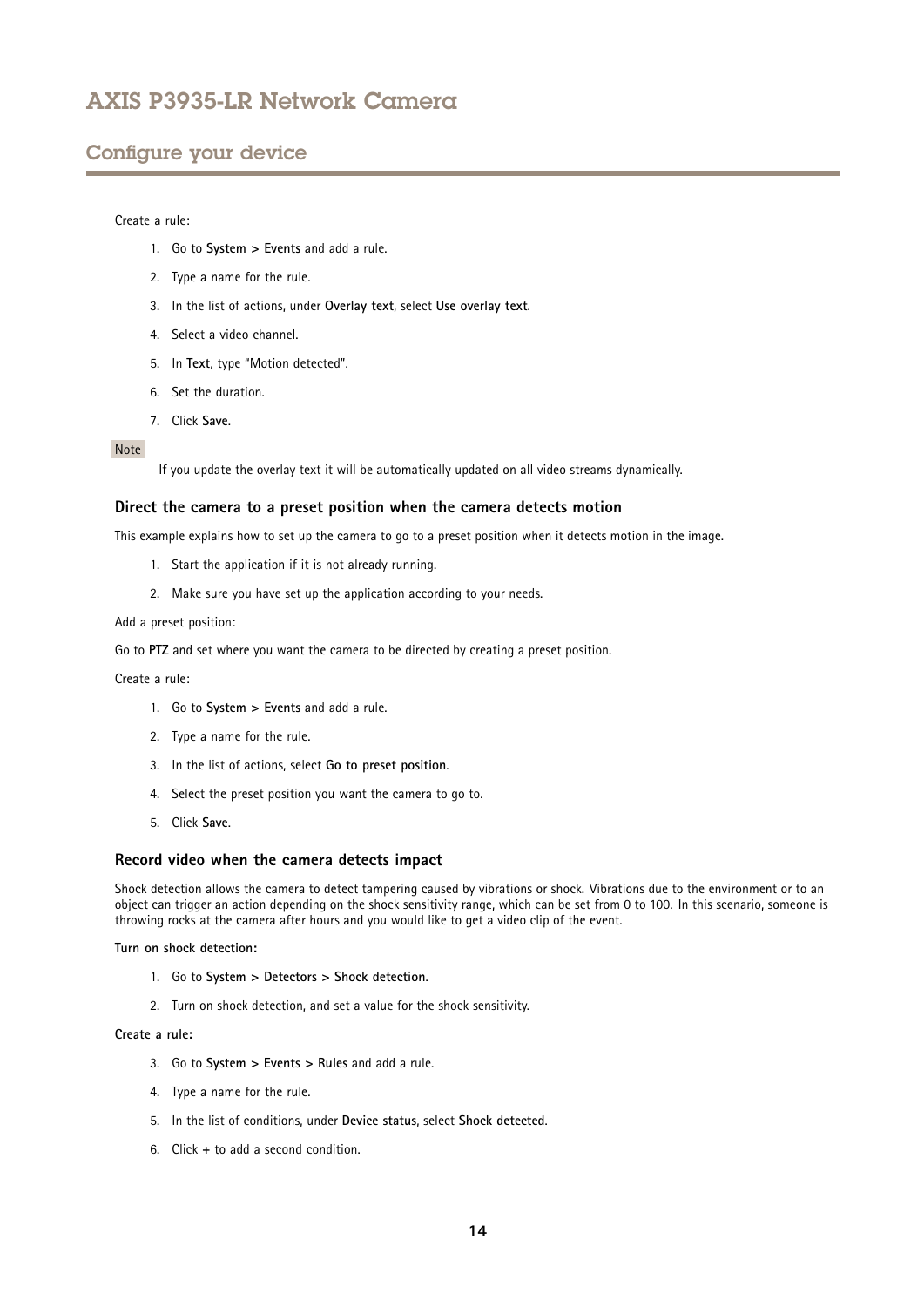## Configure your device

- 7. In the list of conditions, under **Scheduled and recurring**, select **Scheduled event**.
- 8. In the list of schedules, select **After hours** .
- 9. In the list of actions, under **Recordings**, select **Record video while the rule is active**.
- 10. Select where to save the recordings.
- 11. Select <sup>a</sup> **Camera**.
- 12. Set the prebuffer time to 5 seconds.
- 13. Set the postbuffer time to 60 seconds.
- 14. Click **Save**.

#### **Provide visual indication of an ongoing event**

You have the option to connect the AXIS I/O Indication LED to your network camera. This LED can be configured to turn on whenever certain events occur in the camera. For example, to let people know that video recording is in progress.

#### **Required hardware**

- AXIS I/O Indication LED
- An Axis network video camera

#### Note

AXIS I/O Indication LED should be connected to an output port.

#### Note

For instructions on how to connect the AXIS I/O Indication LED, see the installation guide provided with the product.

The following example shows how to configure a rule that turns on the AXIS I/O Indication LED to indicate that camera is recording.

- 1. Go to **System <sup>&</sup>gt; Accessories <sup>&</sup>gt; I/O ports**.
- 2. Make sure that the port you connected the AXIS I/O Indication LED to is set to **Output**. Set the normal state to **Circuit open**.
- 3. Go to **System <sup>&</sup>gt; Events**.
- 4. Create <sup>a</sup> new rule.
- 5. Select the **Condition** that must be met to trigger the camera to start recording. It can, for example, be <sup>a</sup> time schedule or motion detection.
- 6. In the list of actions, select **Record video**. Select <sup>a</sup> storage space. Select <sup>a</sup> stream profile or create <sup>a</sup> new. Also set the **Prebuffer** and **Postbuffer** as required.
- 7. Save the rule.
- 8. Create <sup>a</sup> second rule and select the same **Condition** as in the first rule.
- 9. In the list of actions, select **Toggle I/O while the rule is active**, and then select the port the AXIS I/O Indication LED is connected to. Set the state to **Active**.
- 10. Save the rule.

Other scenarios where AXIS I/O Indication LED can be used are for example:

• Configure the LED to turn on when the camera starts, to indicate the presence of the camera. Select **System ready** as a condition.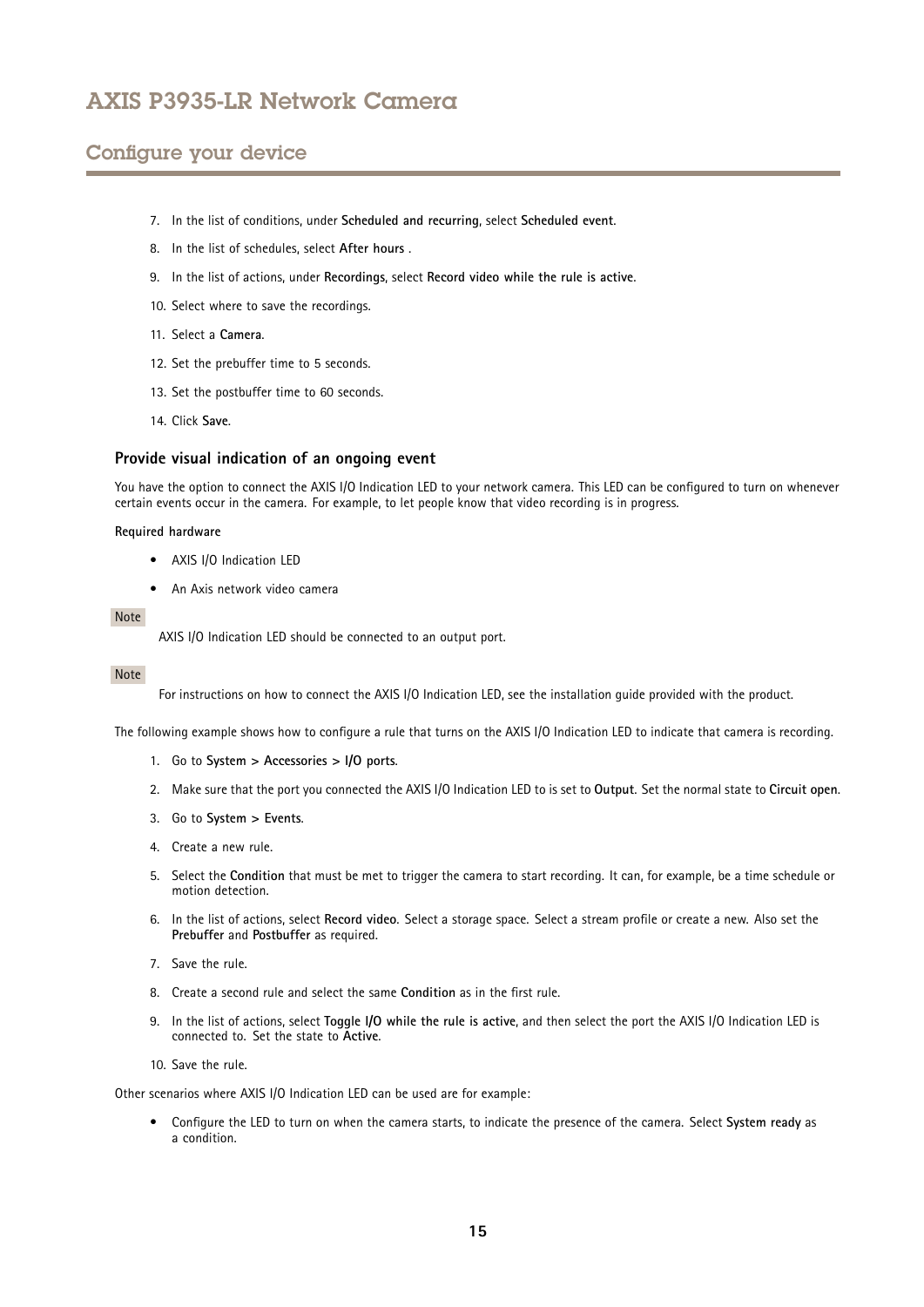### <span id="page-15-0"></span>Configure your device

• Configure the LED to turn on when live stream is active to indicate that <sup>a</sup> person or <sup>a</sup> program is accessing <sup>a</sup> stream from the camera. Select **Live stream accessed** as <sup>a</sup> condition.

#### **Send an email automatically if someone spray paints the lens**

Activate the tampering detection:

- 1. Go to **System <sup>&</sup>gt; Detectors <sup>&</sup>gt; Camera tampering**.
- 2. Set <sup>a</sup> duration for **Trigger after**. The value indicates the time that must pass before an email is sent.
- 3. Turn on **Trigger on dark images** to detect if the lens is sprayed, covered, or rendered severely out of focus.

#### Add an email recipient:

- 4. Go to **System <sup>&</sup>gt; Events <sup>&</sup>gt; Recipients** and add <sup>a</sup> recipient.
- 5. Type <sup>a</sup> name for the recipient.
- 6. Select **Email**.
- 7. Type an email address to send the email to.
- 8. The camera doesn't have it's own email server, so it has to log into another email server to send mails. Fill in the rest of the information according to your email provider.
- 9. To send <sup>a</sup> test email, click **Test**.
- 10. Click **Save**.

#### Create <sup>a</sup> rule:

- 11. Go to **System <sup>&</sup>gt; Events <sup>&</sup>gt; Rules** and add <sup>a</sup> rule.
- 12. Type <sup>a</sup> name for the rule.
- 13. In the list of conditions, under **Video**, select **Tampering**.
- 14. In the list of actions, under **Notifications**, select **Send notification to email** and then select the recipient from the list.
- 15. Type <sup>a</sup> subject and <sup>a</sup> message for the email.
- 16. Click **Save**.

### **Audio**

#### **Add audio to your recording**

- 1. Go to **Video <sup>&</sup>gt; Stream <sup>&</sup>gt; Audio** and include audio.
- 2. If the device has more than one input source, select the correct one in **Source**.
- 3. Go to **Audio <sup>&</sup>gt; Device settings** and turn on the correct input source.
- 4. If you make any changes to the input source, click **Activate changes**.
- 5. Edit the stream profile that is used for the recording:
	- 5.1 Go to **System <sup>&</sup>gt; Stream profiles** and select the stream profile.
	- 5.2 Select **Include audio** and turn it on.
	- 5.3 Click **Save**.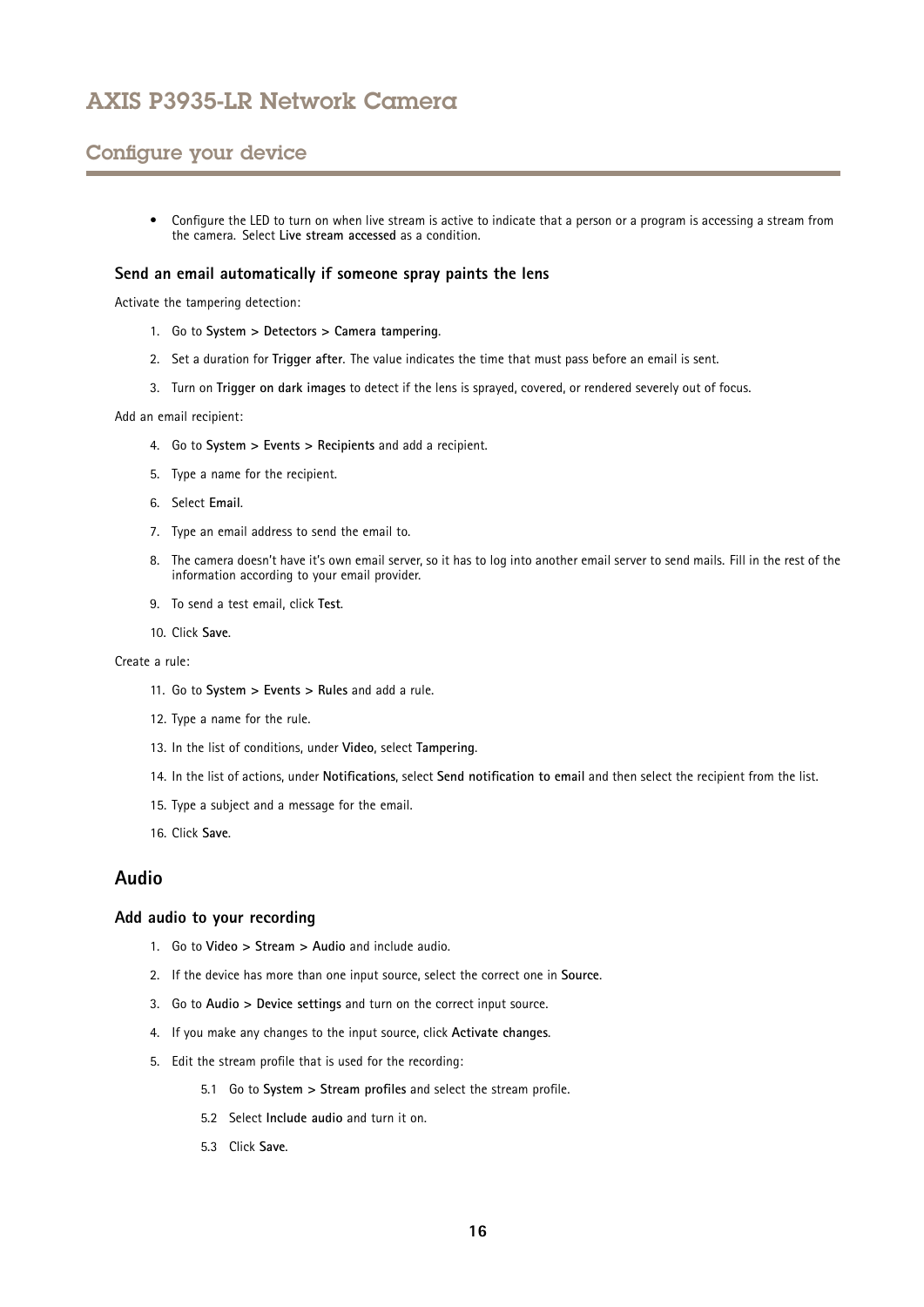## <span id="page-16-0"></span>Cleaning recommendations

## Cleaning recommendations

### *NOTICE*

Never use harsh detergent, for example gasoline, benzene, or acetone.

- 1. Use <sup>a</sup> can of compressed air to remove any dust or loose dirt from the device.
- 2. If necessary, clean the lens with <sup>a</sup> soft cloth dampened with lukewarm water.

### Note

Avoid cleaning in direct sunlight or at elevated temperatures, as this may cause stains when the water droplets dry.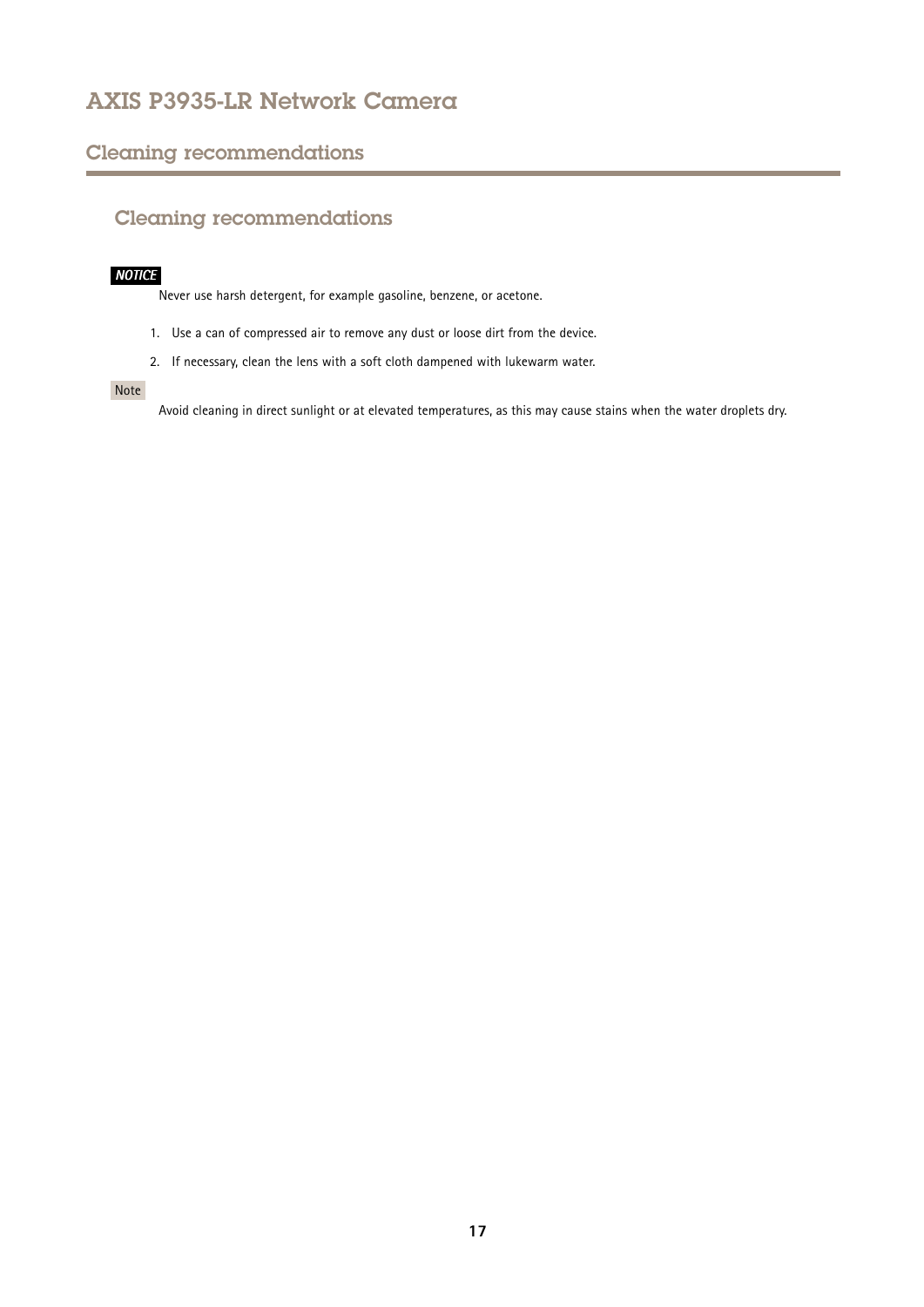## <span id="page-17-0"></span>The device interface

## The device interface

You reach the device interface by entering the IP address of the device in <sup>a</sup> web browser.

Note

Support for the features and settings described in this section varies between devices.



## **Status**

### **NTP sync**

Shows NTP synchronization information, including if the device is in sync with an NTP server and the time remaining until the next sync.

**NTP settings**: Click to go to the Date and time page where you can change the NTP settings.

#### **Device info**

Shows device information, including firmware version and serial number.

**Upgrade firmware**: Click to go to the Maintenance page where you can do <sup>a</sup> firmware upgrade.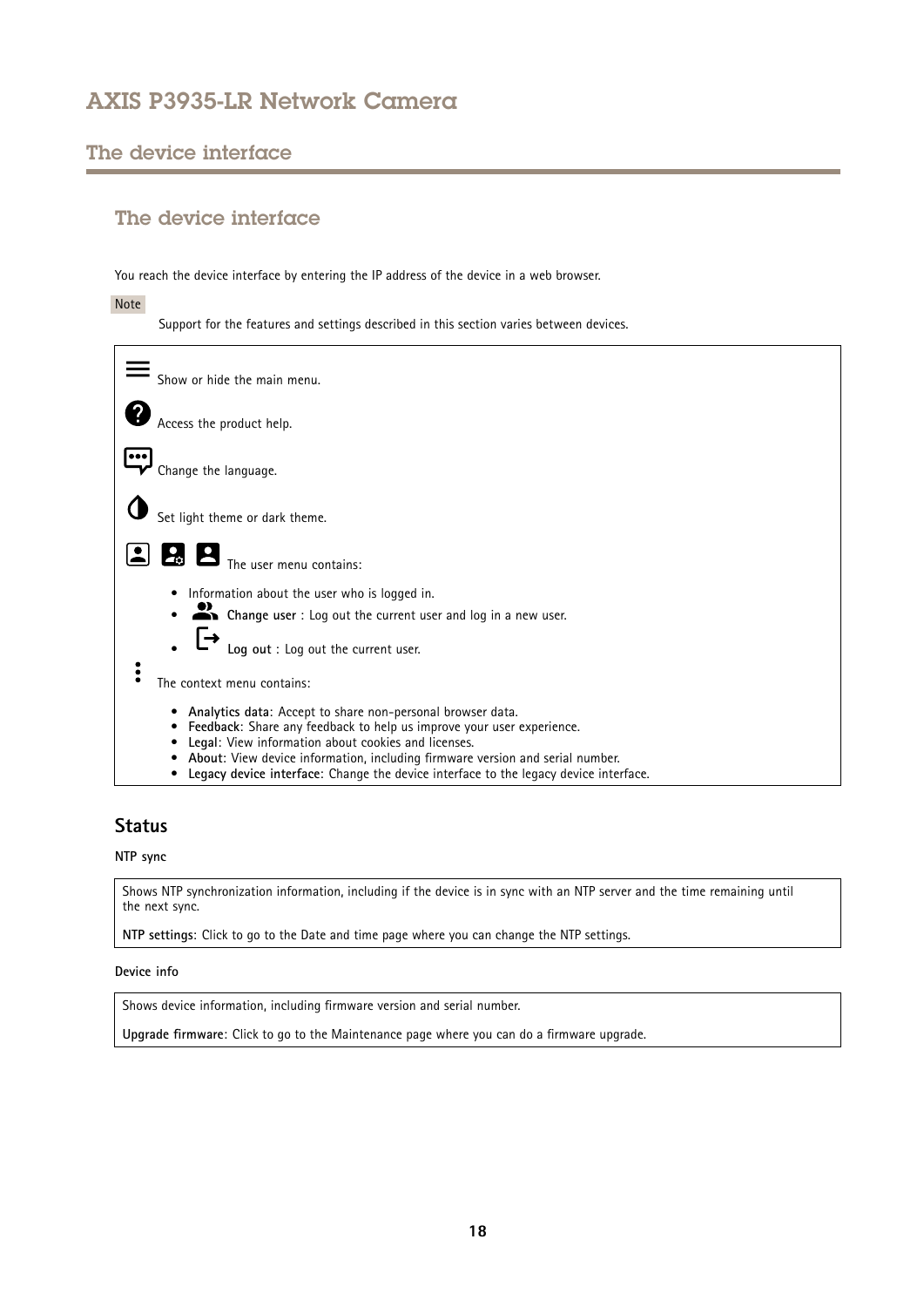## <span id="page-18-0"></span>The device interface

## **Video**

| Click to play the live video stream.                                                                                                                                                                                                                                                                                                                                                                                                                                                                                                                                                                                                                                                                                                                                                                                                                                                                                                                                                                                                                                                                                                                                                                                                                                                                                                                                                                                                                                                                                                                                                                                                                                                                                             |
|----------------------------------------------------------------------------------------------------------------------------------------------------------------------------------------------------------------------------------------------------------------------------------------------------------------------------------------------------------------------------------------------------------------------------------------------------------------------------------------------------------------------------------------------------------------------------------------------------------------------------------------------------------------------------------------------------------------------------------------------------------------------------------------------------------------------------------------------------------------------------------------------------------------------------------------------------------------------------------------------------------------------------------------------------------------------------------------------------------------------------------------------------------------------------------------------------------------------------------------------------------------------------------------------------------------------------------------------------------------------------------------------------------------------------------------------------------------------------------------------------------------------------------------------------------------------------------------------------------------------------------------------------------------------------------------------------------------------------------|
| Click to freeze the live video stream.                                                                                                                                                                                                                                                                                                                                                                                                                                                                                                                                                                                                                                                                                                                                                                                                                                                                                                                                                                                                                                                                                                                                                                                                                                                                                                                                                                                                                                                                                                                                                                                                                                                                                           |
| Click to take a snapshot of the live video stream. The file is saved in the 'Downloads' folder on your computer. The image<br>file name is [snapshot_YYYY_MM_DD_HH_MM_SS.jpg]. The size of the snapshot depends on the compression that is applied<br>from the specific web-browser engine where the snapshot is received, therefore, the snapshot size may vary from the actual<br>compression setting that is configured in the device.                                                                                                                                                                                                                                                                                                                                                                                                                                                                                                                                                                                                                                                                                                                                                                                                                                                                                                                                                                                                                                                                                                                                                                                                                                                                                        |
| Click to show I/O output ports. Use the switch to open or close the circuit of a port, for example to test external<br>devices.                                                                                                                                                                                                                                                                                                                                                                                                                                                                                                                                                                                                                                                                                                                                                                                                                                                                                                                                                                                                                                                                                                                                                                                                                                                                                                                                                                                                                                                                                                                                                                                                  |
| Click to manually turn on or turn off the IR illumination.                                                                                                                                                                                                                                                                                                                                                                                                                                                                                                                                                                                                                                                                                                                                                                                                                                                                                                                                                                                                                                                                                                                                                                                                                                                                                                                                                                                                                                                                                                                                                                                                                                                                       |
| 法<br>Click to access onscreen controls:                                                                                                                                                                                                                                                                                                                                                                                                                                                                                                                                                                                                                                                                                                                                                                                                                                                                                                                                                                                                                                                                                                                                                                                                                                                                                                                                                                                                                                                                                                                                                                                                                                                                                          |
| Predefined controls: Turn on to use the available onscreen controls.                                                                                                                                                                                                                                                                                                                                                                                                                                                                                                                                                                                                                                                                                                                                                                                                                                                                                                                                                                                                                                                                                                                                                                                                                                                                                                                                                                                                                                                                                                                                                                                                                                                             |
| Add custom control to add an onscreen control.<br>· Custom controls: Click                                                                                                                                                                                                                                                                                                                                                                                                                                                                                                                                                                                                                                                                                                                                                                                                                                                                                                                                                                                                                                                                                                                                                                                                                                                                                                                                                                                                                                                                                                                                                                                                                                                       |
| સિ<br>Click to manually turn on the heater for a selected period of time.                                                                                                                                                                                                                                                                                                                                                                                                                                                                                                                                                                                                                                                                                                                                                                                                                                                                                                                                                                                                                                                                                                                                                                                                                                                                                                                                                                                                                                                                                                                                                                                                                                                        |
| Click to start a continuous recording of the live video stream. Click again to stop the recording. If a recording is ongoing, it<br>will resume automatically after a reboot.                                                                                                                                                                                                                                                                                                                                                                                                                                                                                                                                                                                                                                                                                                                                                                                                                                                                                                                                                                                                                                                                                                                                                                                                                                                                                                                                                                                                                                                                                                                                                    |
| $\blacktriangleright$ Click to show the storage that is configured for the device. To configure the storage you need to be logged in as an<br>administrator.                                                                                                                                                                                                                                                                                                                                                                                                                                                                                                                                                                                                                                                                                                                                                                                                                                                                                                                                                                                                                                                                                                                                                                                                                                                                                                                                                                                                                                                                                                                                                                     |
| Click to access more settings:                                                                                                                                                                                                                                                                                                                                                                                                                                                                                                                                                                                                                                                                                                                                                                                                                                                                                                                                                                                                                                                                                                                                                                                                                                                                                                                                                                                                                                                                                                                                                                                                                                                                                                   |
| • Video format: Select the encoding format to use in the live view. If you select a format with video compression, it<br>results in a higher CPU and memory usage.<br>Client stream information: Turn on to show dynamic information about the video stream used by the browser that<br>$\bullet$<br>shows the live video stream. The bitrate information differs from the information shown in a text overlay, because of<br>different information sources. The bitrate in the client stream information is the bitrate of the last second, and it<br>comes from the encoding driver of the device. The bitrate in the overlay is the average bitrate of the last 5 seconds,<br>and it comes from the browser. Both values cover only the raw video stream and not the additional bandwidth<br>generated when it's transported over the network through UDP/TCP/HTTP.<br>Adaptive stream: Turn on to adapt the image resolution to the viewing client's actual display resolution, to increase<br>٠<br>the user experience and help prevent a possible overload of the client's hardware. The adaptive stream is only<br>applied when you view the live video stream in the web interface in a browser. When adaptive stream is turned on,<br>the maximum frame rate is 30 fps. If you take a snapshot while adaptive stream is turned on, it will use the image<br>resolution selected by the adaptive stream.<br>Level grid: Click $\hat{\mathbf{Q}}$ to show the level grid. The grid helps you decide if the image is horizontally aligned. Click<br>$\boldsymbol{\Theta}$<br>to hide it.<br>Pixel counter: Click $\mathbf{Q}$ to show the pixel counter. Drag and resize the box to contain your area of interest. You can |
| also define the pixel size of the box in the Width and Height fields.                                                                                                                                                                                                                                                                                                                                                                                                                                                                                                                                                                                                                                                                                                                                                                                                                                                                                                                                                                                                                                                                                                                                                                                                                                                                                                                                                                                                                                                                                                                                                                                                                                                            |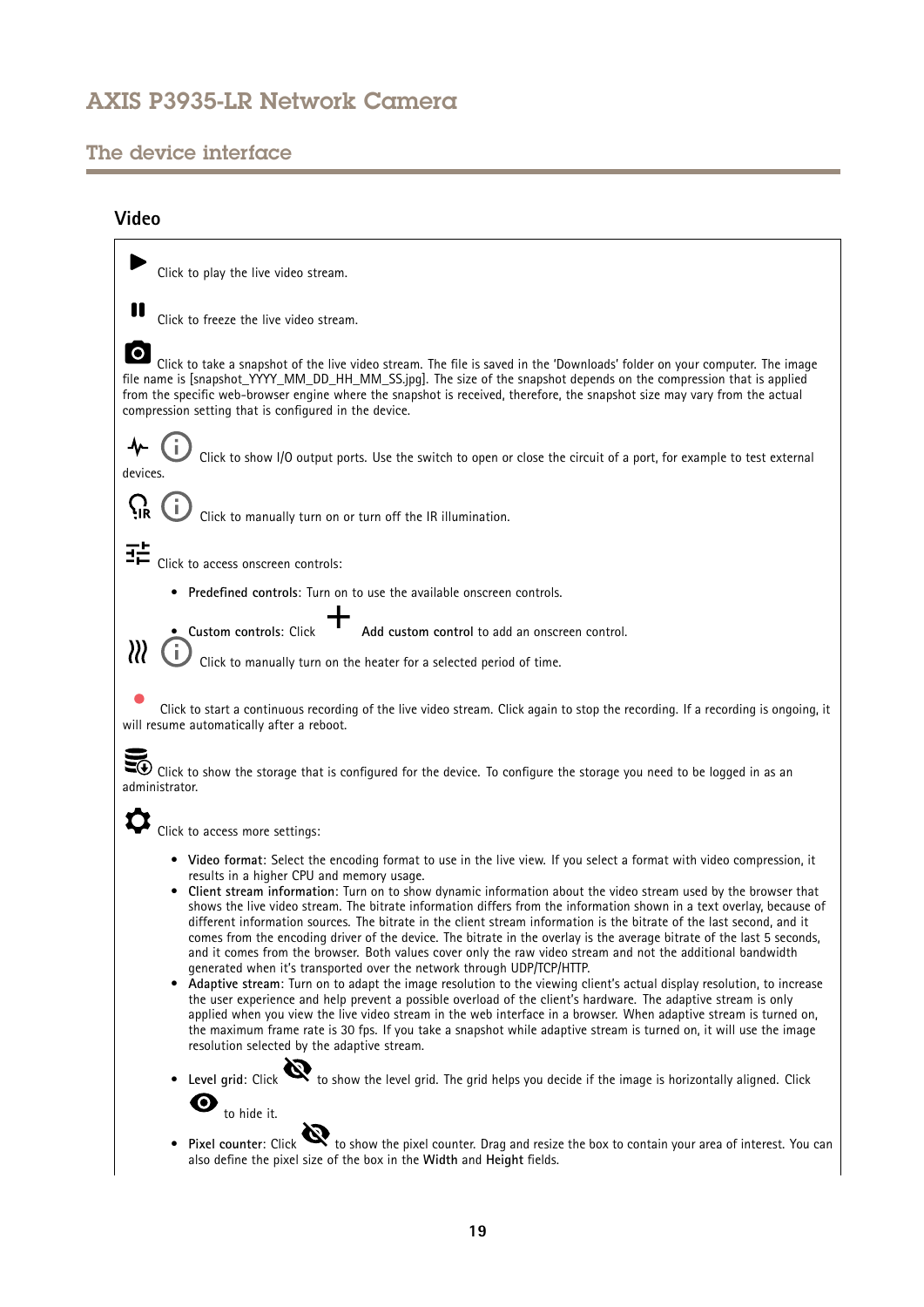## The device interface

• Refresh: Click  $\mathbf C$ to refresh the still image in the live view. 1:1 Click to show the live view at full resolution. If the full resolution is larger than your screen size, use the smaller image to navigate in the image.

 $\blacksquare$ Click to show the live video stream in full screen. Press ESC to exit full screen mode.

### **Installation**

**Capture mode** : A capture mode is <sup>a</sup> preset configuration that defines how the camera captures images. When you change the capture mode, it can affect many other settings, such as view areas and privacy masks.

**Mounting position** : The orientation of the image can change depending on how the camera is mounted.

**Power line frequency**: Select the frequency that is used in your region to minimize image flicker. The American regions usually use 60 Hz. The rest of the world mostly uses 50 Hz. If you're not sure of your region's power line frequency, check with the local authorities.

**Rotate**: Select the preferred image orientation.

**Image correction**

### Important

We recommend you not to use multiple image correction features at the same time, since it can lead to performance issues.

**Barrel distortion correction (BDC)** : Turn on to get <sup>a</sup> straighter image if it suffers from barrel distortion. Barrel distortion is <sup>a</sup> lens effect that makes the image appear curved and bent outwards. The condition is seen more clearly when the image is zoomed out.

**Crop** : Use the slider to adjust the correction level. A lower level means that the image width is kept at the expense of image height and resolution. A higher level means that image height and resolution are kept at the expense of image width.

**Remove distortion** : Use the slider to adjust the correction level. Pucker means that the image width is kept at the expense of image height and resolution. Bloat means that image height and resolution are kept at the expense of image width.

**Electronic image stabilization (EIS)** : Turn on to get <sup>a</sup> smoother and steadier image with less blur. We recommend you to use EIS in environments where the device is mounted in an exposed location and subject to vibrations due to, for example, wind or passing traffic.

**Focal length** : Use the slider to adjust the focal length. A higher value leads to higher magnification and a narrower angle of view, while <sup>a</sup> lower value leads to <sup>a</sup> lower magnification and <sup>a</sup> wider angle of view.

**Stabilizer margin**  $\cup$  : Use the slider to adjust the size of the stabilizer margin, which determines the level of vibration to stabilize. If the product is mounted in an environment with <sup>a</sup> lot of vibration, move the slider towards **Max**. As <sup>a</sup> result, <sup>a</sup> smaller scene is captured. If the environment has less vibration, move the slider towards **Min**.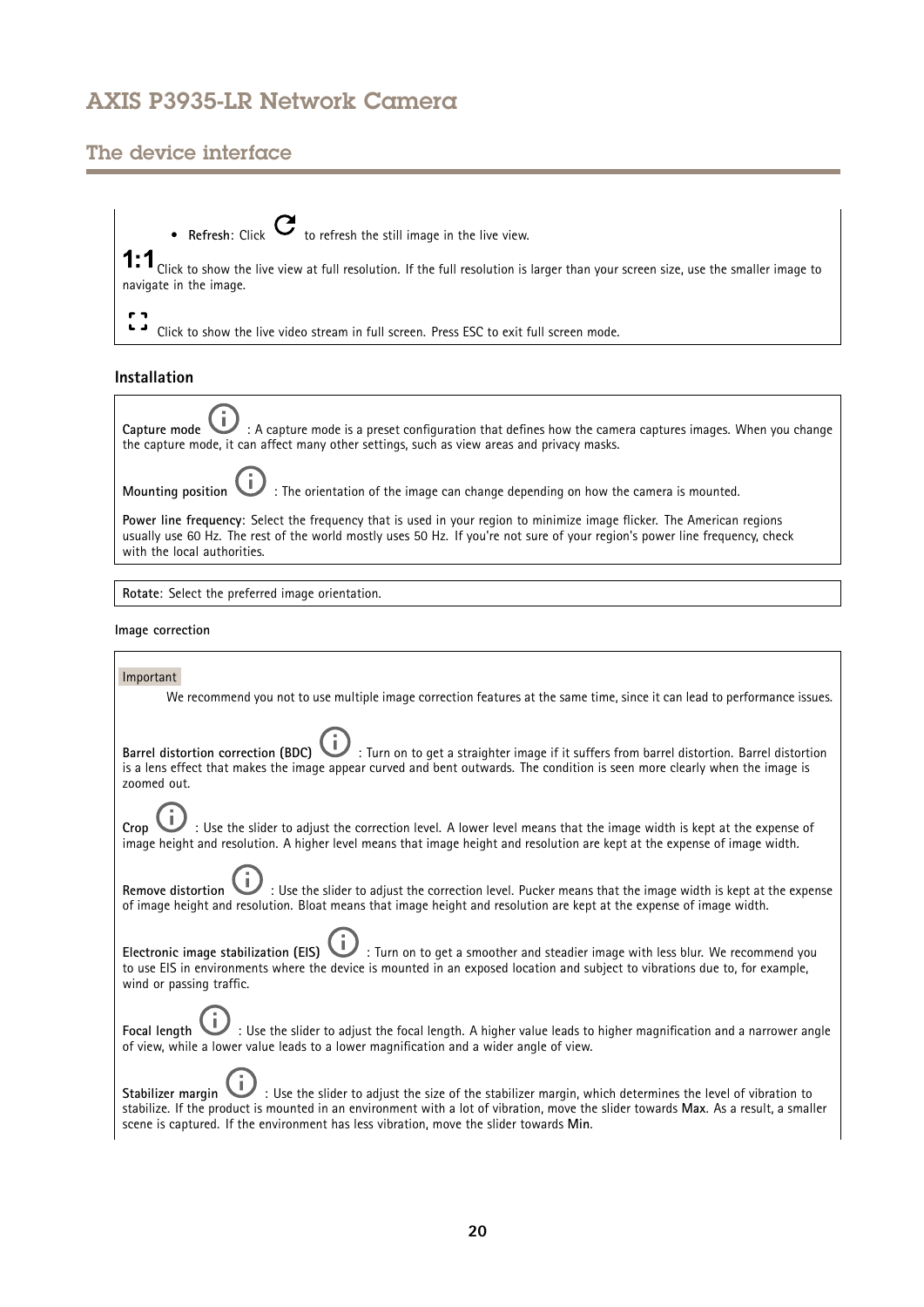## The device interface

**Straighten image** : Turn on and use the slider to straighten the image horizontally by rotating and cropping it digitally. The functionality is useful when it's not possible to mount the camera exactly level. Ideally, straighten the image during installation. 曲 : Click to show <sup>a</sup> supporting grid in the image. 凶 : Click to hide the grid. *The image before and after it has been straightened.*

### **Image**

**Appearance**

**Scene** profile **U**: Select a scene profile that suits your surveillance scenario. A scene profile optimizes image settings, including color level, brightness, sharpness, contrast, and local contrast, for <sup>a</sup> specific environment or purpose. • **Forensic**: Suitable for surveillance purposes. •**Indoor** : Suitable for indoor environments. •**Outdoor U** : Suitable for outdoor environments. • **Vivid**: Useful for demonstration purposes. • **Traffic overview**: Suitable for vehicle traffic monitoring. **Saturation**: Use the slider to adjust the color intensity. You can for example get <sup>a</sup> grayscale image.

**Contrast**: Use the slider to adjust the difference between light and dark.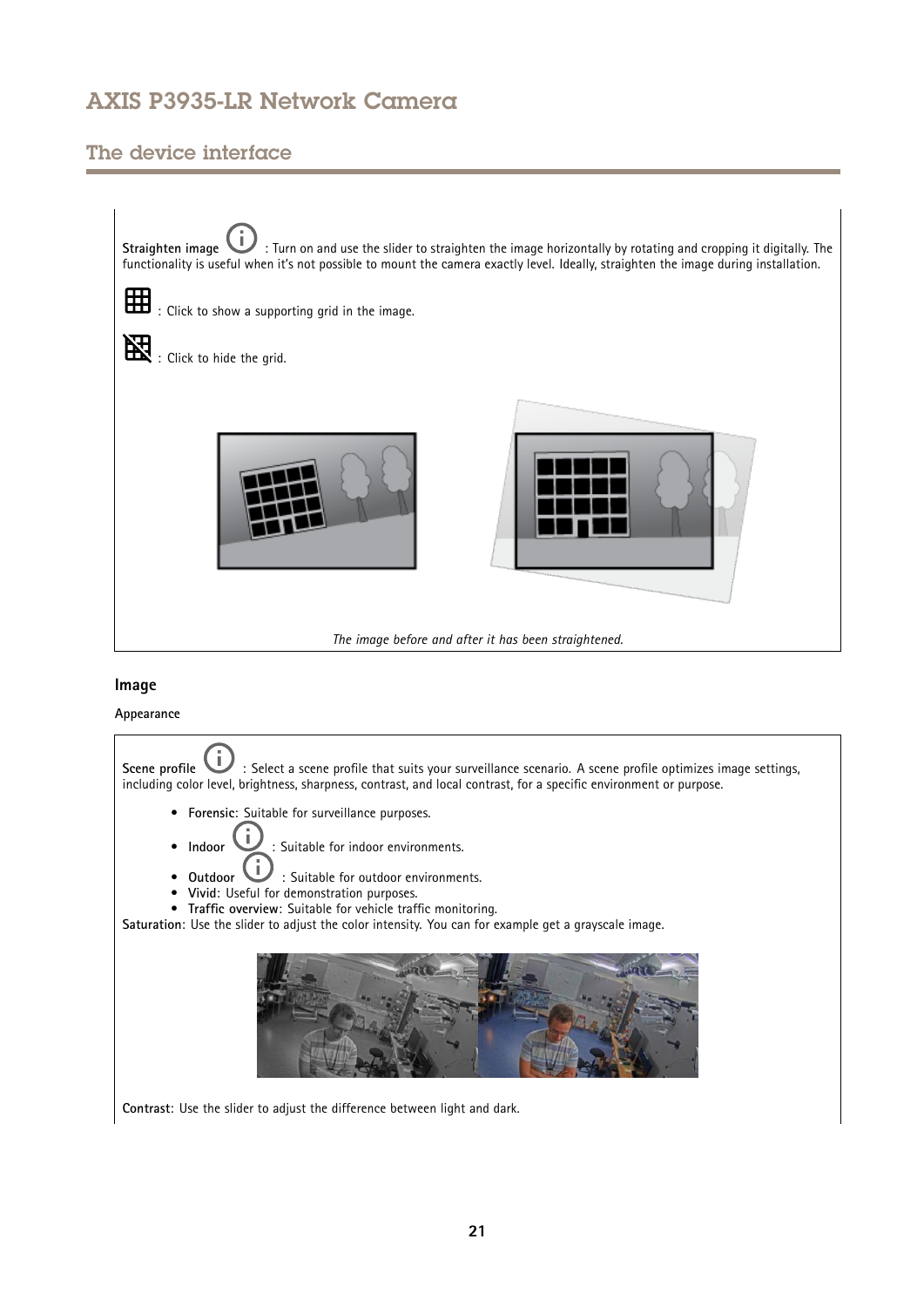## The device interface



**WDR**: Turn on to make both bright and dark areas of the image visible. Local contrast **U**: Use the slider to adjust the contrast of the image. A higher value makes the contrast higher between dark and light areas. **Tone mapping** U: Use the slider to adjust the amount of tone mapping that is applied to the image. If the value is set to zero only the standard gamma correction is applied, while <sup>a</sup> higher value increases the visibility in the image.

**White balance**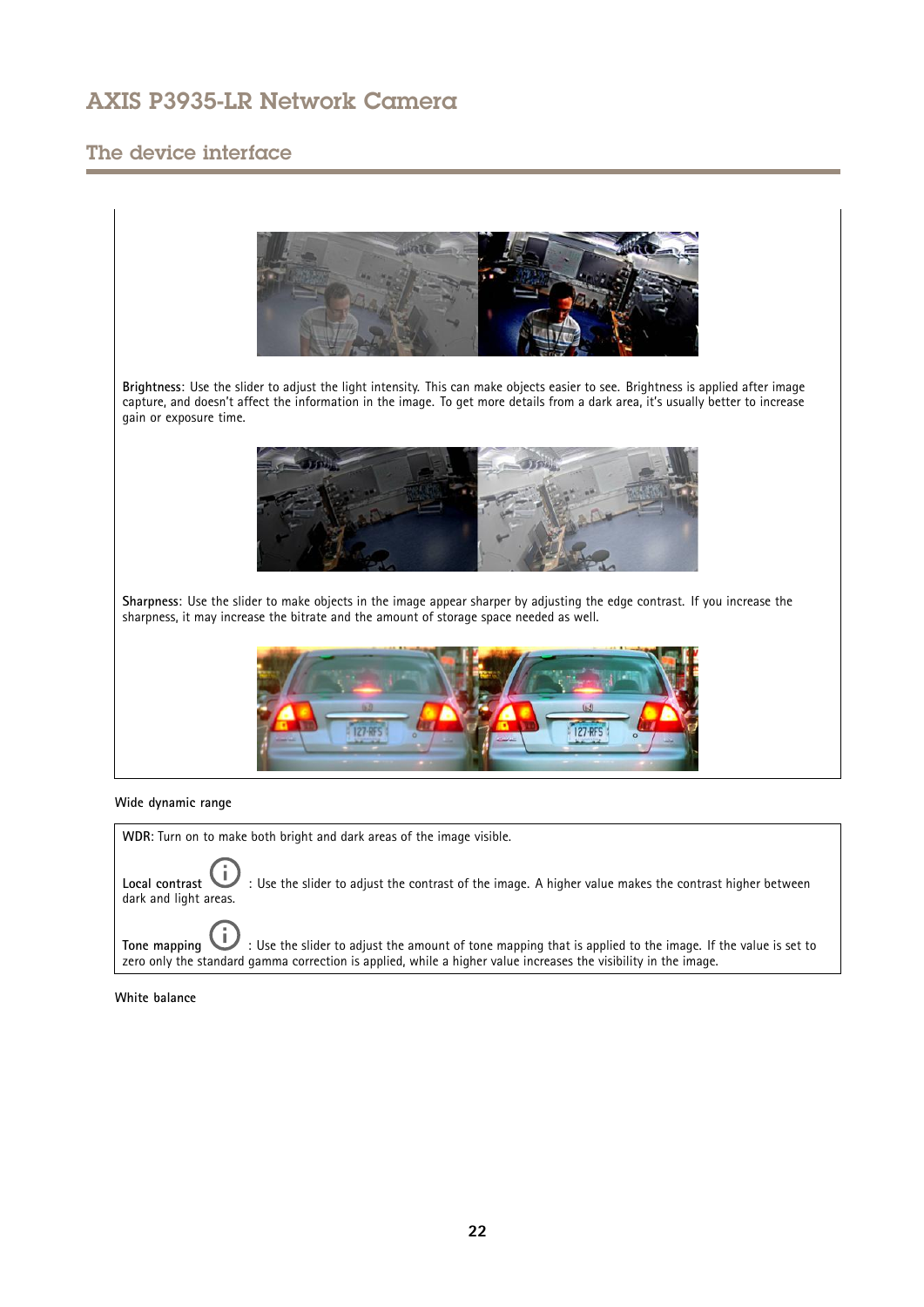## The device interface

When the camera detects the color temperature of the incoming light, it can adjust the image to make the colors look more natural. If this is not sufficient, you can select <sup>a</sup> suitable light source from the list.

The automatic white balance setting reduces the risk of color flicker by adapting to changes gradually. If the lighting changes, or when the camera is first started, it can take up to 30 seconds to adapt to the new light source. If there is more than one type of light source in <sup>a</sup> scene, that is they differ in color temperature, the dominating light source acts as <sup>a</sup> reference for the automatic white balance algorithm. This behavior can be overridden by choosing <sup>a</sup> fixed white balance setting that matches the light source you want to use as <sup>a</sup> reference.

#### **Light environment**:

- **Automatic**: Automatic identification and compensation for the light source color. This is the recommended setting which can be used in most situations.
- • **Automatic – outdoors** : Automatic identification and compensation for the light source color. This is the recommended setting which can be used in most outdoor situations.
- • **Custom – indoors** : Fixed color adjustment for <sup>a</sup> room with some artificial light other than fluorescent lighting and good for <sup>a</sup> normal color temperature around 2800 K.
- • **Custom – outdoors** : Fixed color adjustment for sunny weather conditions with <sup>a</sup> color temperature around 5500 K.
- •**Fixed – fluorescent <sup>1</sup>**: Fixed color adjustment for fluorescent lighting with <sup>a</sup> color temperature around 4000 K.
- •**Fixed – fluorescent 2**: Fixed color adjustment for fluorescent lighting with <sup>a</sup> color temperature around 3000 K.
- • **Fixed – indoors**: Fixed color adjustment for <sup>a</sup> room with some artificial light other than fluorescent lighting and good for <sup>a</sup> normal color temperature around 2800 K.
- •**Fixed – outdoors <sup>1</sup>**: Fixed color adjustment for sunny weather conditions with <sup>a</sup> color temperature around 5500 K.
- **Fixed – outdoors 2**: Fixed color adjustment for cloudy weather condition with <sup>a</sup> color temperature around 6500 K.
- • **Street light – mercury** : Fixed color adjustment for ultraviolet emission in mercury vapor lights common in street lighting.
- • **Street light – sodium** : Fixed color adjustment that compensates for the yellow orange color of sodium vapor lights common in street lighting.
- •**Hold current**: Keep the current settings and do not compensate for light changes.
- • **Manual** : Fix the white balance with the help of <sup>a</sup> white object. Drag the circle to an object that you want the camera to interpret as white in the live view image. Use the **Red balance** and **Blue balance** sliders to adjust the white balance manually.

#### **Day-night mode**

#### **IR-cut filter**:

- **Auto**: Select to automatically turn on and off the IR-cut filter. When the camera is in day mode, the IR-cut filter is turned on and blocks incoming infrared light, and when in night mode, the IR-cut filter is turned off and the camera's light sensitivity increases.
- •**On**: Select to turn on the IR-cut filter. The image is in color, but with reduced light sensitivity.
- **Off**: Select to turn off the IR-cut filter. The image is in black and white for increased light sensitivity.
- **Threshold**: Use the slider to adjust the light threshold where the camera changes from day mode to night mode.
	- • Move the slider towards **Bright** to decrease the threshold for the IR-cut filter. The camera changes to night mode earlier.
	- •Move the slider towards **Dark** to increase the threshold for the IR-cut filter. The camera changes to night mode later.

î **IR light**

If your device doesn't have built-in illumination, these controls are only available when you have connected <sup>a</sup> supporting Axis accessory.

**Allow illumination**: Turn on to let the camera use the built-in light in night mode.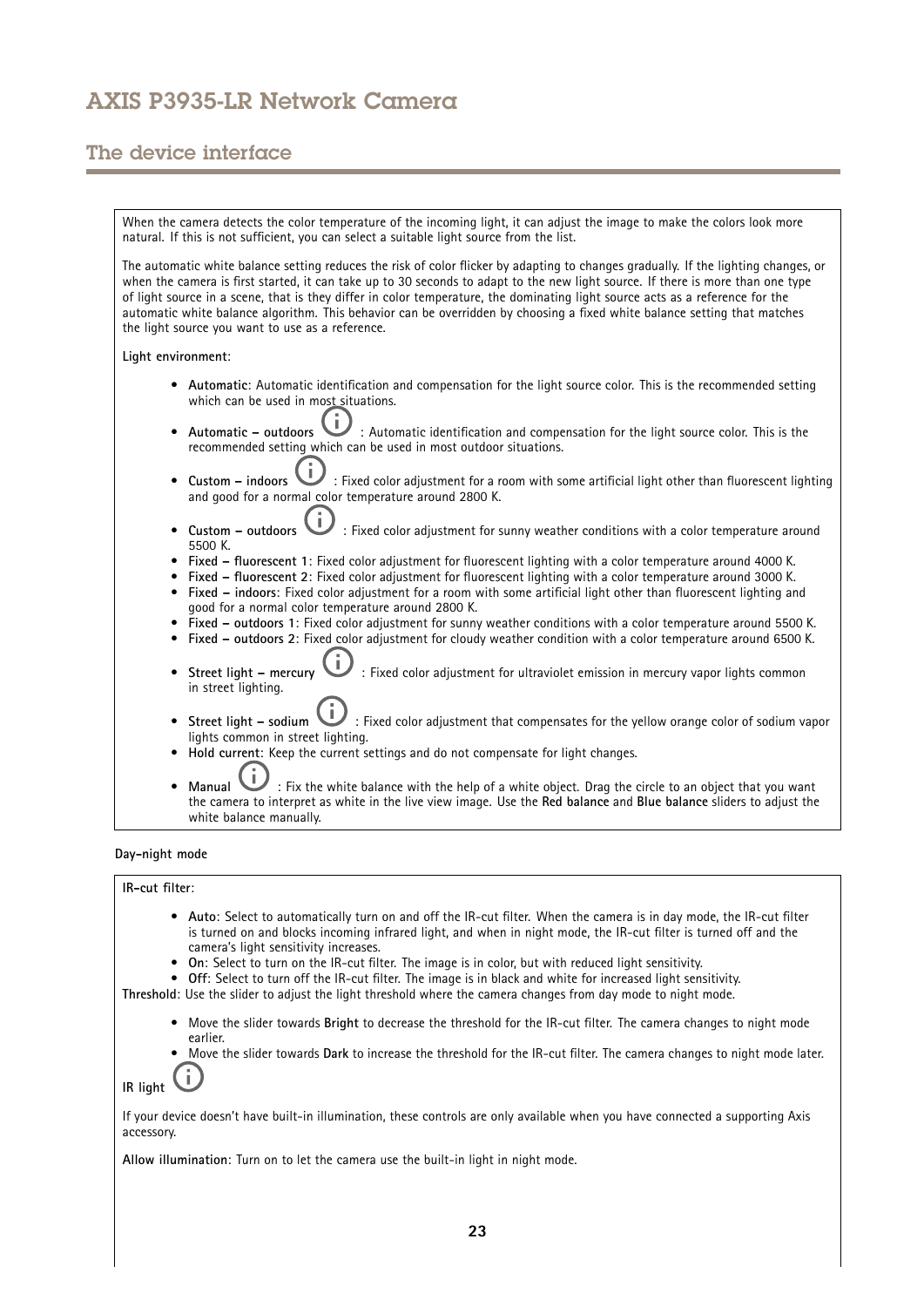## The device interface

| Synchronize illumination: Turn on to automatically synchronize the illumination with the surrounding light. The synchronization<br>between day and night only works if the IR-cut filter is set to Auto or Off.                                                                                                                                                  |  |  |  |
|------------------------------------------------------------------------------------------------------------------------------------------------------------------------------------------------------------------------------------------------------------------------------------------------------------------------------------------------------------------|--|--|--|
| Automatic illumination angle $\bigodot$ : Turn on to use the automatic illumination angle.                                                                                                                                                                                                                                                                       |  |  |  |
| Illumination angle $\bigcup$ : Use the slider to manually set the illumination angle, for example if the angle needs to be different<br>from the camera's angle of view. If the camera has a wide angle of view, you can set the illumination angle to a narrower angle,<br>which equals a greater tele position. This will result in dark corners in the image. |  |  |  |
| IR wavelength $\bigcirc$ : Select the desired wavelength for the IR light.                                                                                                                                                                                                                                                                                       |  |  |  |
| White light (i)                                                                                                                                                                                                                                                                                                                                                  |  |  |  |
| Allow illumination $\bigodot$ : Turn on to let the camera use white light in night mode.                                                                                                                                                                                                                                                                         |  |  |  |
| Synchronize illumination $\bigodot$ : Turn on to automatically synchronize the white light with the surrounding light.                                                                                                                                                                                                                                           |  |  |  |

#### **Exposure**

**Exposure mode**: Select an exposure mode to reduce rapidly changing irregular effects in the image, for example flicker produced by different types of light sources. We recommend you to use the automatic exposure mode, or the same frequency as your power network.

- •**Automatic**: The camera adjusts the aperture, gain and shutter automatically.
- •**Automatic aperture** : The camera adjusts the aperture and gain automatically. The shutter is fixed.
- •**Automatic shutter** : The camera adjusts the shutter and gain automatically. The aperture is fixed.
- •**Hold current**: Locks the current exposure settings.
- •**Flicker-free**  $\Box$  : The camera adjusts the aperture and gain automatically, and uses only the following shutter speeds: 1/50 <sup>s</sup> (50 Hz) and 1/60 <sup>s</sup> (60 Hz).
- •**Flicker-free <sup>50</sup> Hz** : The camera adjusts the aperture and gain automatically, and uses the shutter speed 1/50 s.
- •**Flicker-free <sup>60</sup> Hz** : The camera adjusts the aperture and gain automatically, and uses the shutter speed 1/60 s.
- •**Flicker-reduced** : This is the same as flicker-free, but the camera might use shutter speeds faster than 1/100 <sup>s</sup> (50 Hz) and 1/120 <sup>s</sup> (60 Hz) for brighter scenes.
- •**Fluice**: This is the same as flicker-free, but the camera might use shutter speeds faster Flicker-reduced 50 Hz  $\mathbf{U}$  :<br>than 1/100 s for brighter scenes.
- • **Flicker-reduced 60 Hz** : This is the same as flicker-free, but the camera might use shutter speeds faster than 1/120 <sup>s</sup> for brighter scenes.
- Manual **M**: The aperture, gain and shutter are fixed.

**Exposure zone**: The exposure zone tells the camera to prioritize image quality in the most important part of the scene. Select the part of the scene of greatest interest to calculate the automatic exposure levels, for example the area in front of an entrance door.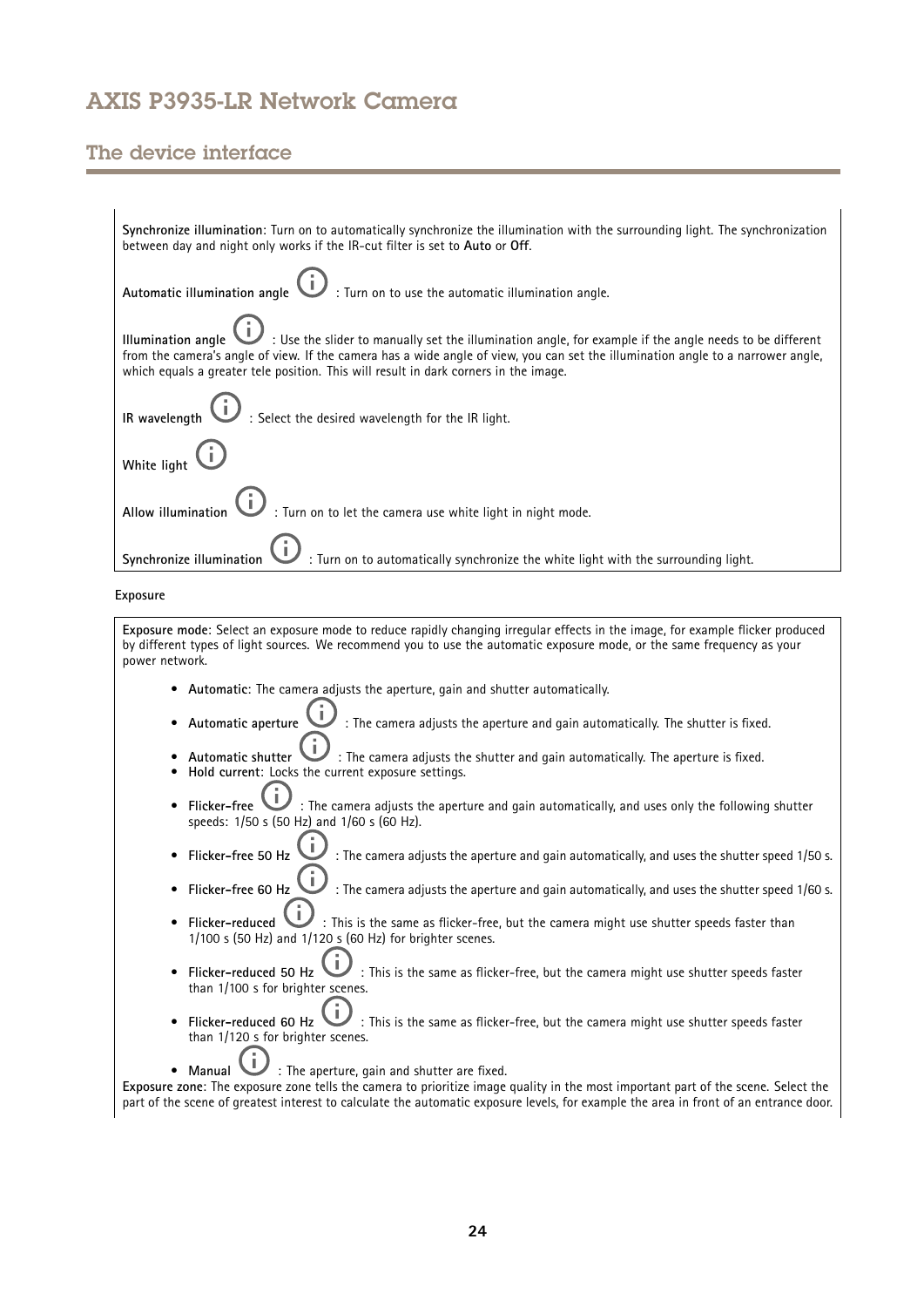## The device interface

### Note

The exposure zones are related to the original image (un-rotated), and the names of the zones apply to the original image. This means, for example, that if the video stream is rotated 90°, then the **Upper** zone becomes the **Right** zone in the stream, and **Left** becomes **Lower**.

- •**Automatic**: Suitable for most situations.
- • **Center**: Uses <sup>a</sup> fixed area in the center of the image to calculate the exposure. The area has <sup>a</sup> fixed size and position in the live view.
- •Full **U** : Uses the entire live view to calculate the exposure.
- Upper **UP** : Uses an area with a fixed size and position in the upper part of the image to calculate the exposure. •Î
- Lower **UP** : Uses an area with a fixed size and position in the lower part of the image to calculate the exposure. •î
- •Left  $\bullet$ : Uses an area with a fixed size and position in the left part of the image to calculate the exposure.
- •Right  $\bigcup$ : Uses an area with a fixed size and position in the right part of the image to calculate the exposure.
- •**Spot**: Uses an area with <sup>a</sup> fixed size and position in the live view to calculate the exposure.

• **Custom**: Uses an area in the live view to calculate the exposure. You can adjust the size and position of the area. **Max shutter**: Select the shutter speed to provide the best image. Low shutter speeds (longer exposure) might cause motion blur when there is movement, and <sup>a</sup> too high shutter speed might affect the image quality. Max shutter works with max gain to improve the image.

**Max gain**: Select the suitable max gain. If you increase the max gain, it improves the visible level of detail in dark images, but also increases the noise level. More noise can also result in increased use of bandwidth and storage. If you set the max gain to <sup>a</sup> high value, images can differ <sup>a</sup> lot if the light conditions are very different from day to night. Max gain works with max shutter to improve the image.

**Motion-adaptive exposure**  $\bullet$ **:** Select to reduce motion blur in low-light conditions.

**Blur-noise trade-off**: Use the slider to adjust the priority between motion blur and noise. If you want to prioritize low bandwidth and have less noise at the expense of details in moving objects, move the slider towards **Low noise**. If you want to prioritize the preservation of details in moving objects at the expense of noise and bandwidth, move the slider towards **Low motion blur**.

#### Note

You can change the exposure either by adjusting the exposure or by adjusting the gain. If you increase the exposure time, it results in more motion blur, and if you increase the gain it results in more noise. If you adjust the **Blur-noise trade-off** towards **Low noise**, the exposure will prefer longer exposure times over sensor gain when the exposure is increased, and the opposite if you adjust the trade-off towards **Low motion blur**. Both the gain and exposure time will eventually reach their maximum values in low-light conditions, regardless of the priority set.

**Lock aperture** : Turn on to keep the aperture size set by the **Aperture** slider. Turn off to allow the camera to automatically adjust the aperture size. You can, for example, lock the aperture for scenes with permanent light conditions.

Aperture **U**: Use the slider to adjust the aperture size, that is, how much light passes through the lens. To allow more light to enter the sensor and thereby produce <sup>a</sup> brighter image in low-light conditions, move the slider towards **Open**. An open aperture also reduces the depth of field, which means that objects close to or far from the camera can appear unfocused. To allow more of the image to be in focus, move the slider towards **Closed**.

**Exposure level**: Use the slider to adjust the image exposure.

**Defog** : Turn on to detect the effects of foggy weather and automatically remove them for <sup>a</sup> clearer image.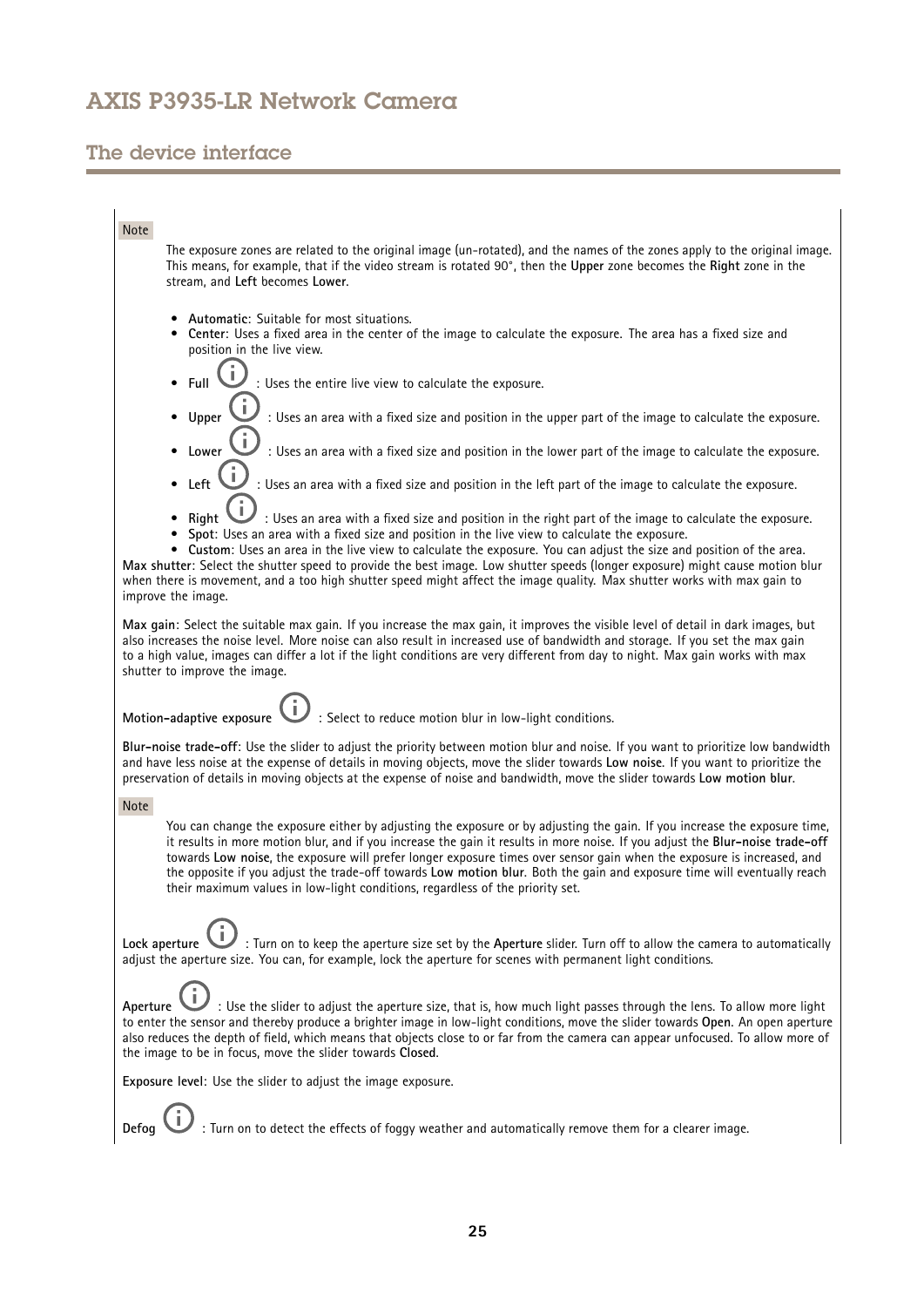## The device interface

#### Note

We recommend you not to turn on **Defog** in scenes with low contrast, large light level variations, or when the autofocus is slightly off. This can affect the image quality, for example, by increasing the contrast. Furthermore, too much light can negatively impact the image quality when defog is active.

### **Stream**

**General**

**Resolution**: Select the image resolution suitable for the surveillance scene. A higher resolution increases bandwidth and storage.

**Frame rate**: To avoid bandwidth problems on the network or reduce storage size, you can limit the frame rate to <sup>a</sup> fixed amount. If you leave the frame rate at zero, the frame rate is kept at the highest possible rate under the current conditions. A higher frame rate requires more bandwidth and storage capacity.

**Compression**: Use the slider to adjust the image compression. High compression results in <sup>a</sup> lower bitrate and lower image quality. Low compression improves the image quality, but uses more bandwidth and storage when you record.

**Signed video**: Turn on to add the signed video feature to the video. Signed video protects the video from tampering by adding cryptographic signatures to the video.

#### **H.26x encoding**

**Zipstream**: A bitrate reduction technology, optimized for video surveillance, that reduces the average bitrate in an H.264 or H.265 stream in real time. Axis Zipstream applies <sup>a</sup> high bitrate in scenes where there are multiple regions of interest, for example in scenes with moving objects. When the scene is more static, Zipstream applies <sup>a</sup> lower bitrate, and thereby reduces the required storage. To learn more, see *Reducing the bit rate with Axis [Zipstream](https://www.axis.com/learning/web-articles/reducing-the-bit-rate-with-axis-zipstream)*

Select the desired level of bitrate reduction:

- **Off**: No bitrate reduction.
- **Low**: No visible quality degradation in most scenes. This is the default option and it can be used in all types of scenes to reduce the bitrate.
- • **Medium**: Visible effects in some scenes through less noise and <sup>a</sup> slightly lower level of detail in regions of lower interest, for example where there's no movement.
- **High**: Visible effects in some scenes through less noise and <sup>a</sup> lower level of detail in regions of lower interest, for example where there's no movement. We recommend this level for cloud-connected devices and devices that use local storage.
- • **Higher**: Visible effects in some scenes through less noise and <sup>a</sup> lower level of detail in regions of lower interest, for example where there's no movement.
- **Extreme**: Visible effects in most scenes. The bitrate is optimized for smallest possible storage.

**Dynamic FPS** (frames per second): Turn on to allow the bandwidth to vary based on the level of activity in the scene. More activity requires more bandwidth.

Lower limit **the state is a value to adjust the frame rate between minimal fps and the stream default fps based on scene** motion. We recommend you to use lower limit in scenes with very little motion, where the fps could drop to <sup>1</sup> or lower.

**Dynamic GOP** (Group of Pictures): Turn on to dynamically adjust the interval between I-frames based on the level of activity in the scene.

Upper limit **UP**: Enter a maximum GOP length, that is, the maximum number of P-frames between two I-frames.

**P-frames**: Enter the desired number of P-frames. The higher the number, the less bandwidth is required. However, if there are network congestion, there could be <sup>a</sup> noticeable deterioration in the video quality.

**H.264 profile**: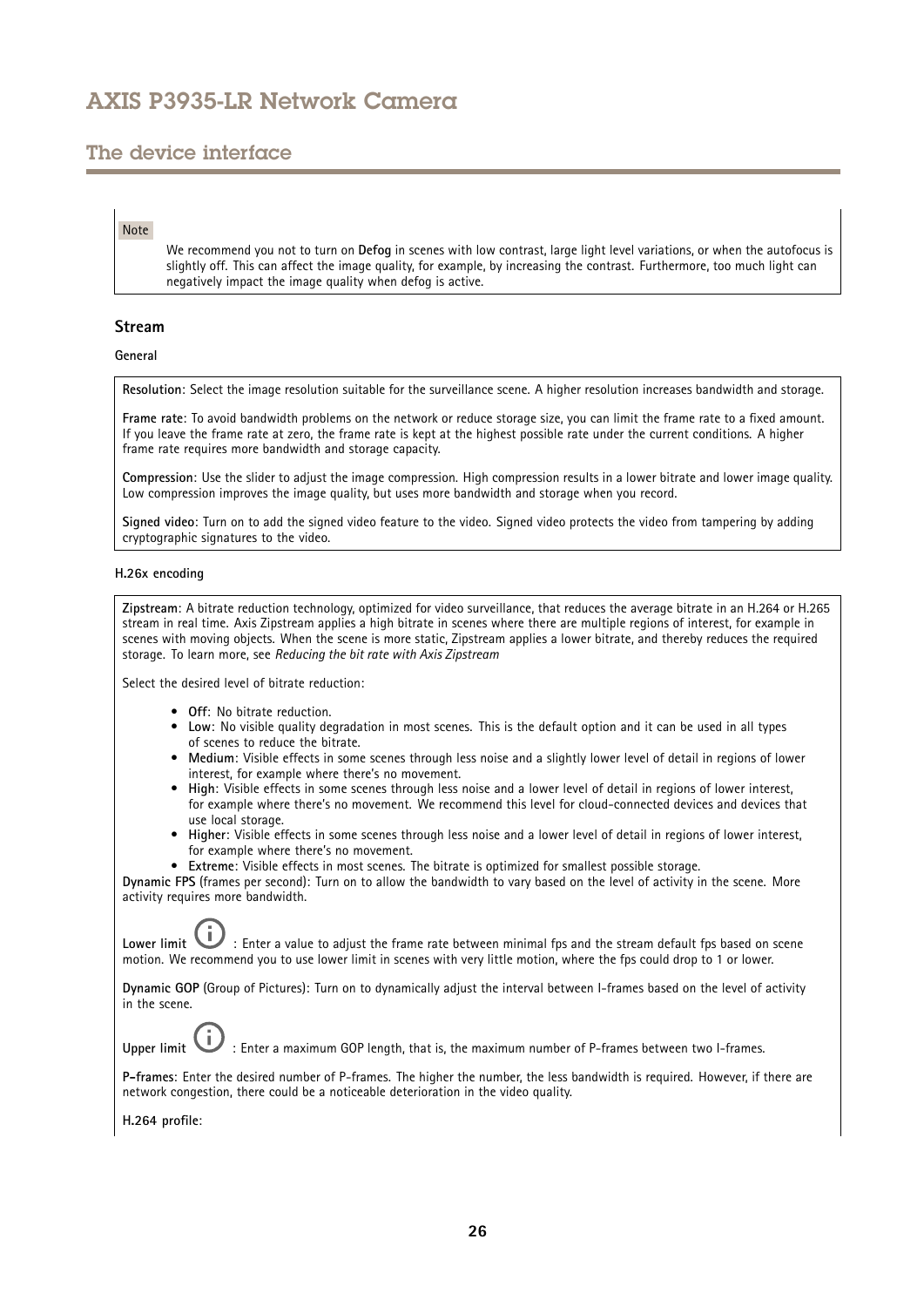## The device interface



**Orientation**

Rotate **W** : Rotate the image to match your requirements. **Mirror**: Turn on to mirror the image.

#### **Audio**



### **Overlays**

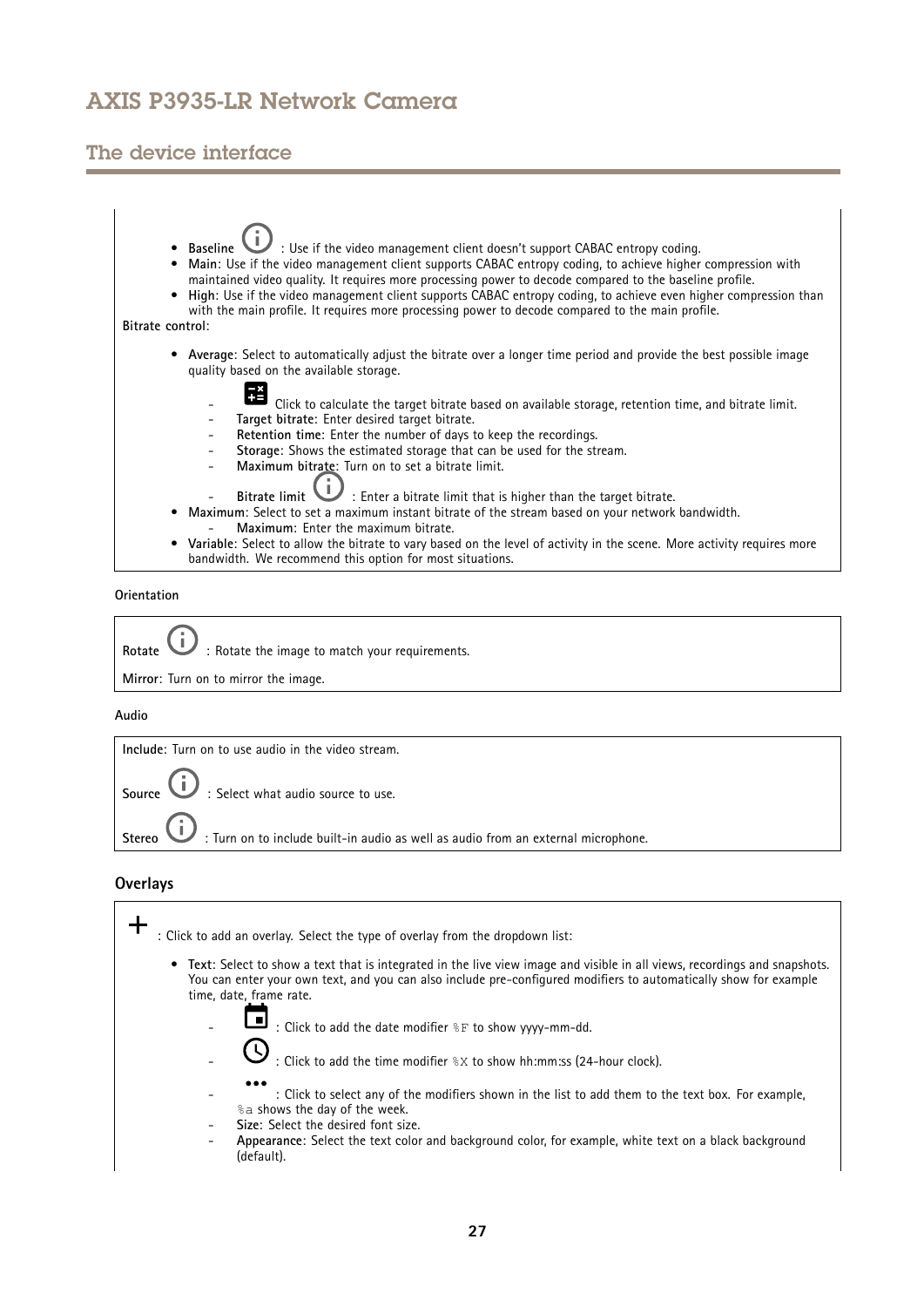## <span id="page-27-0"></span>The device interface



### **View areas**

: Click to create <sup>a</sup> view area.

Click the view area to access settings.

**Name**: Enter <sup>a</sup> name for the view area. The maximum length is 64 characters.

**Aspect ratio**: Select desired aspect ratio. The resolution adjusts automatically.

**PTZ**: Turn on to use pan, tilt, and zoom functionality in the view area.

### **Privacy masks**

: Click to create <sup>a</sup> new privacy mask. The maximum number of masks depend on the complexity of all masks combined. Each mask can have maximum 10 anchor points.

**Privacy masks**: Click to change the color of all privacy masks, or to delete all privacy masks permanently.

**Mask <sup>x</sup>**: Click to rename, disable, or permanently delete the mask.

### **Audio**

### **Overview**

**Locate device**: Click to play <sup>a</sup> sound that helps you identify the speaker. For some products, <sup>a</sup> LED will flash on the device.

**Calibrate U** : Click to calibrate the speaker.

**Launch AXIS Audio Manager Edge**: Click to launch the application.

### **Device settings**

**Input**: Turn on or off audio input. Shows the type of input.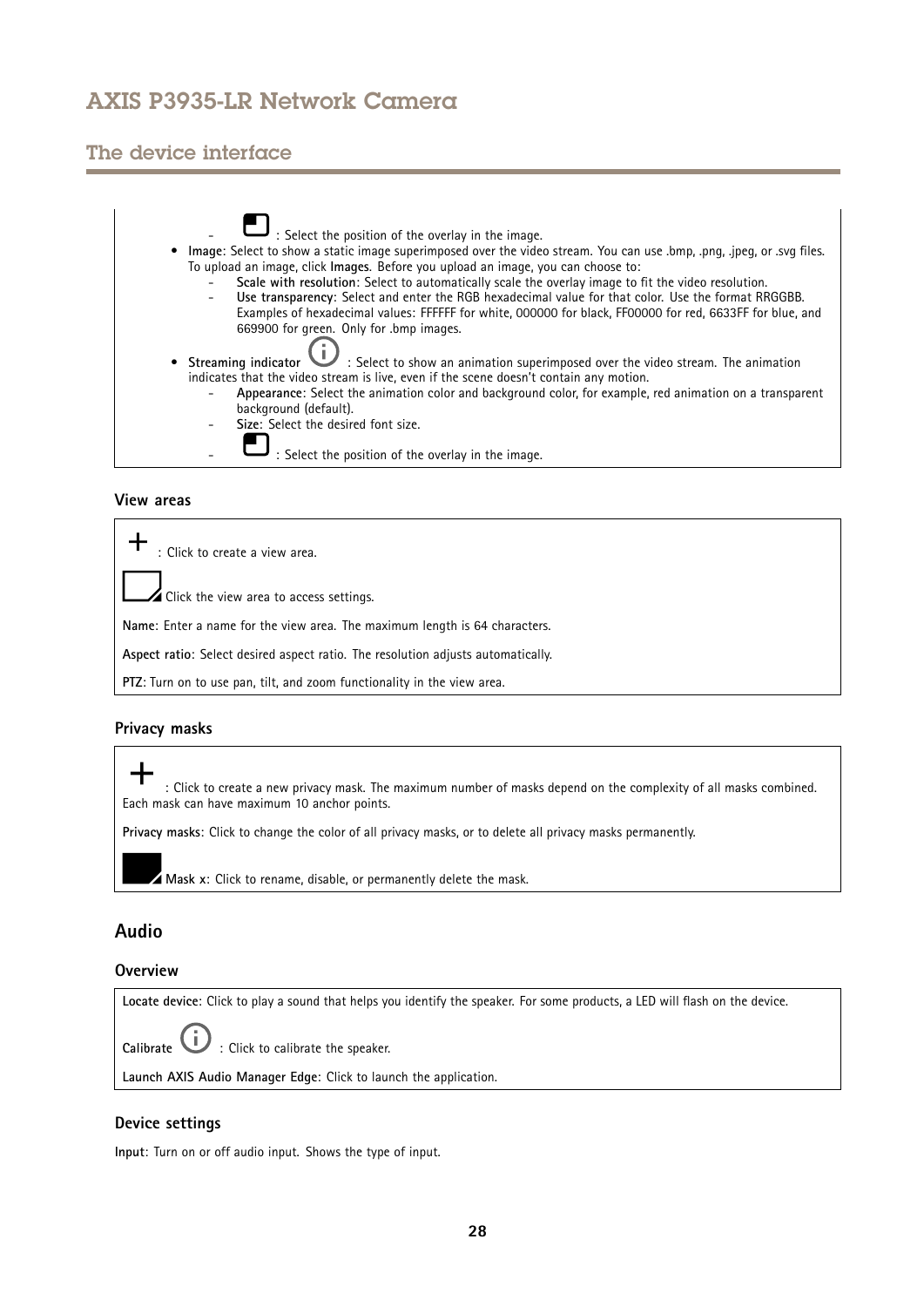## <span id="page-28-0"></span>The device interface



**Gain**: Use the slider to change the gain. Click the speaker icon to mute or unmute.

#### **Stream**

**Encoding**: Select the encoding to use for the input source streaming. You can only choose encoding if audio input is turned on. If audio input is tuned off, click **Enable audio input** to turn it on.

## **Recordings**

Click to filter the recordings.

**From**: Show recordings done after <sup>a</sup> certain point in time.

**To**: Show recordings up until <sup>a</sup> certain point in time.

Source  $\overline{\mathbb{O}}$  : Show recordings based on source.

**Event**: Show recordings based on events.

**Storage**: Show recordings based on storage type.

Click to play the recording.

Click to stop the recording.

Click to show more information and options about the recording.

**Set export range**: If you only want to export part of the recording, enter from when to when.

Click to delete the recording.

**Export**: Click to export (part of) the recording.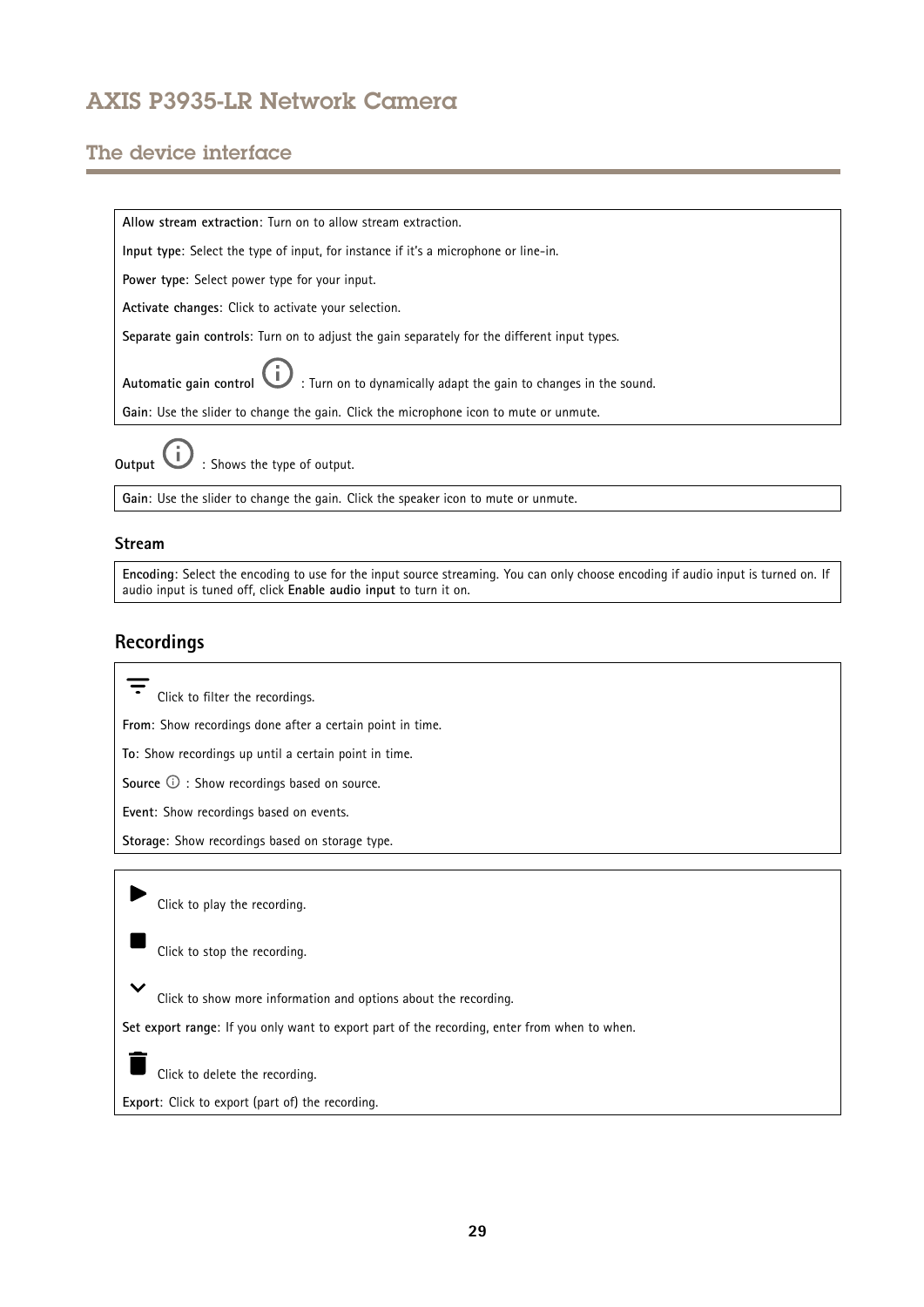## <span id="page-29-0"></span>The device interface

### **Apps**

**Find more apps**: Click to go to an overview page of Axis apps.

The context menu contains:

**Add app**: Click to install <sup>a</sup> new app.

- **App log**: Click to view <sup>a</sup> log of the app events. The log is helpful when you contact support.
- • **Activate license with <sup>a</sup> key**: If the app requires <sup>a</sup> license, you need to activate it. Use this option if your device doesn't have internet access.
- If you don't have <sup>a</sup> license key, go to *[axis.com/applications](https://www.axis.com/applications)*. You need <sup>a</sup> license code and the Axis product serial number to generate <sup>a</sup> license key.
- • **Activate license automatically**: If the app requires <sup>a</sup> license, you need to activate it. Use this option if your device has internet access. You need a license code to activate the license.
- • **Deactivate the license**: Deactivate the license to use it in another device. If you deactivate the license, you also remove it from the device. To deactivate the license requires internet access.
	- **Settings** : Configure the parameters.
- •**Delete**: Delete the app permanently from the device. If you don't deactivate the license first, it remains active.

Note

•

The device's performance might be affected if you run several apps at the same time.

**Start**: Start or stop the app.

**Open**: Click to access the app's settings. The available settings depend on the application. Some applications don't have any settings.

## **System**

### **Date and time**

•

The time format depends on the web browser's language settings.

Note

We recommend you to synchronize the device's date and time with an NTP server.

**Synchronization**: Select an option for synchronizing the device's date and time.

- **Automatic date and time (NTP server using DHCP)**: Synchronize with the NTP server connected to the DHCP server.
	- **Automatic date and time (manual NTP server)**: Synchronize with NTP servers of your choice.
		- **Primary NTP server** and **Secondary NTP server**: Enter the IP address of one or two NTP servers. When you use two NTP servers, the device synchronizes and adapts its time based on input from both.
- **Custom date and time**: Manually set the date and time. Click **Get from system** to fetch the date and time settings once from your computer or mobile device.
- **Time zone**: Select which time zone to use. Time will be automatically adjusted for daylight saving time and standard time.

Note

The system uses the date and time settings in all recordings, logs and system settings.

### **Network**

**IPv4 and IPv6**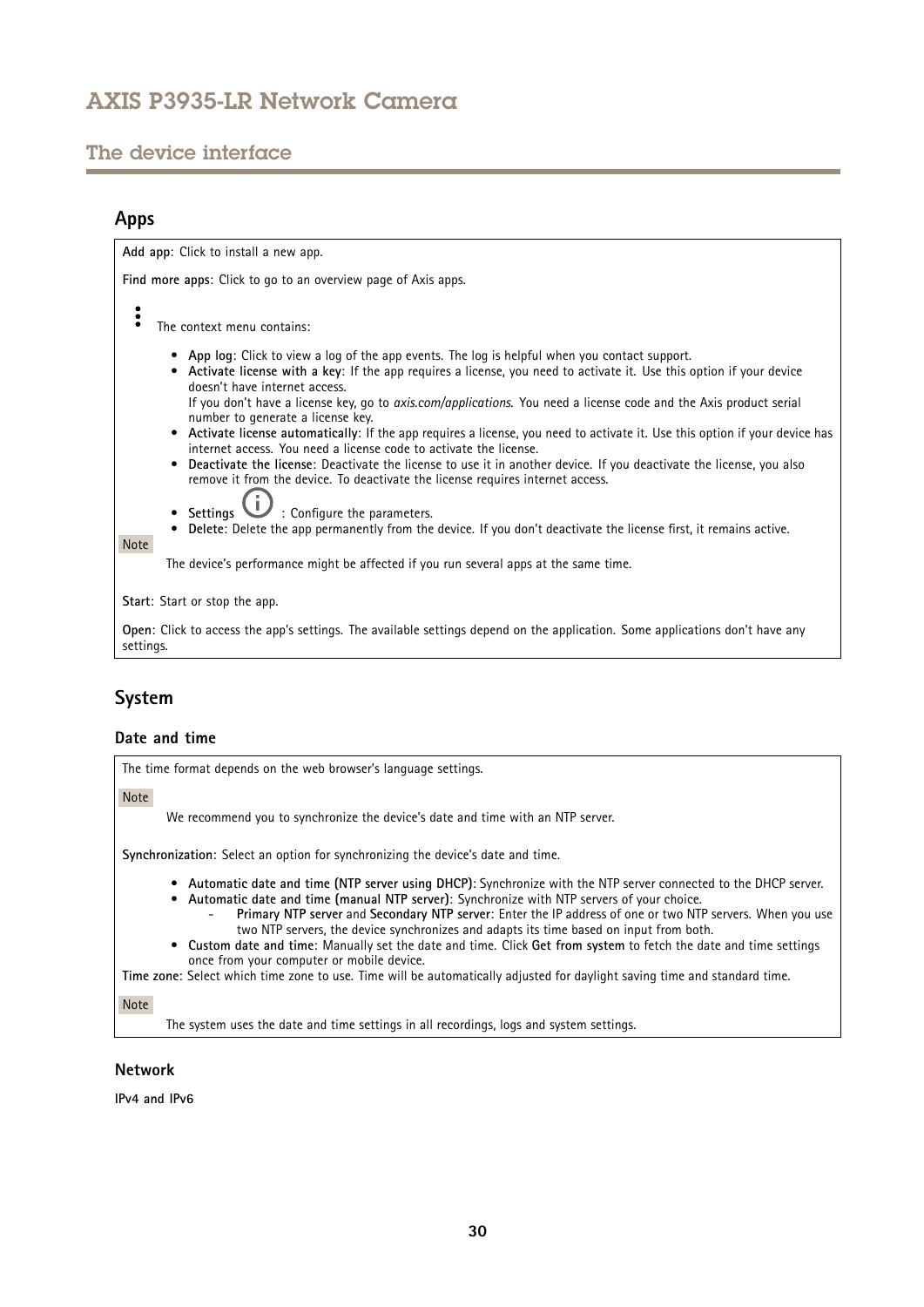## The device interface

#### **IPv4**

- **Automatic IP (DHCP) and DNS (DHCP)**: The recommended setting for most networks. The current settings are updated automatically.
- **Automatic IP (DHCP) and manual DNS**: Contact your network administrator to configure the manual settings. The current automatic settings are updated automatically.
- **Manual IP and DNS**: Contact your network administrator to configure the settings.

**IP address**: Enter <sup>a</sup> unique IP address for the device. Static IP addresses can be assigned at random within isolated networks, provided that each address is unique. To avoid conflicts, we recommend you to contact your network administrator before you assign <sup>a</sup> static IP address.

**Subnet mask**: Enter the subnet mask.

**Router**: Enter the IP address of the default router (gateway) used to connect devices that are attached to different networks and network segments.

**Hostname**: Enter the hostname.

**Search domains**: When you use <sup>a</sup> hostname that is not fully qualified, click **Add search domain** and enter <sup>a</sup> domain in which to search for the hostname used by the device.

**DNS servers**: Click **Add DNS server** and enter the IP address of the primary DNS server. This provides the translation of hostnames to IP addresses on your network.

**IPv6**

**Assign IPv6 automatically**: Select to let the network router assign an IP address to the device automatically.

#### **HTTP and HTTPS**

**Allow access through**: Select if <sup>a</sup> user is allowed to connect to the device through the **HTTP**, **HTTPS**, or both **HTTP and HTTPS** protocols.

HTTPS is <sup>a</sup> protocol that provides encryption for page requests from users and for the pages returned by the web server. The encrypted exchange of information is governed by the use of an HTTPS certificate, which guarantees the authenticity of the server.

To use HTTPS on the device, you must install an HTTPS certificate. Go to **System <sup>&</sup>gt; Security** to create and install certificates.

Note

If you view encrypted web pages through HTTPS, you might experience <sup>a</sup> drop in performance, especially when you request <sup>a</sup> page for the first time.

**HTTP port**: Enter the HTTP port to use. Port 80 or any port in the range 1024-65535 are allowed. If you are logged in as an administrator, you can also enter any port in the range 1-1023. If you use <sup>a</sup> port in this range, you get <sup>a</sup> warning.

**HTTPS port**: Enter the HTTPS port to use. Port 443 or any port in the range 1024-65535 are allowed. If you are logged in as an administrator, you can also enter any port in the range 1-1023. If you use <sup>a</sup> port in this range, you get <sup>a</sup> warning.

**Certificate**: Select <sup>a</sup> certificate to enable HTTPS for the device.

#### **Friendly name**

**Bonjour**® : Turn on to allow automatic discovery on the network.

**Bonjour name**: Enter <sup>a</sup> friendly name to be visible on the network. The default name is the device name and MAC address.

**Use UPnP**® : Turn on to allow automatic discovery on the network.

**UPnP name**: Enter <sup>a</sup> friendly name to be visible on the network. The default name is the device name and MAC address.

**One-click cloud connection**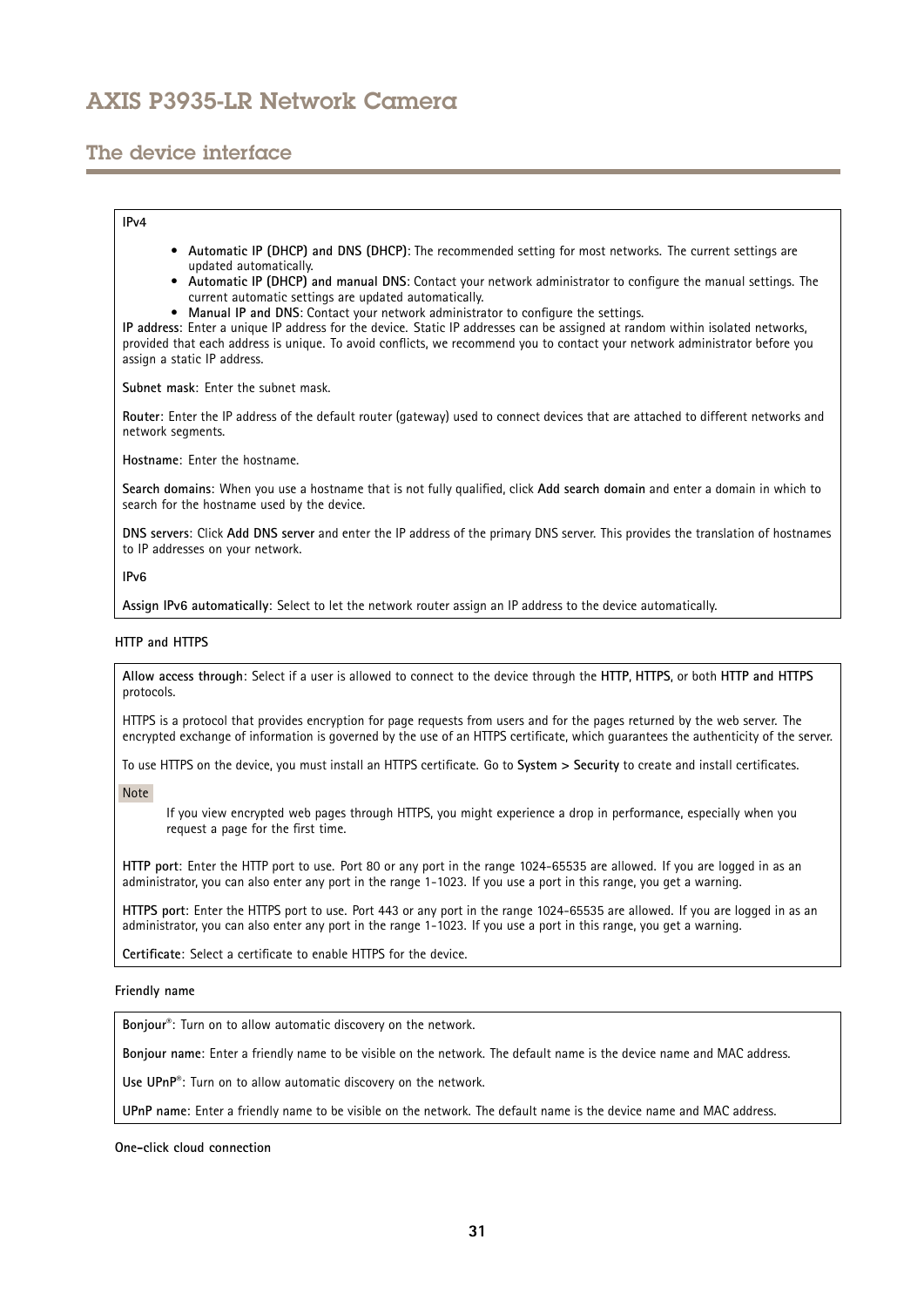## The device interface

One-click cloud connection (O3C) together with an O3C service provides easy and secure internet access to live and recorded video from any location. For more information, see *[axis.com/end-to-end-solutions/hosted-services](https://www.axis.com/end-to-end-solutions/hosted-services)*.

**Allow O3C**:

- **One-click**: The default setting. Press and hold the control button on the device to connect to an O3C service over the internet. You need to register the device with the O3C service within 24 hours after you press the control button. Otherwise, the device disconnects from the O3C service. Once you have registered the device, **Always** is enabled and the device stays connected to the O3C service.
- • **Always**: The device constantly attempts to connect to an O3C service over the internet. Once you have registered the device, it stays connected to the O3C service. Use this option if the control button on the device is out of reach. •**No**: Disables the O3C service.
- **Proxy settings**: If needed, enter the proxy settings to connect to the HTTP server.

**Host**: Enter the proxy server's address.

**Port**: Enter the port number used for access.

**Login** and **Password**: If needed, enter username and password for the proxy server.

**Authentication method**:

- **Basic**: This method is the most compatible authentication scheme for HTTP. It's less secure than the **Digest** method because it sends the username and password unencrypted to the server.
- •**Digest**: This method is more secure because it always transfers the password encrypted across the network.
- • **Auto**: This option lets the device select the authentication method depending on the supported methods. It prioritizes the **Digest** method over the **Basic** method.

**Owner authentication key (OAK)**: Click **Get key** to fetch the owner authentication key. This is only possible if the device is connected to the internet without <sup>a</sup> firewall or proxy.

#### **SNMP**

The Simple Network Management Protocol (SNMP) allows remote management of network devices.

**SNMP**: Select the version of SNMP to use.

- **v1 and v2c**:
	- **Read community**: Enter the community name that has read-only access to all supported SNMP objects. The default value is **public**.
	- **Write community**: Enter the community name that has read/write access to all supported SNMP objects (except read-only objects). The default value is **write**.
	- **Activate traps**: Turn on to activate trap reporting. The device uses traps to send messages for important events or status changes to <sup>a</sup> management system. In the device interface, you can set up traps for SNMP v1 and v2c. Traps are automatically turned off if you change to SNMP v3 or turn off SNMP. If you use SNMP v3, you can set up traps through the SNMP v3 management application.
	- **Trap address**: Enter the IP address or host name of the management server.
	- **Trap community**: Enter the community to use when the device sends <sup>a</sup> trap message to the management system.
	- **Traps**:
	- **Cold start**: Sends <sup>a</sup> trap message when the device starts.
	- **Warm start**: Sends <sup>a</sup> trap message when you change an SNMP setting.
	- **Link up**: Sends <sup>a</sup> trap message when <sup>a</sup> link changes from down to up.
	- **Authentication failed**: Sends <sup>a</sup> trap message when an authentication attempt fails.

#### Note

All Axis Video MIB traps are enabled when you turn on SNMP v1 and v2c traps. For more information, see *AXIS OS Portal <sup>&</sup>gt; [SNMP](https://www.axis.com/products/online-manual/00000#t10163561)*.

• **v3**: SNMP v3 is <sup>a</sup> more secure version, which provides encryption and secure passwords. To use SNMP v3, we recommend you to activate HTTPS, as the password is then sent through HTTPS. This also prevents unauthorized parties to access unencrypted SNMP v1 and v2c traps. If you use SNMP v3, you can set up traps through the SNMP v3 management application.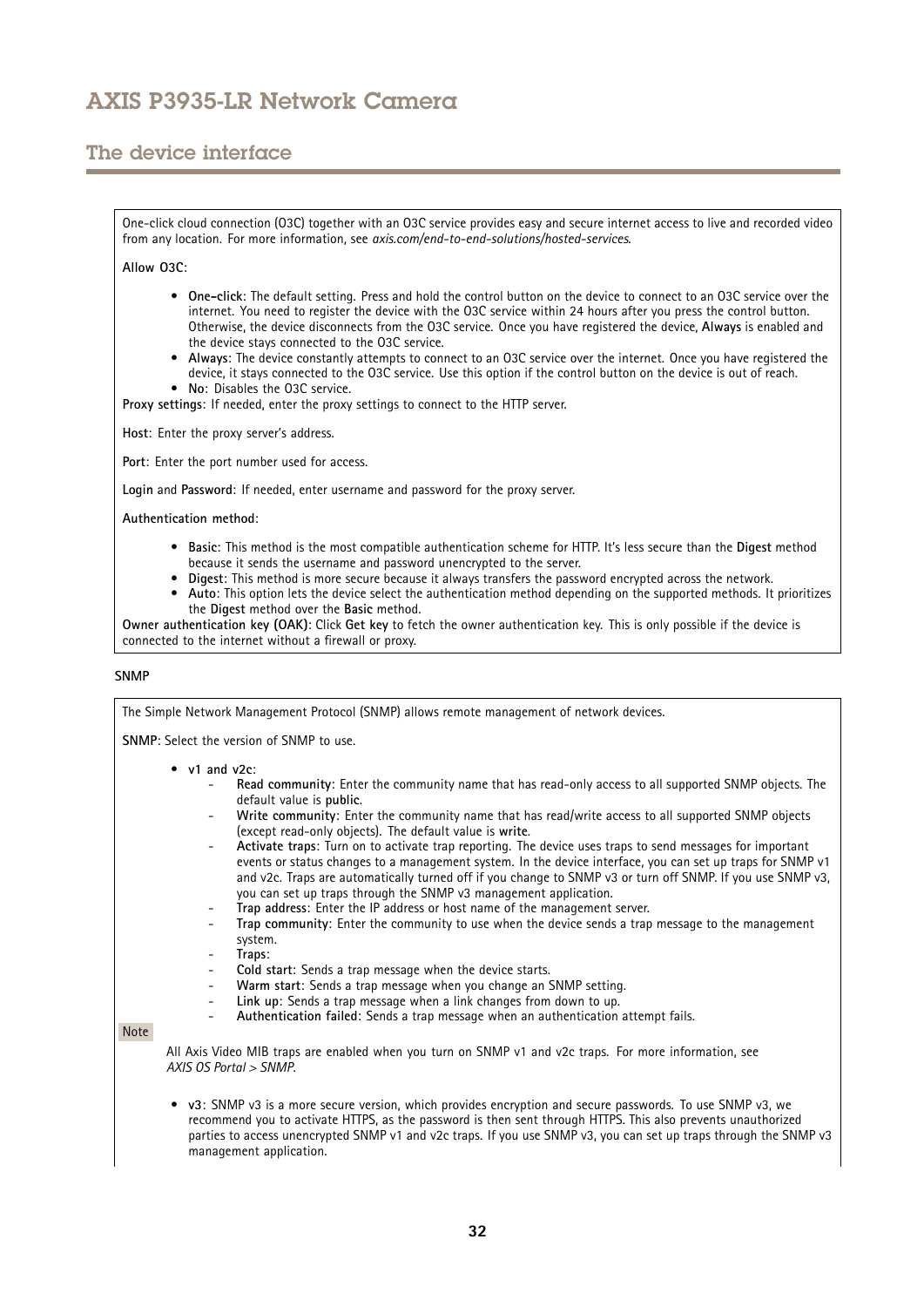## The device interface

 **Password for the account "initial"**: Enter the SNMP password for the account named "initial". Although the password can be sent without activating HTTPS, we don't recommend it. The SNMP v3 password can only be set once, and preferably only when HTTPS is enabled. Once the password is set, the password field is no longer displayed. To set the password again, you must reset the device to factory default settings.

#### **Connected clients**

The list shows all clients that are connected to the device.

**Update**: Click to refresh the list.

### **Security**

#### **Certificates**

Certificates are used to authenticate devices on <sup>a</sup> network. The device supports two types of certificates: • **Client/server certificates** A client/server certificate validates the device's identity, and can be self-signed or issued by <sup>a</sup> Certificate Authority (CA). A self-signed certificate offers limited protection and can be used before <sup>a</sup> CA-issued certificate has been obtained. • **CA certificates** You can use <sup>a</sup> CA certificate to authenticate <sup>a</sup> peer certificate, for example to validate the identity of an authentication

server when the device connects to <sup>a</sup> network protected by IEEE 802.1X. The device has several pre-installed CA certificates.

These formats are supported:

• Certificate formats: .PEM, .CER, and .PFX

•Private key formats: PKCS#1 and PKCS#12

#### Important

 $\overline{\mathsf{PQ}}$ 

If you reset the device to factory default, all certificates are deleted. Any pre-installed CA certificates are reinstalled.

Filter the certificates in the list.

**Add certificate** : Click to add <sup>a</sup> certificate.

The context menu contains:

- **Certificate information**: View an installed certificate's properties.
- **Delete certificate**: Delete the certificate.
- • **Create certificate signing request**: Create <sup>a</sup> certificate signing request to send to <sup>a</sup> registration authority to apply for <sup>a</sup> digital identity certificate.

**IEEE 802.1x**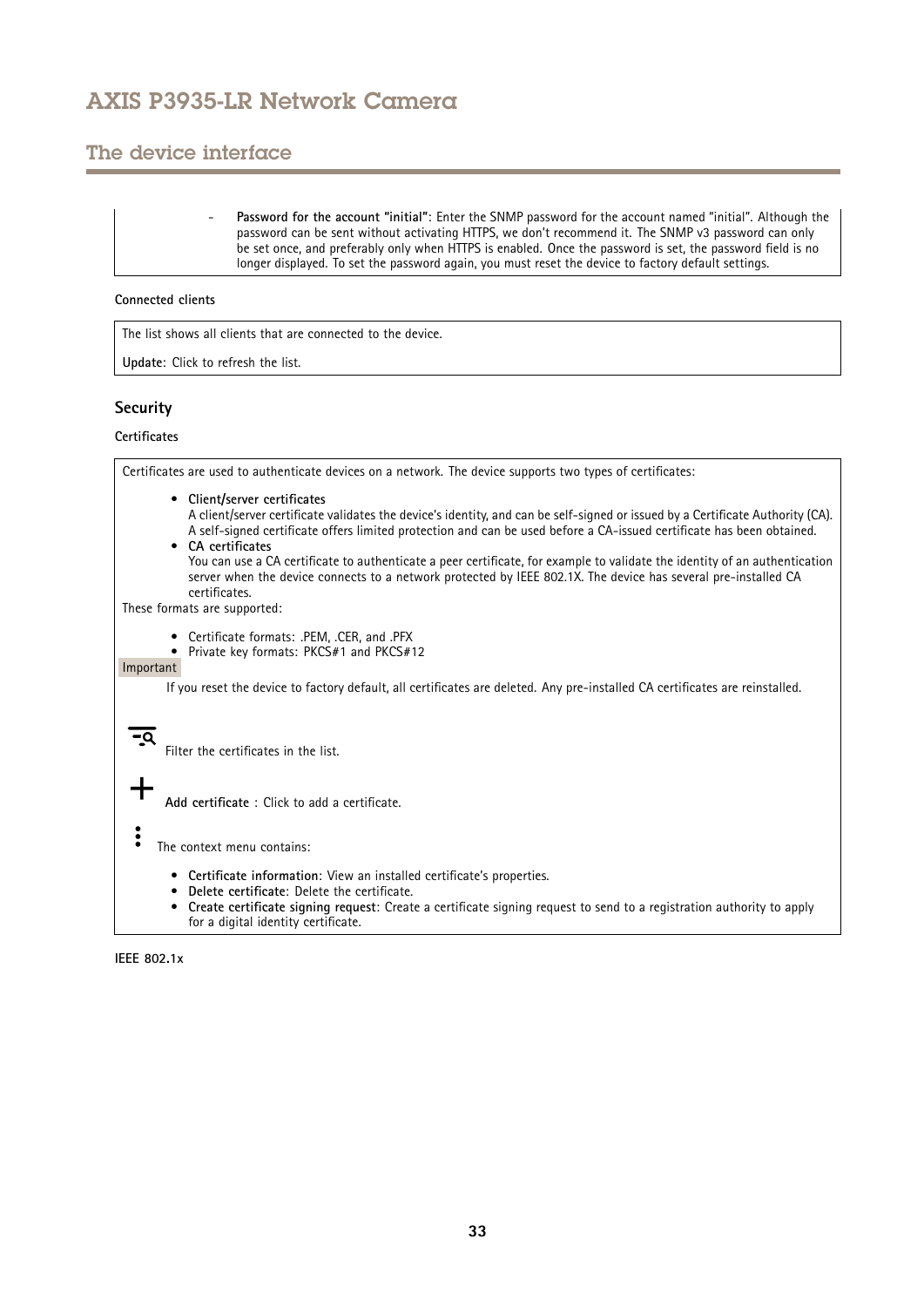## The device interface

IEEE 802.1x is an IEEE standard for port-based network admission control providing secure authentication of wired and wireless network devices. IEEE 802.1x is based on EAP (Extensible Authentication Protocol).

To access <sup>a</sup> network protected by IEEE 802.1x, network devices must authenticate themselves. The authentication is performed by an authentication server, typically <sup>a</sup> RADIUS server (for example FreeRADIUS and Microsoft Internet Authentication Server).

#### **Certificates**

When configured without <sup>a</sup> CA certificate, server certificate validation is disabled and the device tries to authenticate itself regardless of what network it is connected to.

When using <sup>a</sup> certificate, in Axis' implementation, the device and the authentication server authenticate themselves with digital certificates using EAP-TLS (Extensible Authentication Protocol - Transport Layer Security).

To allow the device to access <sup>a</sup> network protected through certificates, <sup>a</sup> signed client certificate must be installed on the device.

**Client certificate**: Select <sup>a</sup> client certificate to use IEEE 802.1x. The authentication server uses the certificate to validate the client's identity.

**CA certificate**: Select <sup>a</sup> CA certificate to validate the authentication server's identity. When no certificate is selected, the device tries to authenticate itself regardless of what network it is connected to.

**EAP identity**: Enter the user identity associated with the client certificate.

**EAPOL version**: Select the EAPOL version that is used in the network switch.

**Use IEEE 802.1x**: Select to use the IEEE 802.1x protocol.

#### **Prevent brute-force attacks**

**Blocking**: Turn on to block brute-force attacks. A brute-force attack uses trial-and-error to guess login info or encryption keys.

**Blocking period**: Enter the number of seconds to block <sup>a</sup> brute-force attack.

**Blocking conditions**: Enter the number of authentication failures allowed per second before the block starts. You can set the number of failures allowed both on page level and device level.

#### **IP address filter**

**Use filter**: Select to filter which IP addresses that are allowed to access the device.

**Policy**: Choose whether to **Allow** access or **Deny** access for certain IP addresses.

**Addresses**: Enter the IP numbers that are either allowed or denied access to the device. You can also use the CIDR format.

#### **Custom-signed firmware certificate**

To install test firmware or other custom firmware from Axis on the device, you need <sup>a</sup> custom-signed firmware certificate. The certificate verifies that the firmware is approved by both the device owner and Axis. The firmware can only run on <sup>a</sup> specific device which is identified by its unique serial number and chip ID. Custom-signed firmware certificates can only be created by Axis, since Axis holds the key to sign them.

Click **Install** to install the certificate. You need to install the certificate before you install the firmware.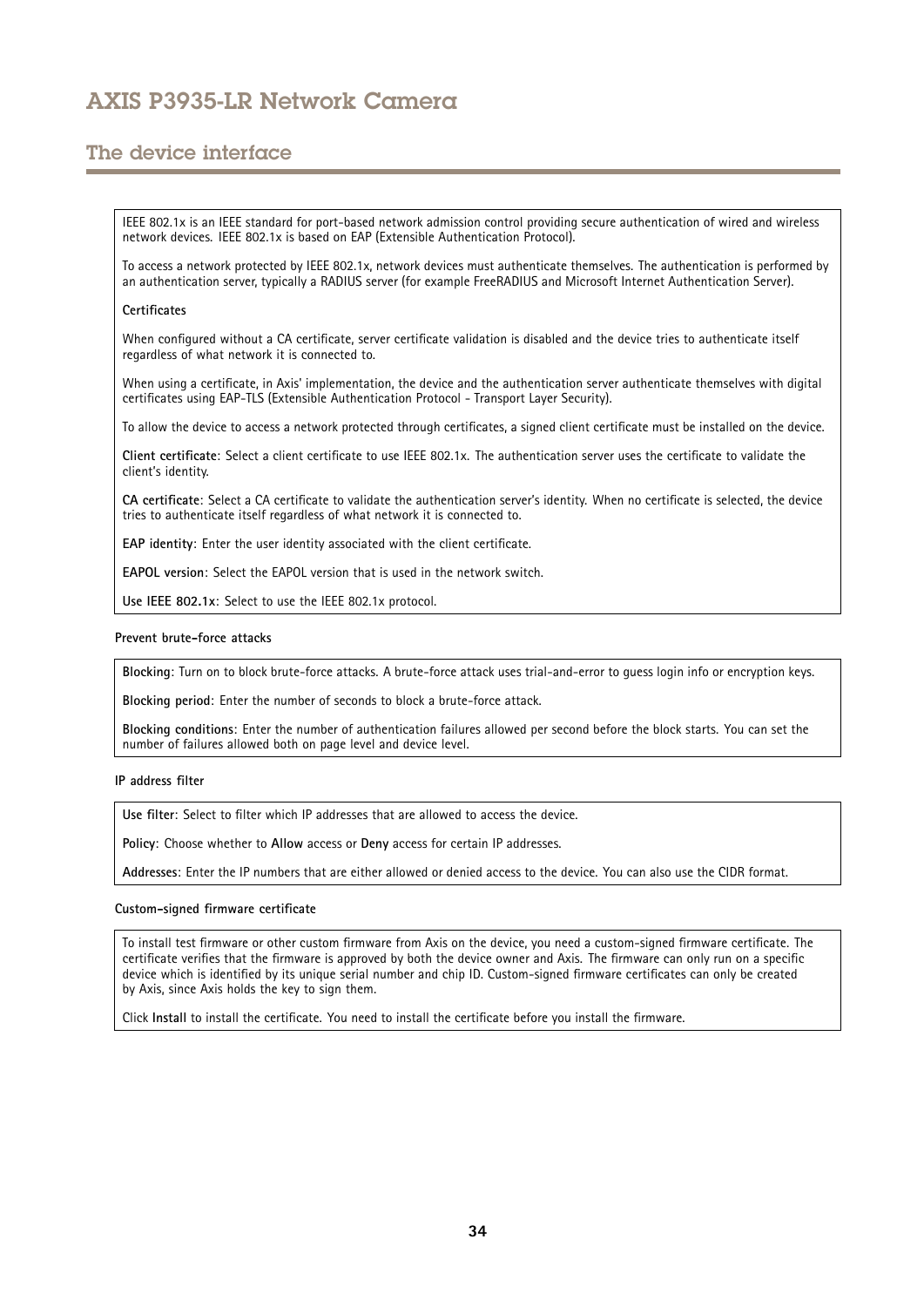## The device interface

#### **Users**

**Add user**: Click to add <sup>a</sup> new user. You can add up to 100 users. **Username**: Enter <sup>a</sup> unique username. **New password**: Enter <sup>a</sup> password for the user. Passwords must be <sup>1</sup> to <sup>64</sup> characters long. Only ASCII printable characters (code <sup>32</sup> to 126) are allowed in the password, for example letters, numbers, punctuation, and some symbols. **Repeat password**: Enter the same password again. **Role**: • **Administrator**: Has full access to all settings. Administrators can also add, update, and remove other users. • **Operator**: Has access to all settings except: All **System** settings. Adding apps. • **Viewer**: Has access to: Watch and take snapshots of <sup>a</sup> video stream. Watch and export recordings. With PTZ user access: pan, tilt, and zoom. The context menu contains: **Update user**: Edit the user's properties. **Delete user**: Delete the user. You can't delete the root user.

#### **Anonymous users**

**Allow anonymous viewers**: Turn on to allow anyone to access the device as <sup>a</sup> viewer without having to log in with <sup>a</sup> user account.

**Allow anonymous PTZ operators**: Turn on to allow anonymous users to pan, tilt, and zoom the image.

### **Events**

#### **Rules**

A rule defines the conditions that must be met for the product to perform an action. The list shows all the currently configured rules in the product.

Note

You can create up to 256 action rules.

**Add <sup>a</sup> rule**: Click to create <sup>a</sup> rule.

**Name**: Enter a name for the rule.

**Wait between actions**: Enter the minimum time (hh:mm:ss) that must pass between rule activations. It is useful if the rule is activated by for example day-night mode conditions, to avoid that small light changes during sunrise and sunset activate the rule repeatedly.

**Condition**: Select <sup>a</sup> condition from the list. A condition must be met for the device to perform an action. If multiple conditions are defined, all of them must be met to trigger the action. For information about specific conditions, see *Get [started](https://help.axis.com/get-started-with-rules-for-events#conditions) with rules for events*.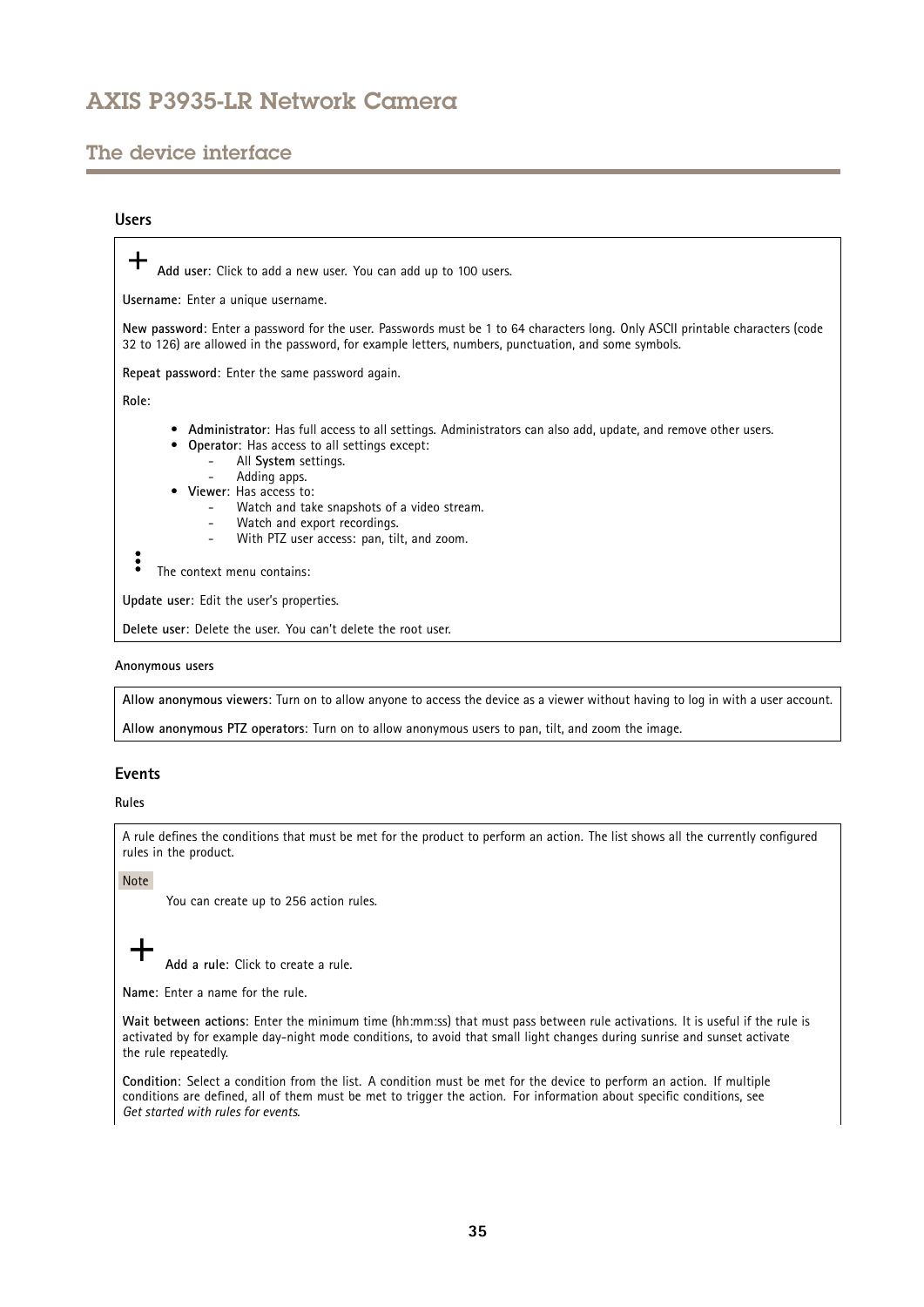## The device interface

**Use this condition as <sup>a</sup> trigger**: Select to make this first condition function only as <sup>a</sup> starting trigger. It means that once the rule is activated it remains active for as long as all the other conditions are met, no matter the state of the first condition. If you don't select this option, the rule will simply be active whenever all the conditions are met.

**Invert this condition**: Select if you want the condition to be the opposite of your selection.

**Add <sup>a</sup> condition**: Click to add an additional condition.

**Action**: Select an action from the list and enter its required information. For information about specific actions, see *Get [started](https://help.axis.com/get-started-with-rules-for-events#actions) with rules for events*.

#### **Recipients**

You can set up your device to notify recipients about events or send files. The list shows all the recipients currently configured in the product, along with information about their configuration.

#### **Note**

You can create up to 20 recipients.

**Add <sup>a</sup> recipient**: Click to add <sup>a</sup> recipient.

**Name**: Enter <sup>a</sup> name for the recipient.

**Type**: Select from the list:

- **FTP**
	- **Host**: Enter the server's IP address or hostname. If you enter <sup>a</sup> hostname, make sure that <sup>a</sup> DNS server is specified under **System <sup>&</sup>gt; Network <sup>&</sup>gt; IPv4 and IPv6**.
	- **Port**: Enter the port number used by the FTP server. The default is 21.
	- **Folder**: Enter the path to the directory where you want to store files. If this directory doesn't already exist on the FTP server, you will get an error message when uploading files.
	- **Username**: Enter the username for the login.
	- **Password**: Enter the password for the login.
	- **Use temporary file name**: Select to upload files with temporary, automatically generated filenames. The files get renamed to the desired names when the upload completes. If the upload is aborted/interrupted, you don't get any corrupt files. However, you probably still get the temporary files. This way you know that all files that have the desired name, are correct.
	- **Use passive FTP**: Under normal circumstances the product simply requests the target FTP server to open the data connection. The device actively initiates both the FTP control and data connections to the target server. This is normally needed if there is <sup>a</sup> firewall between the device and the target FTP server.

•**HTTP**

- **URL**: Enter the network address to the HTTP server and the script that will handle the request. For example: http://192.168.254.10/cgi-bin/notify.cgi.
- **Username**: Enter the username for the login.
- **Password**: Enter the password for the login.
- **Proxy**: Turn on and enter the required information if <sup>a</sup> proxy server must be passed to connect to the HTTP server.
- • **HTTPS**
	- **URL**: Enter the network address to the HTTPS server and the script that will handle the request. For example: https://192.168.254.10/cgi-bin/notify.cgi.
	- **Validate server certificate**: Select to validate the certificate that was created by HTTPS server.
	- **Username**: Enter the username for the login.
	- **Password**: Enter the password for the login.
	- **Proxy**: Turn on and enter the required information if <sup>a</sup> proxy server must be passed to connect to the HTTPS server.
- •**Network storage**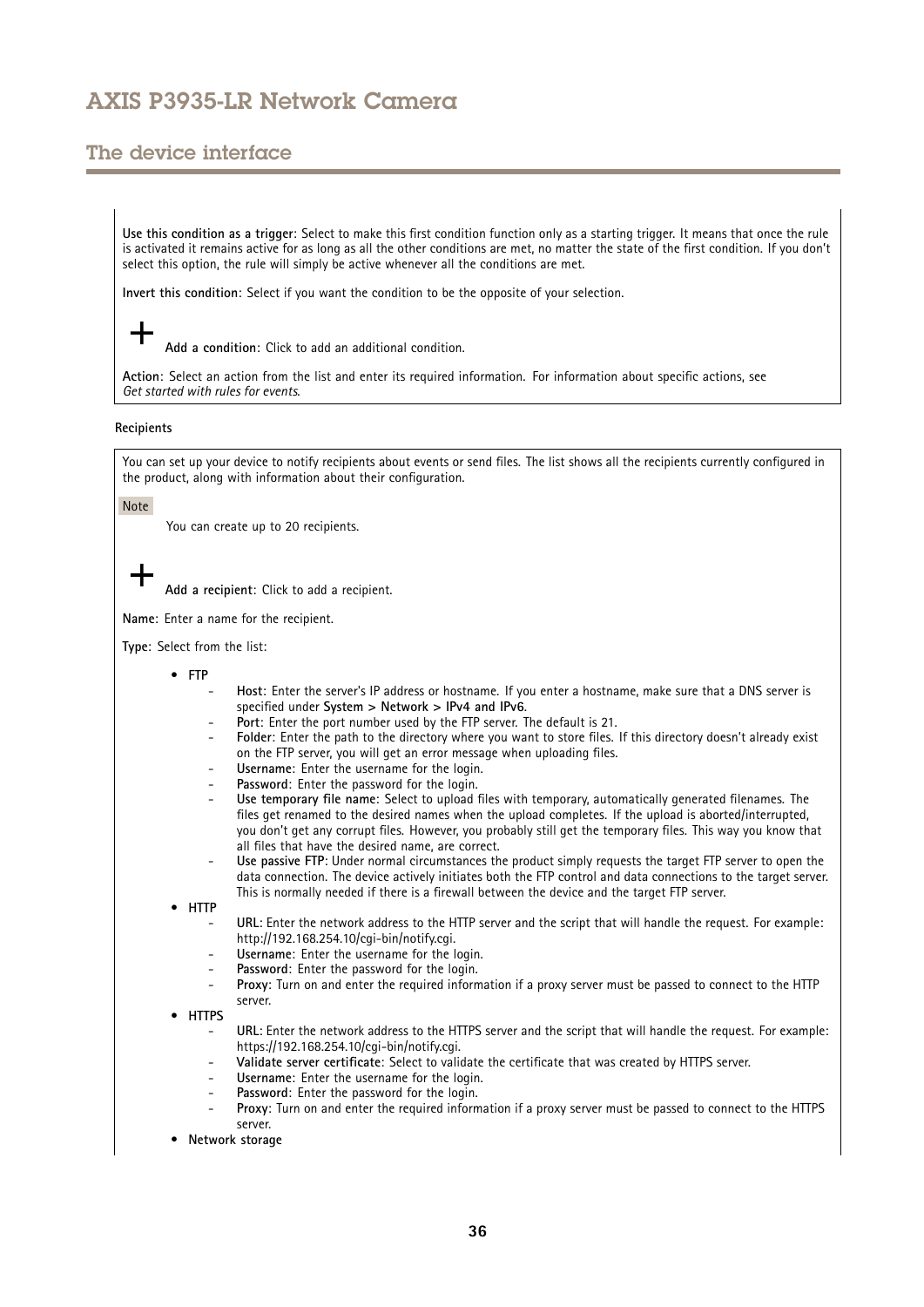## The device interface

|                                    | You can add network storage such as a NAS (Network Attached Storage) and use it as a recipient to store files.              |
|------------------------------------|-----------------------------------------------------------------------------------------------------------------------------|
|                                    | The files are stored in the Matroska (MKV) file format.                                                                     |
|                                    | Host: Enter the IP address or hostname for the network storage.                                                             |
| $\sim$<br>$\overline{\phantom{a}}$ | Share: Enter the name of the share on the host.<br>Folder: Enter the path to the directory where you want to store files.   |
| $\overline{\phantom{a}}$           | Username: Enter the username for the login.                                                                                 |
| $\overline{\phantom{a}}$           | Password: Enter the password for the login.                                                                                 |
| SFTP                               |                                                                                                                             |
| $\overline{\phantom{a}}$           | Host: Enter the server's IP address or hostname. If you enter a hostname, make sure that a DNS server is                    |
|                                    | specified under System > Network > IPv4 and IPv6.                                                                           |
| $\overline{\phantom{a}}$           | Port: Enter the port number used by the SFTP server. The default is 22.                                                     |
| $\blacksquare$                     | Folder: Enter the path to the directory where you want to store files. If this directory doesn't already exist on           |
| $\overline{\phantom{a}}$           | the SFTP server, you will get an error message when uploading files.<br>Username: Enter the username for the login.         |
| $\overline{\phantom{a}}$           | Password: Enter the password for the login.                                                                                 |
| $\overline{\phantom{a}}$           | SSH host public key (MD5): Enter the fingerprint of the remote host's public key (a 32 hexadecimal digits                   |
|                                    | string). The SFTP client supports SFTP servers using SSH-2 with RSA, DSA, ECDSA, and ED25519 host key                       |
|                                    | types. RSA is the preferred method during negotiation, followed by ECDSA, ED25519, and DSA. Make sure to                    |
|                                    | enter the right MD5 host key that is used by your SFTP server.                                                              |
| $\overline{\phantom{a}}$           | Use temporary file name: Select to upload files with temporary, automatically generated filenames. The                      |
|                                    | files get renamed to the desired names when the upload completes. If the upload is aborted/interrupted,                     |
|                                    | you don't get any corrupt files. However, you probably still get the temporary files. This way you know that                |
| Email                              | all files that have the desired name, are correct.                                                                          |
| $\sim$                             | Send email to: Enter the email address to send emails to. To enter multiple addresses, use commas to                        |
|                                    | separate them.                                                                                                              |
| $-$                                | Send email from: Enter the email address of the sending server.                                                             |
| $\sim$                             | Username: Enter the username for the mail server. Leave this field empty if the mail server does not                        |
|                                    | require authentication.                                                                                                     |
| $\overline{\phantom{a}}$           | Password: Enter the password for the mail server. Leave this field empty if the mail server does not require                |
| $\overline{\phantom{a}}$           | authentication.<br>Email server (SMTP): Enter the name of the SMTP server, for example smtp.gmail.com, smtp.mail.yahoo.com. |
| $\overline{\phantom{a}}$           | Port: Enter the port number for the SMTP server, using values in the range 0-65535. The default value is 587.               |
| $\overline{\phantom{a}}$           | Encryption: To use encryption, select either SSL or TLS.                                                                    |
|                                    | Validate server certificate: If you use encryption, select to validate the identity of the device. The certificate          |
|                                    | can be self-signed or issued by a Certificate Authority (CA).                                                               |
|                                    | POP authentication: Turn on to enter the name of the POP server, for example pop.gmail.com.                                 |
| Note                               |                                                                                                                             |
|                                    | Some email providers have security filters that prevent users from receiving or viewing large amount of                     |
|                                    | attachments, from receiving scheduled emails and similar. Check the email provider's security policy to avoid               |
|                                    | your email account being locked or missing out on your expected emails.                                                     |
|                                    |                                                                                                                             |
| $\bullet$ TCP                      | Host: Enter the server's IP address or hostname. If you enter a hostname, make sure that a DNS server is                    |
|                                    | specified under System > Network > IPv4 and IPv6.                                                                           |
|                                    | Port: Enter the port number used to access the server.                                                                      |
| Test: Click to test the setup.     |                                                                                                                             |
|                                    |                                                                                                                             |
|                                    |                                                                                                                             |
|                                    | The context menu contains:                                                                                                  |
|                                    | View recipient: Click to view all the recipient details.                                                                    |
|                                    | Copy recipient: Click to copy a recipient. When you copy, you can make changes to the new recipient.                        |
|                                    | Delete recipient: Click to delete the recipient permanently.                                                                |
|                                    |                                                                                                                             |

**Schedules**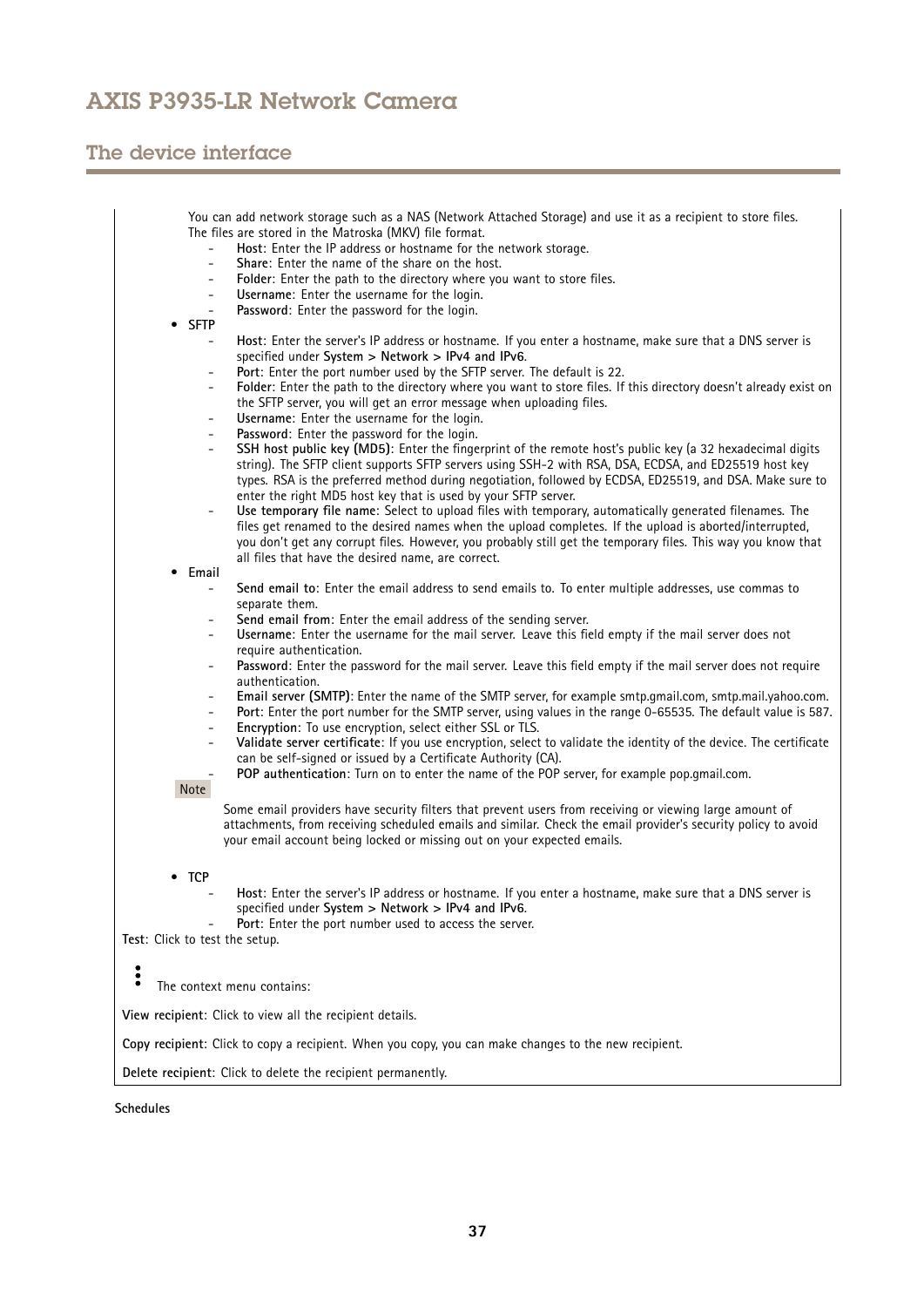## The device interface

Schedules and pulses can be used as conditions in rules. The list shows all the schedules and pulses currently configured in the product, along with information about their configuration.

**Add schedule**: Click to create <sup>a</sup> schedule or pulse.

#### **Manual trigger**

The manual trigger is used to manually trigger <sup>a</sup> rule. The manual trigger can for example be used to validate actions during product installation and configuration.

#### **MQTT**

MQTT (Message Queuing Telemetry Transport) is <sup>a</sup> standard messaging protocol for the Internet of Things (IoT). It was designed for simplified IoT integration and is used in <sup>a</sup> wide variety of industries to connect remote devices with <sup>a</sup> small code footprint and minimal network bandwidth. The MQTT client in Axis device firmware can simplify integration of data and events produced in the device to systems which are not video management systems (VMS).

Set up the device as an MQTT client. MQTT communication is based on two entities, the clients and the broker. The clients can send and receive messages. The broker is responsible for routing messages between clients.

You can learn more about MQTT in *AXIS OS [Portal](https://help.axis.com/axis-os#mqtt)*.

#### **MQTT client**

**Connect**: Turn on or off the MQTT client.

**Status**: Shows the current status of the MQTT client.

**Broker**

**Host**: Enter the hostname or IP address of the MQTT server.

**Protocol**: Select which protocol to use.

**Port**: Enter the port number.

- 1883 is the default value for **MQTT over TCP**
- 8883 is the default value for **MQTT over SSL**
- 80 is the default value for **MQTT over WebSocket**
- 443 is the default value for **MQTT over WebSocket Secure**

**Username**: Enter the username that the client will use to access the server.

**Password**: Enter <sup>a</sup> password for the username.

**Client ID**: Enter <sup>a</sup> client ID. The client identifier is sent to the server when the client connects to it.

**Clean session**: Controls the behavior at connection and disconnection time. When selected, the state information is discarded at connect and disconnect.

**Keep alive interval**: The keep alive interval enables the client to detect when the server is no longer available without having to wait for the long TCP/IP timeout.

**Timeout**: The time interval in seconds to allow <sup>a</sup> connect to complete. Default value: 60

**Device topic prefix**: Used in the default values for the topic in the connect message and LWT message on the **MQTT client** tab, and in the publication conditions on the **MQTT publication** tab.

**Reconnect automatically**: Specifies whether the client should reconnect automatically after <sup>a</sup> disconnect.

**Connect message**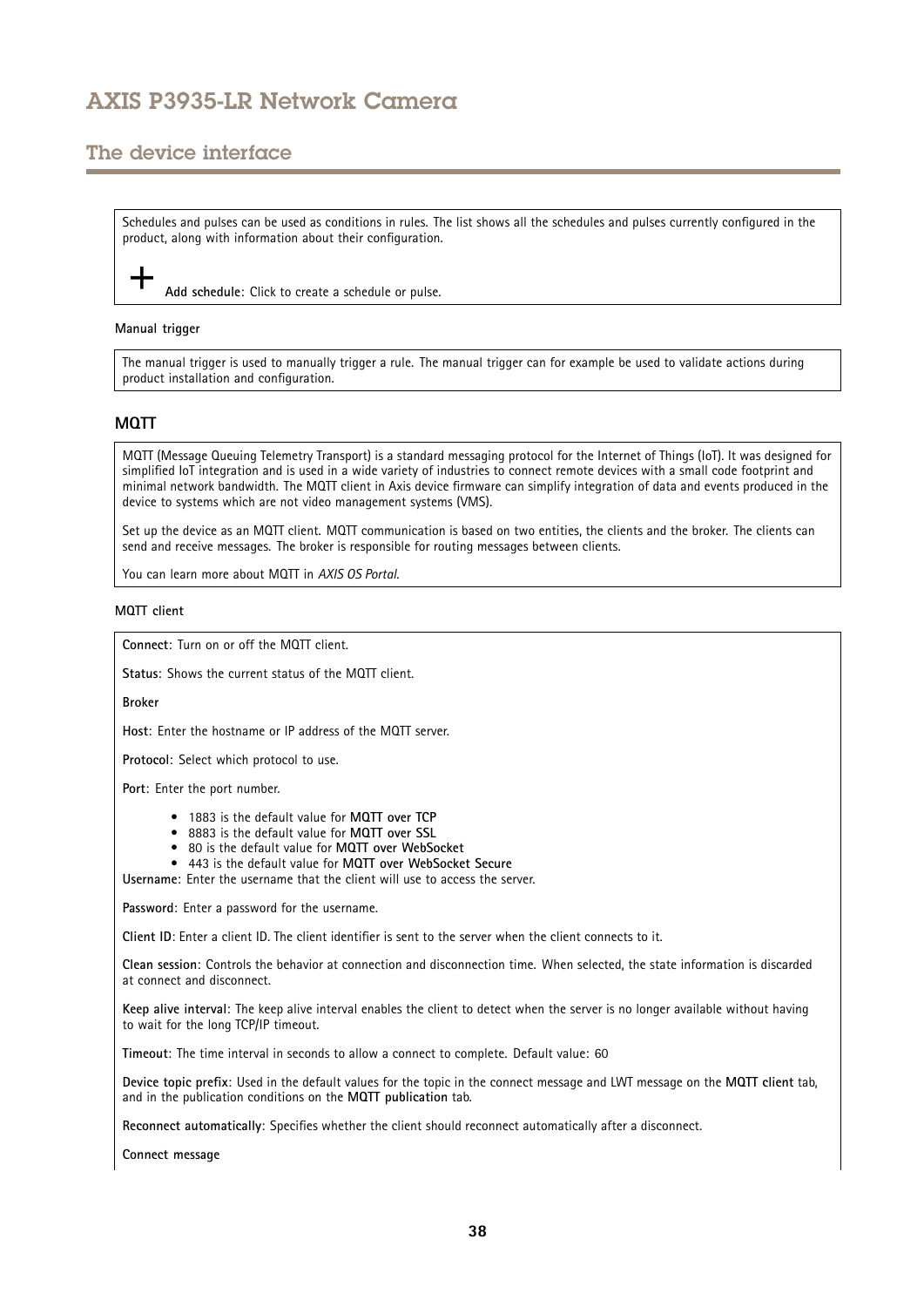## The device interface

Specifies if <sup>a</sup> message should be sent out when <sup>a</sup> connection is established.

**Send message**: Turn on to send messages.

**Use default**: Turn off to enter your own default message.

**Topic**: Enter the topic for the default message.

**Payload**: Enter the content for the default message.

**Retain**: Select to keep the state of client on this **Topic**

**QoS**: Change the QoS layer for the packet flow.

**Last Will and Testament message**

The Last Will Testament (LWT) lets <sup>a</sup> client provide <sup>a</sup> testament along with its credentials when connecting to the broker. If the client disconnects ungracefully at some point later (maybe because his power source died), it can let the broker deliver <sup>a</sup> message to other clients. This LWT message has the same form as an ordinary message and gets routed via the same mechanics.

**Send message**: Turn on to send messages.

**Use default**: Turn off to enter your own default message.

**Topic**: Enter the topic for the default message.

**Payload**: Enter the content for the default message.

**Retain**: Select to keep the state of client on this **Topic**

**QoS**: Change the QoS layer for the packet flow.

#### **MQTT publication**

**Use default condition prefix**: Select to use the default condition prefix, that is defined using the device topic prefix in the **MQTT client** tab.

**Include condition name**: Select to include the topics that describe the condition in the MQTT topic.

**Include condition namespaces**: Select to include ONVIF topic namespaces in the MQTT topic.

**Include serial number**: Select to include the device's serial number in the MQTT payload.

**Add condition**: Click to add <sup>a</sup> condition.

**Retain**: Defines which MQTT messages are sent as retained.

- **None**: Send all messages as non-retained.
- **Property**: Send only stateful messages as retained.
- **All**: Send both stateful and stateless messages as retained.

**QoS**: Select the desired level for the MQTT publication.

**MQTT subscriptions**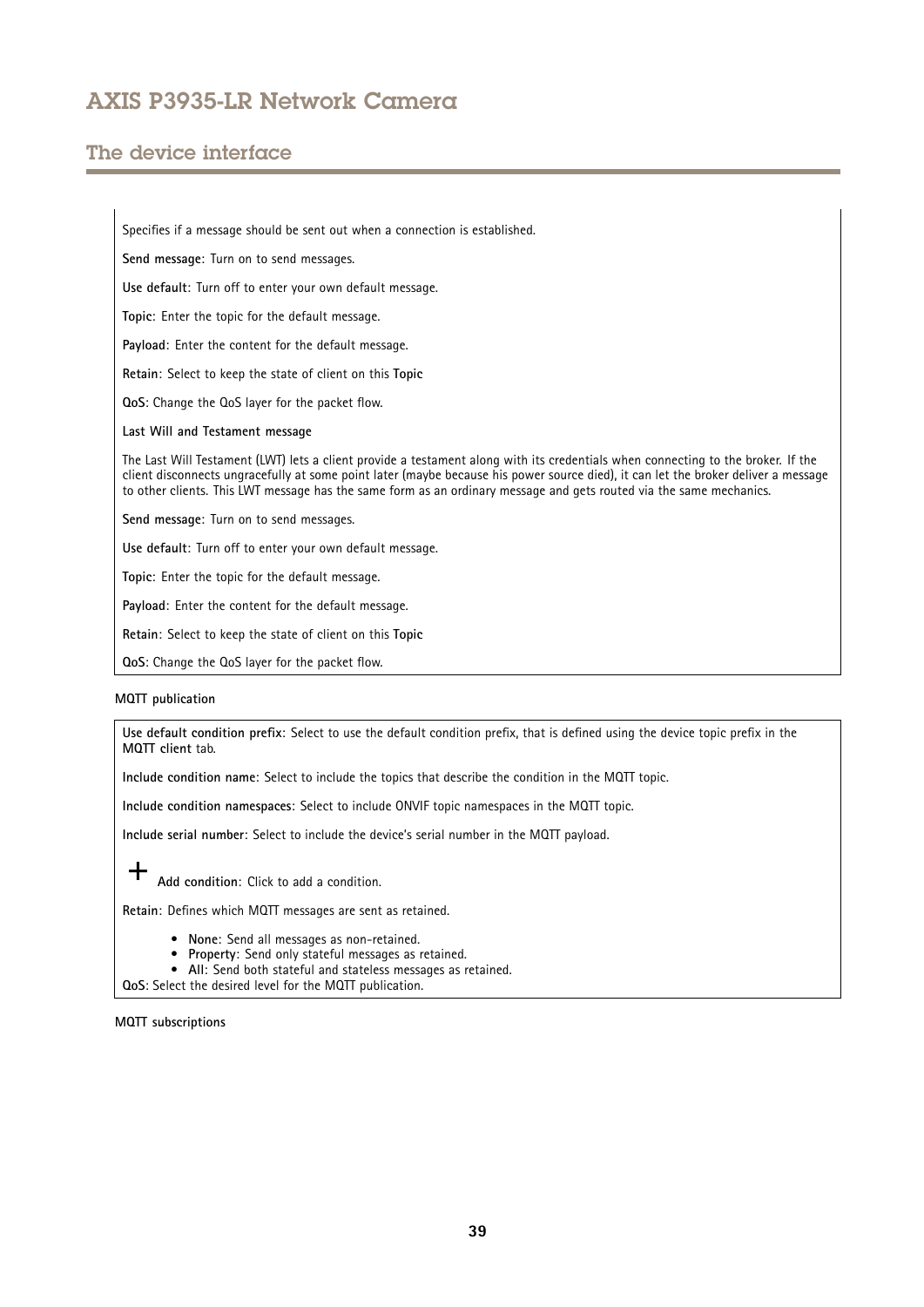## The device interface

**Add subscription**: Click to add <sup>a</sup> new MQTT subscription.

**Subscription filter**: Enter the MQTT topic that you want to subscribe to.

**Use device topic prefix**: Add the subscription filter as prefix to the MQTT topic.

**Subscription type**:

- **Stateless**: Select to convert MQTT messages into <sup>a</sup> stateless message.
- **Stateful**: Select to convert MQTT messages into <sup>a</sup> condition. The payload is used as the state.

**QoS**: Select the desired level for the MQTT subscription.

### **Storage**

**Network storage**

**Add network storage**: Click to add <sup>a</sup> network share where you can save recordings.

- **Address**: Enter the IP address or host name of the host server, typically <sup>a</sup> NAS (Network Attached Storage). We recommend you to configure the host to use <sup>a</sup> fixed IP address (not DHCP since <sup>a</sup> dynamic IP address can change) or that you use DNS. Windows SMB/CIFS names are not supported.
- **Network share**: Enter the name of the shared location on the host server. Several Axis devices can use the same network share, since each device gets its own folder.
- **User**: If the server requires <sup>a</sup> login, enter the username. To log in to <sup>a</sup> specific domain server, type DOMAIN\username.
- **Password**: If the server requires <sup>a</sup> login, enter the password.
- **SMB version**: Select the SMB storage protocol version to connect to the NAS. If you select **Auto**, the device tries to negotiate one of the secure versions SMB: 3.02, 3.0, or 2.1. Select 1.0 or 2.0 to connect to older NAS that don't support higher versions. You can read more about SMB support in Axis devices *[here](https://help.axis.com/axis-os#about-cifssmb-support)*.
- **Add share even if connection test fails**: Select to add the network share even if an error is discovered during the

connection test. The error can be, for example, that you didn't enter <sup>a</sup> password even though the server requires one. **Remove network storage**: Click to remove the connection to the network share. This removes all settings for the network share.

**Write protect**: Turn on to stop writing to the network share and protect recordings from being removed. You can't format <sup>a</sup> write-protected network share.

**Ignore**: Turn on to stop storing recordings on the network share.

**Retention time**: Select how long to keep recordings, to limit the amount of old recordings or to comply with regulations regarding data storage. If the network storage becomes full, old recordings are removed before the selected time period has passed.

**Tools**

- **Test connection**: Test the connection to the network share.
- • **Format**: Format the network share, for example when you need to quickly erase all data. cifs is the available file system option.

Click **Use tool** to activate the selected tool.

**Onboard storage**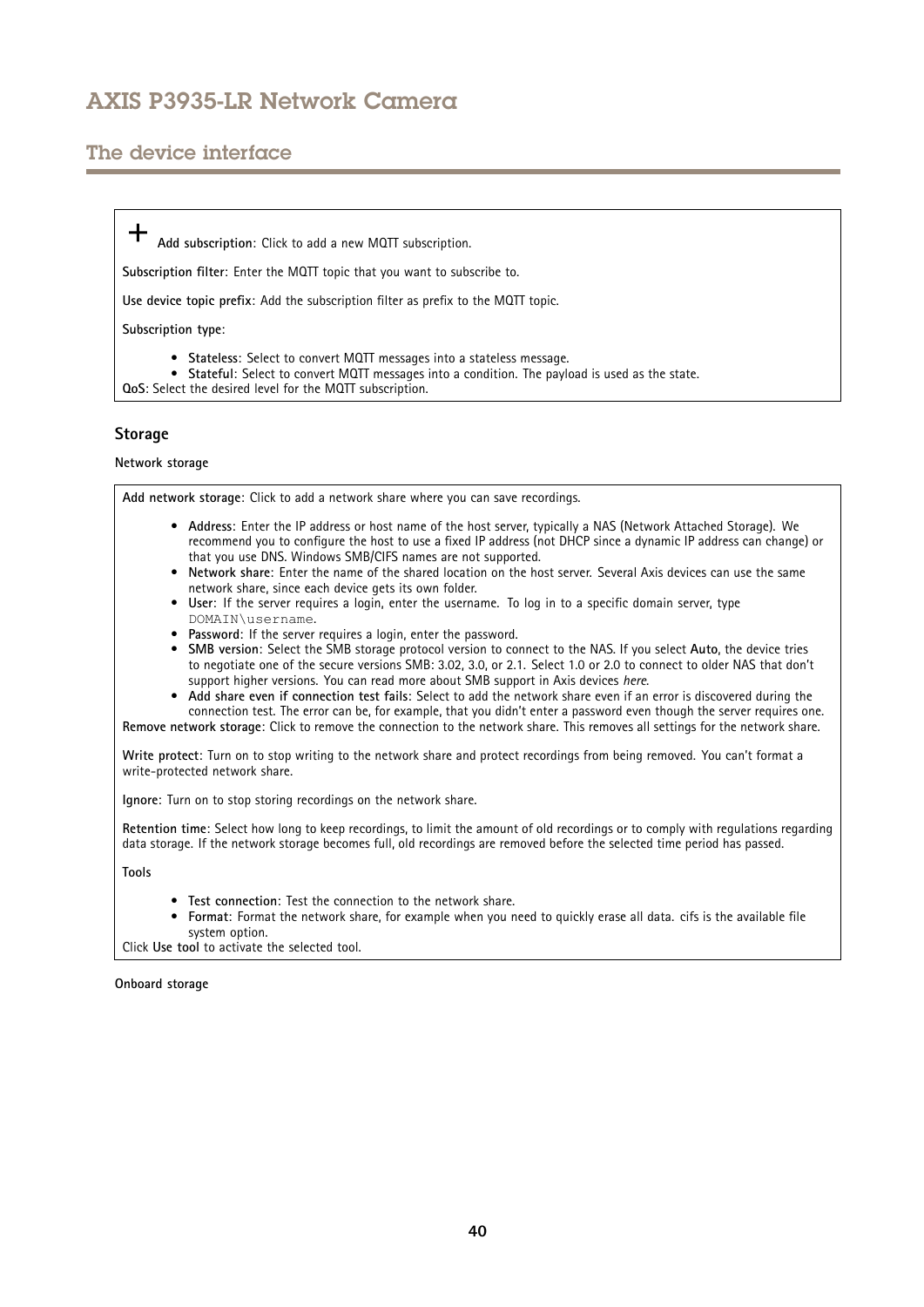## The device interface

#### Important

Risk of data loss and corrupted recordings. Do not remove the SD card while the device is running. Unmount the SD card before you remove it.

**Unmount**: Click to safely remove the SD card.

**Write protect**: Turn on to stop writing to the SD card and protect recordings from being removed. You can't format <sup>a</sup> write-protected SD card.

**Autoformat**: Turn on to automatically format <sup>a</sup> newly inserted SD card. It formats the file system into ext4.

**Ignore**: Turn on to stop storing recordings on the SD card. When you ignore the SD card, the device no longer recognizes that the card exists. The setting is only available for administrators.

**Retention time**: Select how long to keep recordings, to limit the amount of old recordings or to comply with regulations regarding data storage. If the SD card becomes full, old recordings are removed before the selected time period has passed.

**Tools**

- **Check**: Check for errors on the SD card. This only works for the ext4 file system.
- $\bullet$  **Repair**: Repair errors in the ext4 file system. To repair an SD card with the VFAT file system, eject the SD card, insert it in <sup>a</sup> computer and perform <sup>a</sup> disk repair.
- • **Format**: Format the SD card, for example when you need to change the file system or quickly erase all data. VFAT and ext4 are the two available file system options. The recommended format is ext4, due to its resilience against data loss if the card is ejected or if there is an abrupt power loss. However, you need <sup>a</sup> third-party ext4 driver or application to access the file system from Windows®.
- **Encrypt**: Encrypt data that is stored.
- •**Decrypt**: Decrypt data that is stored.
- **Change password**: Change the password required to encrypt the SD card.

Click **Use tool** to activate the selected tool.

### **Stream profiles**

Click to create and save groups of video stream settings. You can use the settings in different situations, for example in continuous recording or when you use action rules to record.

### **ONVIF**

#### **ONVIF users**

ONVIF (Open Network Video Interface Forum) is <sup>a</sup> global interface standard that makes it easier for end-users, integrators, consultants, and manufacturers to take advantage of the possibilities offered by network video technology. ONVIF enables interoperability between different vendor products, increased flexibility, reduced cost and future-proof systems.

**Add user**: Click to add <sup>a</sup> new ONVIF user.

**Username**: Enter <sup>a</sup> unique username.

**New password**: Enter <sup>a</sup> password for the user. Passwords must be <sup>1</sup> to <sup>64</sup> characters long. Only ASCII printable characters (code <sup>32</sup> to 126) are allowed in the password, for example letters, numbers, punctuation, and some symbols.

**Repeat password**: Enter the same password again

**Role**:

• **Administrator**: Has full access to all settings. Administrators can also add, update, and remove other users.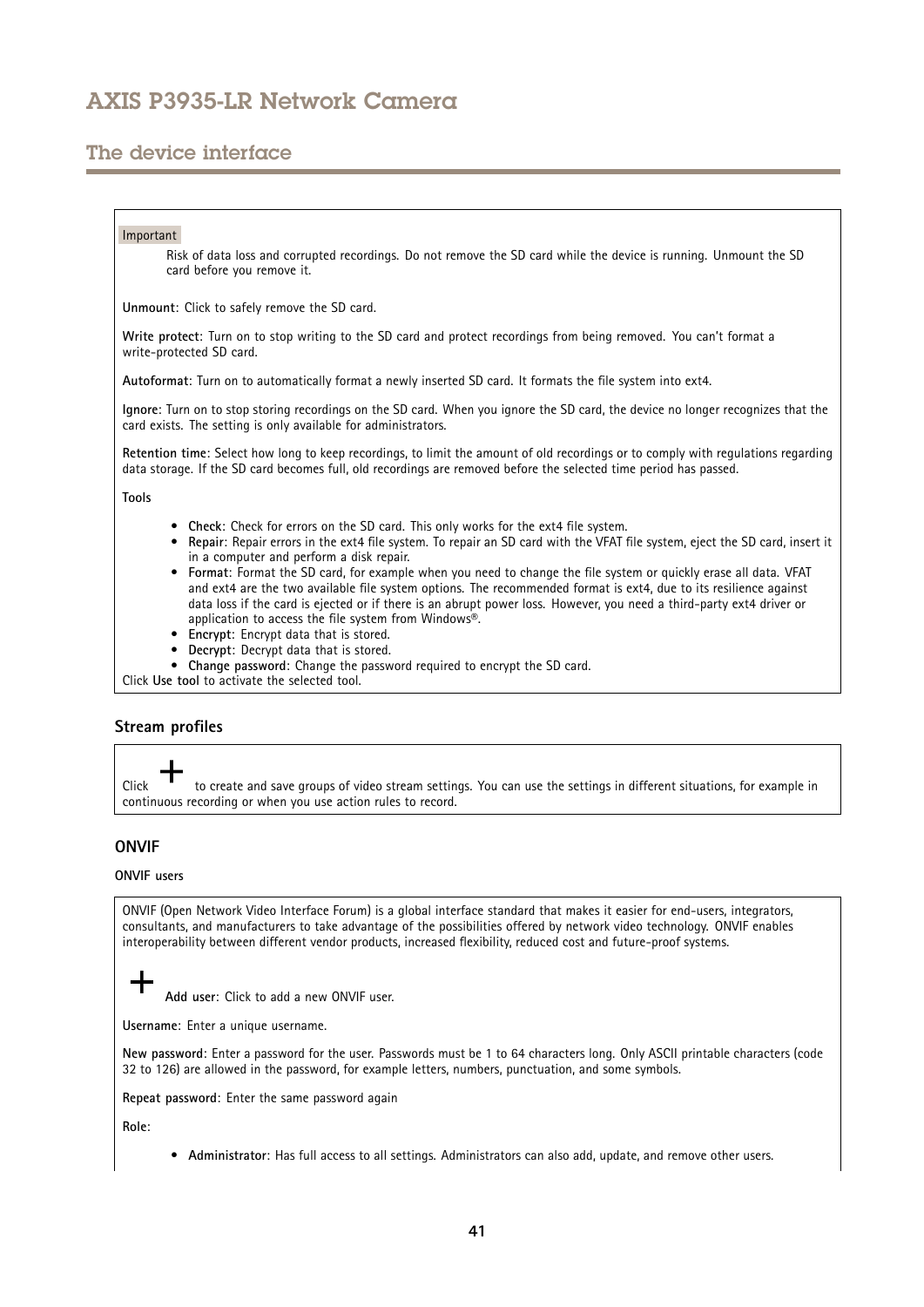## The device interface

- • **Operator**: Has access to all settings except:
	- All **System** settings. Adding apps.
- •**Media user**: Allows access to the video stream only.

The context menu contains:

**Update user**: Edit the user's properties.

**Delete user**: Delete the user. You can't delete the root user.

By creating an ONVIF user, you automatically enable ONVIF communication. Use the username and password for all ONVIF communication with the device. For more information see the Axis Developer Community at *[axis.com](https://www.axis.com/developer-community-intro)*.

#### **ONVIF media profiles**

An ONVIF media profile consists of <sup>a</sup> set of configurations that you can use to change media stream settings.

**Add media profile**: Click to add <sup>a</sup> new ONVIF media profile.

**profile\_x**: Click <sup>a</sup> profile to edit.

### **Analytics metadata**

#### **Metadata producers**

**Metadata producers** lists the channels used by apps and the metadata they are streaming from the device.

**Producer**: The app producing the metadata.

**Channel**: The channel used by the app. Check to enable the metadata stream. Uncheck to disable the stream for compatibility or resources management reasons.

### **Detectors**

#### **Camera tampering**

The camera tampering detector generates an alarm when the scene changes, for example because the lens is covered, sprayed or severely put out of focus, and the time in **Trigger after** has passed. The tampering detector only activates when the camera has not moved for at least 10 seconds. During this period the detector sets up <sup>a</sup> scene model to use as <sup>a</sup> comparison to detect tampering in current images. For the scene model to be set up properly, make sure that the camera is in focus, the lighting conditions are correct, and the camera doesn't point at <sup>a</sup> scene that lacks contours, for example <sup>a</sup> blank wall. Camera tampering can be used as <sup>a</sup> condition to trigger actions.

**Trigger after**: Enter the minimum time that the tampering conditions must be active before the alarm triggers. This can help prevent false alarms for known conditions that affect the image.

**Trigger on dark images**: It is very difficult to generate alarms when the camera lens is sprayed, since it is impossible to distinguish that event from other situations where the image turns dark in <sup>a</sup> similar way, for example when the lighting conditions change. Turn on this parameter to generate alarms for all cases where the image turns dark. When it's turned off, the device doesn't generate any alarm when the image turns dark.

#### **Audio detection**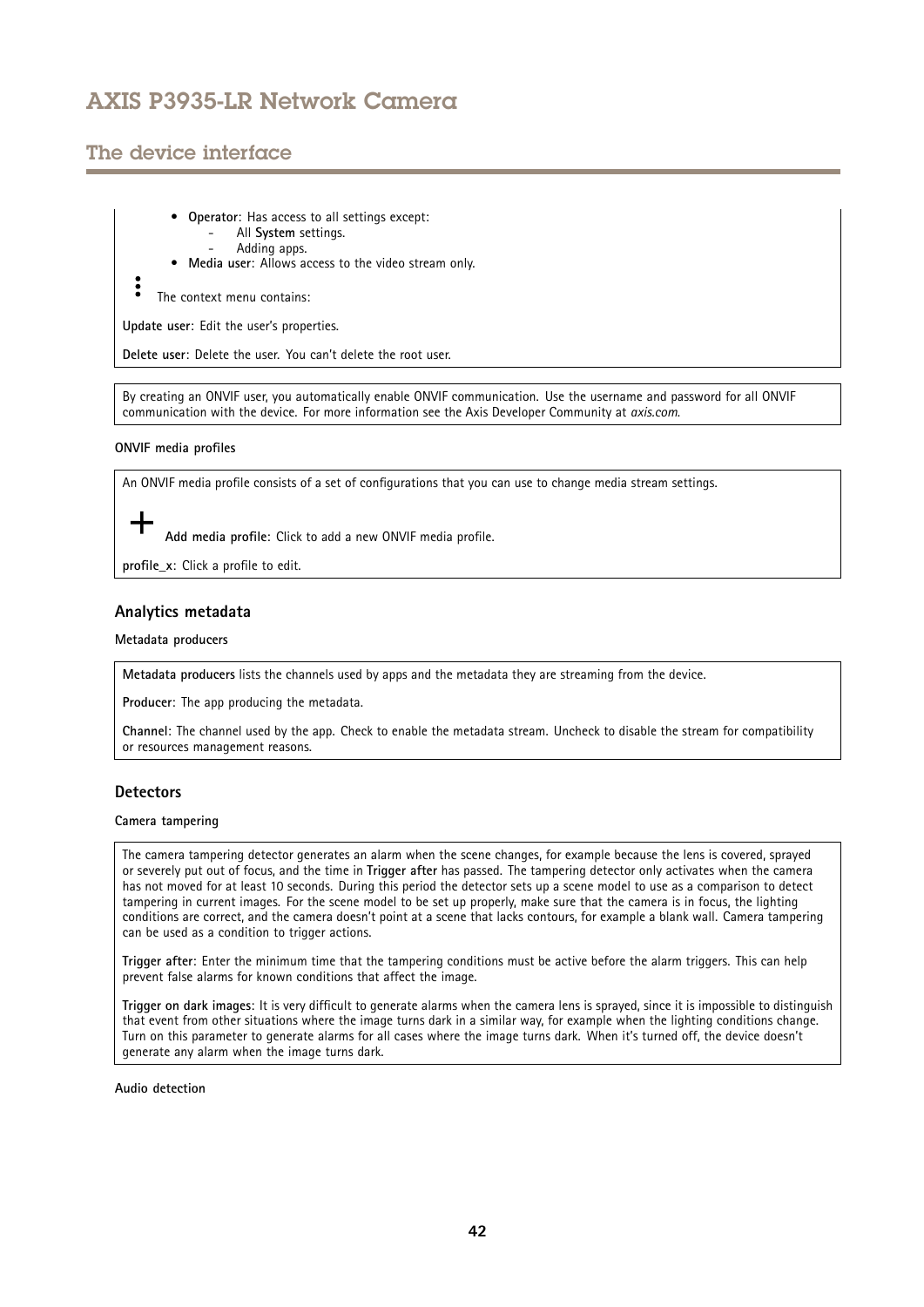## The device interface

These settings are available for each audio input.

**Sound level**: Adjust the sound level to <sup>a</sup> value from 0–100, where 0 is the most sensitive and 100 the least sensitive. Use the activity indicator as <sup>a</sup> guide when you set the sound level. When you create events, you can use the sound level as <sup>a</sup> condition. You can choose to trigger an action if the sound level rises above, falls below or passes the set value.

#### **Shock detection**

**Shock detector**: Turn on to generate an alarm if the device is hit by an object or if it is tampered with.

**Sensitivity level**: Move the slider to adjust the sensitivity level at which the device should generate an alarm. A low value means that the device only generates an alarm if the hit is powerful. A high value means that the device generates an alarm even with mild tampering.

#### **Accessories**

#### **I/O ports**

 $\blacksquare$ 

| Use digital input to connect external devices that can toggle between an open and closed circuit, for example PIR sensors, door or<br>window contacts, and glass break detectors.                                                                                             |
|-------------------------------------------------------------------------------------------------------------------------------------------------------------------------------------------------------------------------------------------------------------------------------|
| Use digital output to connect external devices such as relays and LEDs. You can activate connected devices through the VAPIX®<br>Application Programming Interface or in the device interface.                                                                                |
| Port                                                                                                                                                                                                                                                                          |
| Name: Edit the text to rename the port.                                                                                                                                                                                                                                       |
| Direction: $\bigoplus$ indicates that the port is an input port. $\bigoplus$ indicates that it's an output port. If the port is configurable,<br>you can click the icons to change between input and output.                                                                  |
| Normal state: Click open circuit, and for closed circuit.                                                                                                                                                                                                                     |
| Current state: Shows the current state of the port. The input or output is activated when the current state is different from the<br>normal state. An input on the device has an open circuit when it's disconnected or when there is a voltage above 1 V DC.                 |
| <b>Note</b><br>During restart the output circuit is open. When the restart is complete, the circuit goes back to the normal position. If you                                                                                                                                  |
| change any settings on this page, the output circuits go back to their normal positions regardless of any active triggers.                                                                                                                                                    |
| Supervised $\bigcirc$ : Turn on to make it possible to detect and trigger actions if someone tampers with the connection to digital<br>I/O devices. In addition to detecting if an input is open or closed, you can also detect if someone has tampered with it (that is, cut |

or shorted). To supervise the connection requires additional hardware (end-of-line resistors) in the external I/O loop.

### **Logs**

**Reports and logs**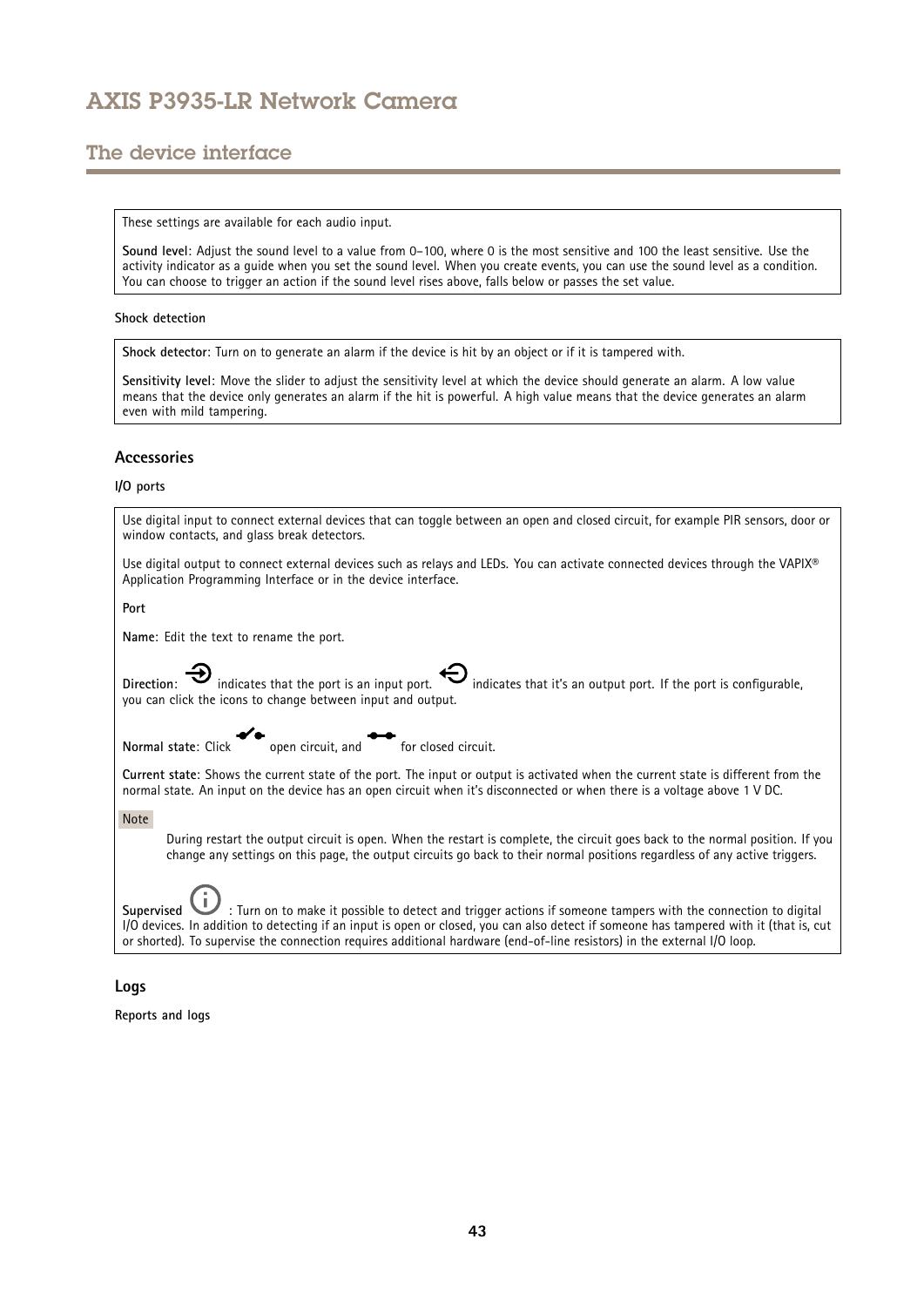## The device interface

| Reports       |                                                                                                                                                                                                                                                                                                                                                                                                                                                                                                                                                                                                                                                                                                                                                                                                                                           |
|---------------|-------------------------------------------------------------------------------------------------------------------------------------------------------------------------------------------------------------------------------------------------------------------------------------------------------------------------------------------------------------------------------------------------------------------------------------------------------------------------------------------------------------------------------------------------------------------------------------------------------------------------------------------------------------------------------------------------------------------------------------------------------------------------------------------------------------------------------------------|
| Logs          | • View the device server report: Click to show information about the product status in a pop-up window. The Access<br>Log is automatically included in the Server Report.<br>Download the device server report: Click to download the server report. It creates a zip file that contains a complete<br>server report text file in UTF-8 format, as well as a snapshot of the current live view image. Always include the server<br>report .zip file when you contact support.<br>Download the crash report: Click to download an archive with detailed information about the server's status. The<br>crash report contains information that is in the server report as well as detailed debug information. This report might<br>contain sensitive information such as network traces. It can take several minutes to generate the report. |
|               | • View the system log: Click to show information about system events such as device startup, warnings and critical<br>messages.<br>• View the access log: Click to show all failed attempts to access the device, for example when a wrong login<br>password is used.                                                                                                                                                                                                                                                                                                                                                                                                                                                                                                                                                                     |
| Network trace |                                                                                                                                                                                                                                                                                                                                                                                                                                                                                                                                                                                                                                                                                                                                                                                                                                           |
| Important     | A network trace file might contain sensitive information, for example certificates or passwords.                                                                                                                                                                                                                                                                                                                                                                                                                                                                                                                                                                                                                                                                                                                                          |

A network trace file can help you troubleshoot problems by recording activity on the network. Select the duration of the trace in seconds or minutes, and click **Download**.

#### **Remote system log**

┿

Syslog is <sup>a</sup> standard for message logging. It allows separation of the software that generates messages, the system that stores them, and the software that reports and analyzes them. Each message is labeled with <sup>a</sup> facility code, which indicates the software type generating the message, and assigned <sup>a</sup> severity level.

**Server**: Click to add <sup>a</sup> new server.

**Host**: Enter the hostname or IP address of the server.

**Format**: Select which syslog message format to use.

- RFC 3164
- RFC 5424

**Protocol**: Select the protocol and port to use:

- UDP (Default port is 514)
- TCP (Default port is 601)
- TLS (Default port is 6514)

**Severity**: Select which messages to send when triggered.

**CA certificate set**: See the current settings or add <sup>a</sup> certificate.

#### **Plain config**

Plain config is for advanced users with experience of Axis device configuration. Most parameters can be set and edited from this page.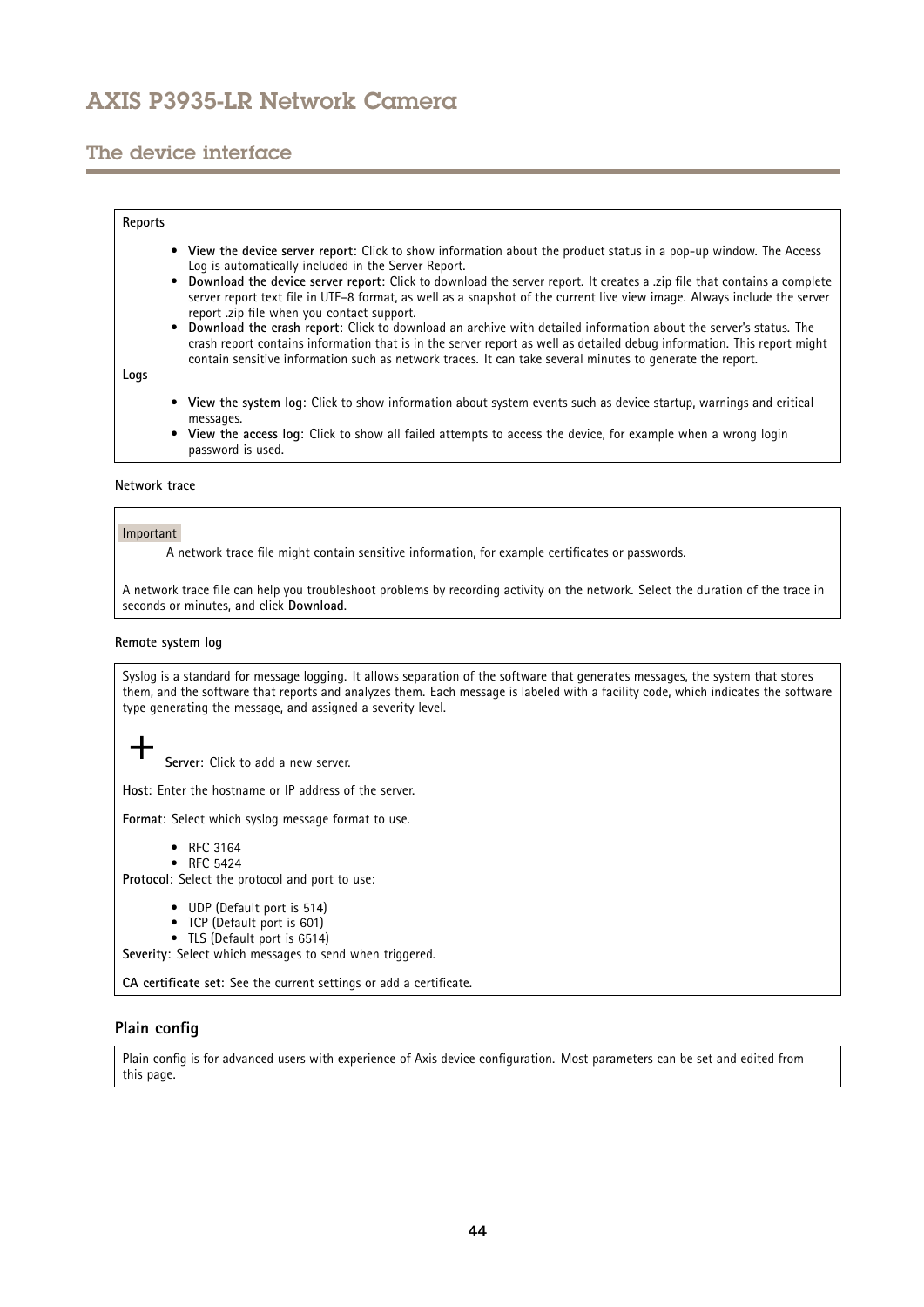## <span id="page-44-0"></span>The device interface

### **Maintenance**

**Restart**: Restart the device. This does not affect any of the current settings. Running applications restart automatically.

**Restore**: Return *most* settings to the factory default values. Afterwards you must reconfigure the device and apps, reinstall any apps that didn't come preinstalled, and recreate any events and PTZ presets.

### Important

The only settings saved after restore are:

- Boot protocol (DHCP or static)
- Static IP address
- Default router
- Subnet mask
- 802.1X settings
- O3C settings

**Factory default**: Return *all* settings to the factory default values. Afterwards you must reset the IP address to make the device accessible.

Note

All Axis device firmware is digitally signed to ensure that you only install verified firmware on your device. This further increases the overall minimum cybersecurity level of Axis devices. For more information, see the white paper "Signed firmware, secure boot, and security of private keys" at *[axis.com](https://www.axis.com/learning/white-papers)*.

**Firmware upgrade**: Upgrade to <sup>a</sup> new firmware version. New firmware releases can contain improved functionality, bug fixes, and completely new features. We recommend you to always use the latest release. To download the latest release, go to *[axis.com/support](https://www.axis.com/support/firmware)*.

When you upgrade, you can choose between three options:

- **Standard upgrade**: Upgrade to the new firmware version.
- • **Factory default**: Upgrade and return all settings to the factory default values. When you choose this option, you can't revert to the previous firmware version after the upgrade.
- • **Autorollback**: Upgrade and confirm the upgrade within the set time. If you don't confirm, the device reverts to the previous firmware version.

**Firmware rollback**: Revert to the previously installed firmware version.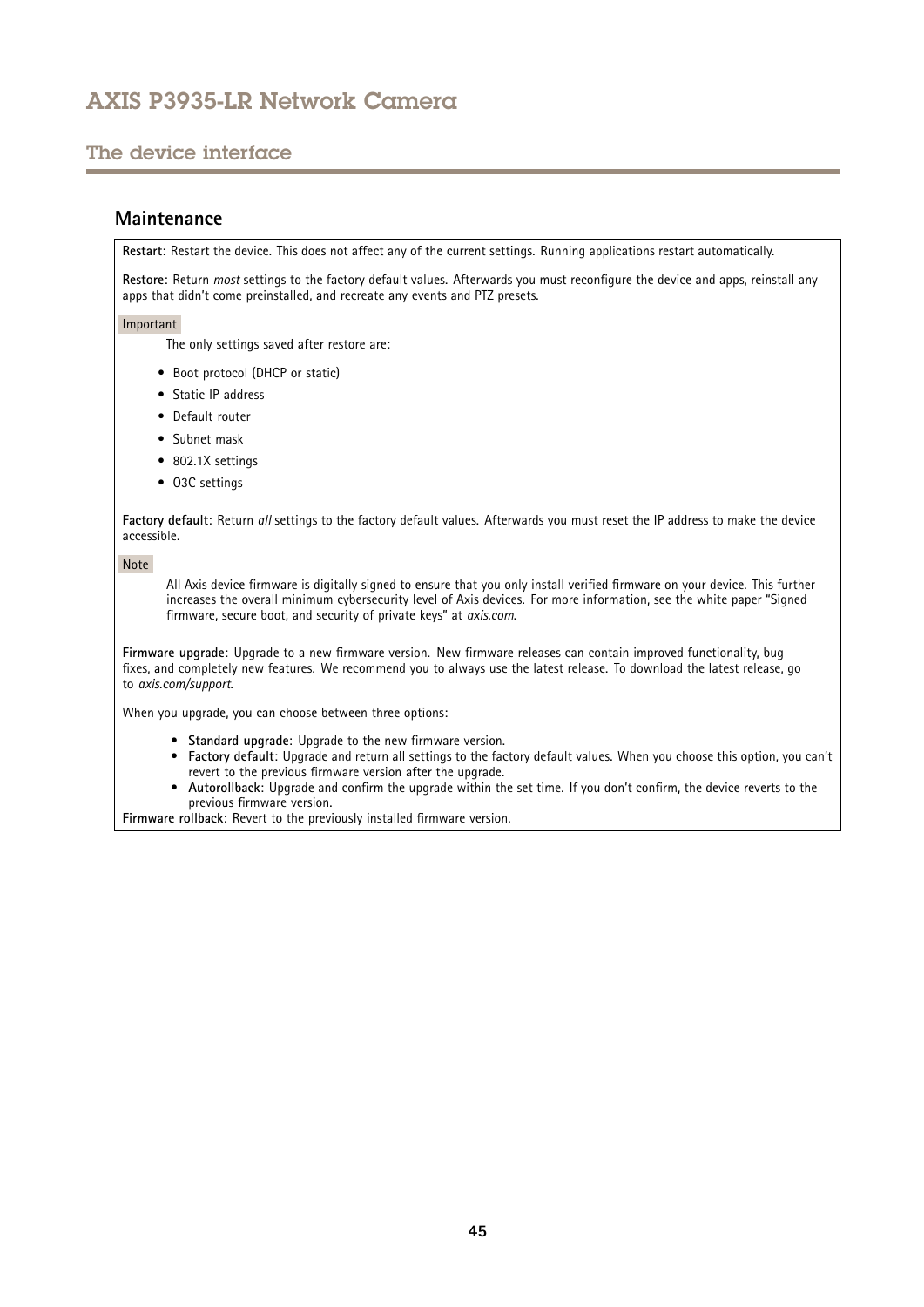### <span id="page-45-0"></span>Learn more

### Learn more

### **View area**

A view area is <sup>a</sup> cropped part of the full view. You can stream and store view areas instead of the full view to minimize bandwidth and storage needs. If you enable PTZ for <sup>a</sup> view area, you can pan, tilt and zoom within it. By using view areas you can remove parts of the full view, for example, the sky.

When you set up <sup>a</sup> view area, we recommend you to set the video stream resolution to the same size as or smaller than the view area size. If you set the video stream resolution larger than the view area size it implies digitally scaled up video after sensor capture, which requires more bandwidth without adding image information.

## **Capture modes**

A capture mode is <sup>a</sup> preset configuration that defines how the camera will capture images. The capture mode setting can affect the camera's field of view and aspect ratio. The shutter speed can also be affected, which in turn will affect the light sensitivity.

The lower resolution capture mode may be sampled from the original resolution, or it may be cropped out from the original, in which case the field of view may also be affected.



The image shows how the field of view and aspect ratio can change between two different capture modes.

The capture mode to choose depends on the requirements for the frame rate and resolution for the specific surveillance setup. For specifications about available capture modes, see the product's datasheet at *[axis.com](https://www.axis.com)*.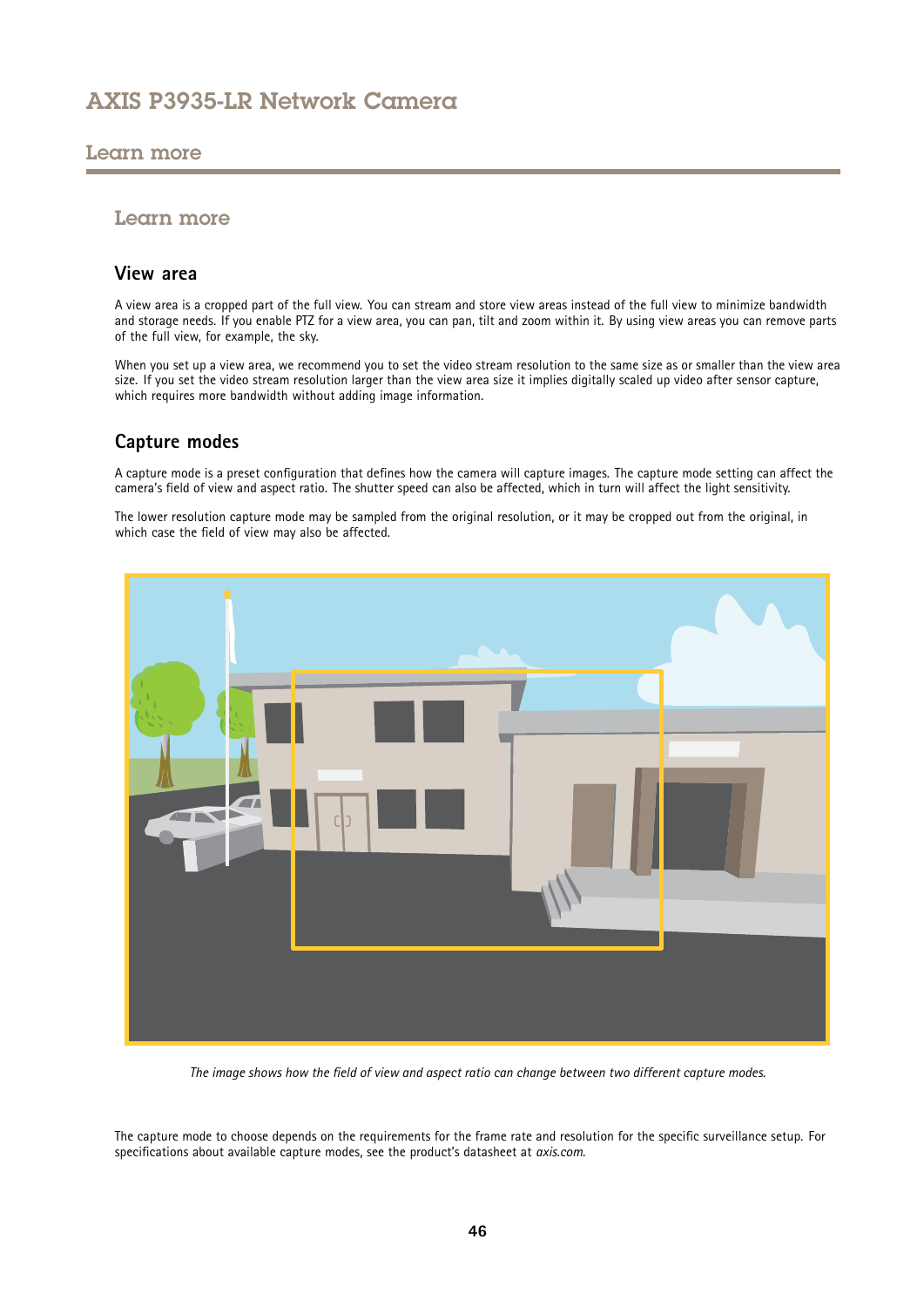### <span id="page-46-0"></span>Learn more

### **Privacy masks**

A privacy mask is <sup>a</sup> user-defined area that prevents users from viewing <sup>a</sup> part of the monitored area. In the video stream, privacy masks appear as blocks of solid color.

A privacy mask is <sup>a</sup> user-defined area that covers <sup>a</sup> part of the monitored area. In the video stream, privacy masks appear either as blocks of solid color or with <sup>a</sup> mosaic pattern.

You'll see the privacy mask on all snapshots, recorded video, and live streams.

You can use the VAPIX® application programming interface (API) to turn off the privacy masks.

#### Important

If you use multiple privacy masks it may affect the product's performance.

### **Overlays**

Overlays are superimposed over the video stream. They are used to provide extra information during recordings, such as <sup>a</sup> timestamp, or during product installation and configuration. You can add either text or an image.

The video streaming indicator is another type of overlay. It shows you that the live view video stream is live.

### **Pan, tilt, and zoom (PTZ)**

### **Guard tours**

A guard tour displays the video stream from different preset positions either in <sup>a</sup> predetermined or random order, and for configurable periods of time. Once started, <sup>a</sup> guard tour continues to run until stopped, even when there are no clients (web browsers) viewing the images.

#### Note

The pause between successive guard tours is at least 10 minutes, and the fixed minimum viewing time is 10 seconds.

### **Streaming and storage**

#### **Video compression formats**

Decide which compression method to use based on your viewing requirements, and on the properties of your network. The available options are:

#### **Motion JPEG**

#### Note

To ensure support for the Opus audio codec, the Motion JPEG stream is always sent over RTP.

Motion JPEG, or MJPEG, is <sup>a</sup> digital video sequence that is made up of <sup>a</sup> series of individual JPEG images. These images are then displayed and updated at <sup>a</sup> rate sufficient to create <sup>a</sup> stream that shows constantly updated motion. For the viewer to perceive motion video the rate must be at least <sup>16</sup> image frames per second. Full motion video is perceived at <sup>30</sup> (NTSC) or <sup>25</sup> (PAL) frames per second.

The Motion JPEG stream uses considerable amounts of bandwidth, but provides excellent image quality and access to every image contained in the stream.

### **H.264 or MPEG-4 Part 10/AVC**

Note

H.264 is <sup>a</sup> licensed technology. The Axis product includes one H.264 viewing client license. To install additional unlicensed copies of the client is prohibited. To purchase additional licenses, contact your Axis reseller.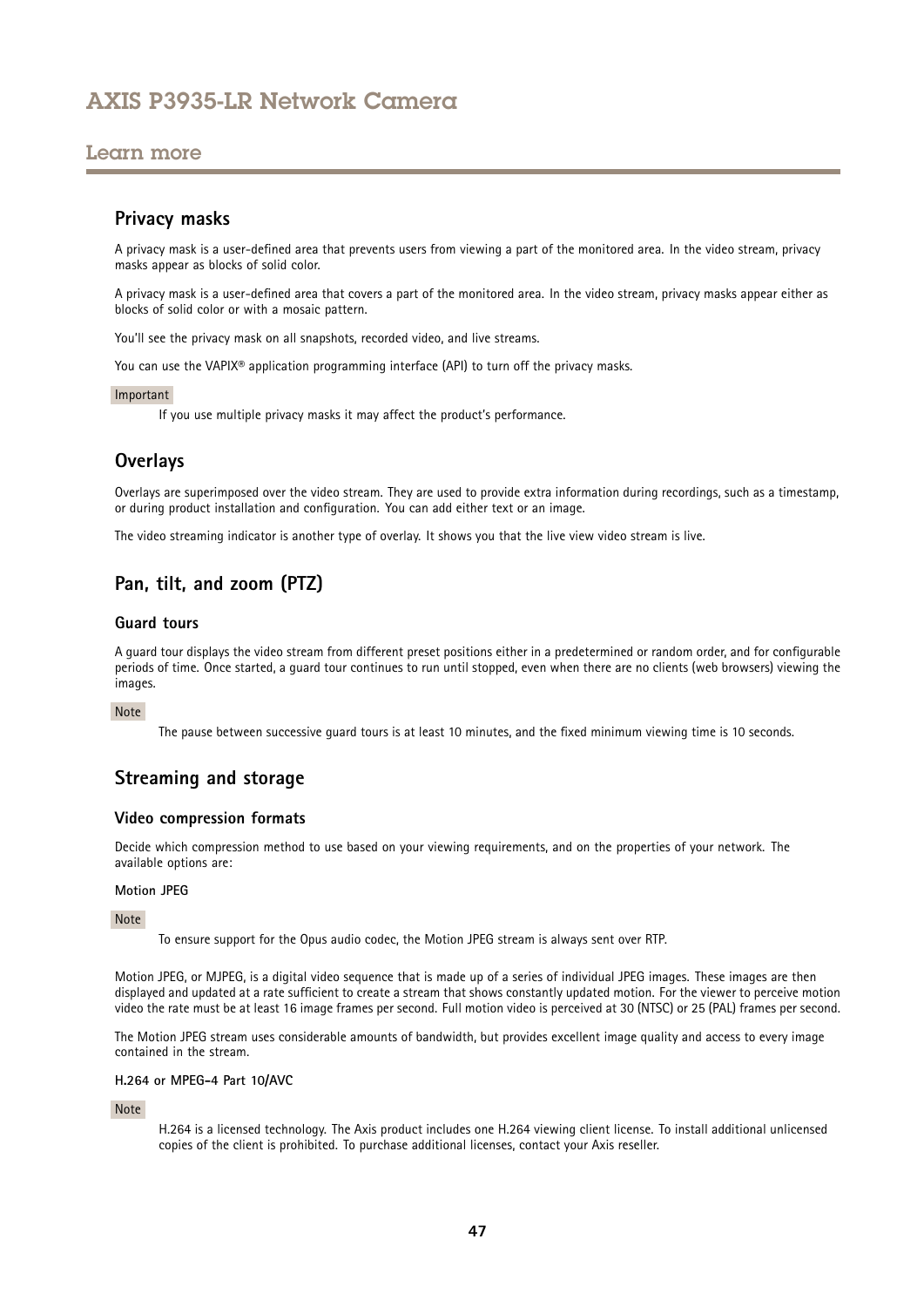### Learn more

H.264 can, without compromising image quality, reduce the size of <sup>a</sup> digital video file by more than 80% compared to the Motion JPEG format and by as much as 50% compared to older MPEG formats. This means that less network bandwidth and storage space are required for <sup>a</sup> video file. Or seen another way, higher video quality can be achieved for <sup>a</sup> given bitrate.

#### **H.265 or MPEG-H Part 2/HEVC**

H.265 can, without compromising image quality, reduce the size of <sup>a</sup> digital video file by more than 25% compared to H.264.

#### Note

- H.265 is licensed technology. The Axis product includes one H.265 viewing client license. Installing additional unlicensed copies of the client is prohibited. To purchase additional licenses, contact your Axis reseller.
- Most web browsers don't support H.265 decoding and because of this the camera doesn't support it in its web interface. Instead you can use <sup>a</sup> video management system or application supporting H.265 decoding.

#### **How do Image, Stream, and Stream profile settings relate to each other?**

The **Image** tab contains camera settings that affect all video streams from the product. If you change something in this tab, it immediately affects all video streams and recordings.

The **Stream** tab contains settings for video streams. You get these settings if you request <sup>a</sup> video stream from the product and don't specify for example resolution, or frame rate. When you change the settings in the **Stream** tab, it doesn't affect ongoing streams, but it will take effect when you start <sup>a</sup> new stream.

The **Stream profiles** settings override the settings from the **Stream** tab. If you request <sup>a</sup> stream with <sup>a</sup> specific stream profile, the stream contains the settings of that profile. If you request <sup>a</sup> stream without specifying <sup>a</sup> stream profile, or request <sup>a</sup> stream profile that doesn't exist in the product, the stream contains the settings from the **Stream** tab.

### **Bitrate control**

Bitrate control helps you to manage the bandwidth consumption of your video stream.

#### **Variable bitrate (VBR)**

Variable bitrate allows the bandwidth consumption to vary depending on the level of activity in the scene. The more activity, the more bandwidth you need. With variable bitrate you are guaranteed constant image quality, but you need to make sure you have storage margins.



#### **Maximum bitrate (MBR)**

Maximum bitrate lets you set <sup>a</sup> target bitrate to handle bitrate limitations in your system. You might see <sup>a</sup> decline in image quality or frame rate as the instantaneous bitrate is kept below the specified target bitrate. You can choose to prioritize either image quality or frame rate. We recommend that you configure the target bitrate to <sup>a</sup> higher value than the expected bitrate. This gives you <sup>a</sup> margin in case there is <sup>a</sup> high level of activity in the scene.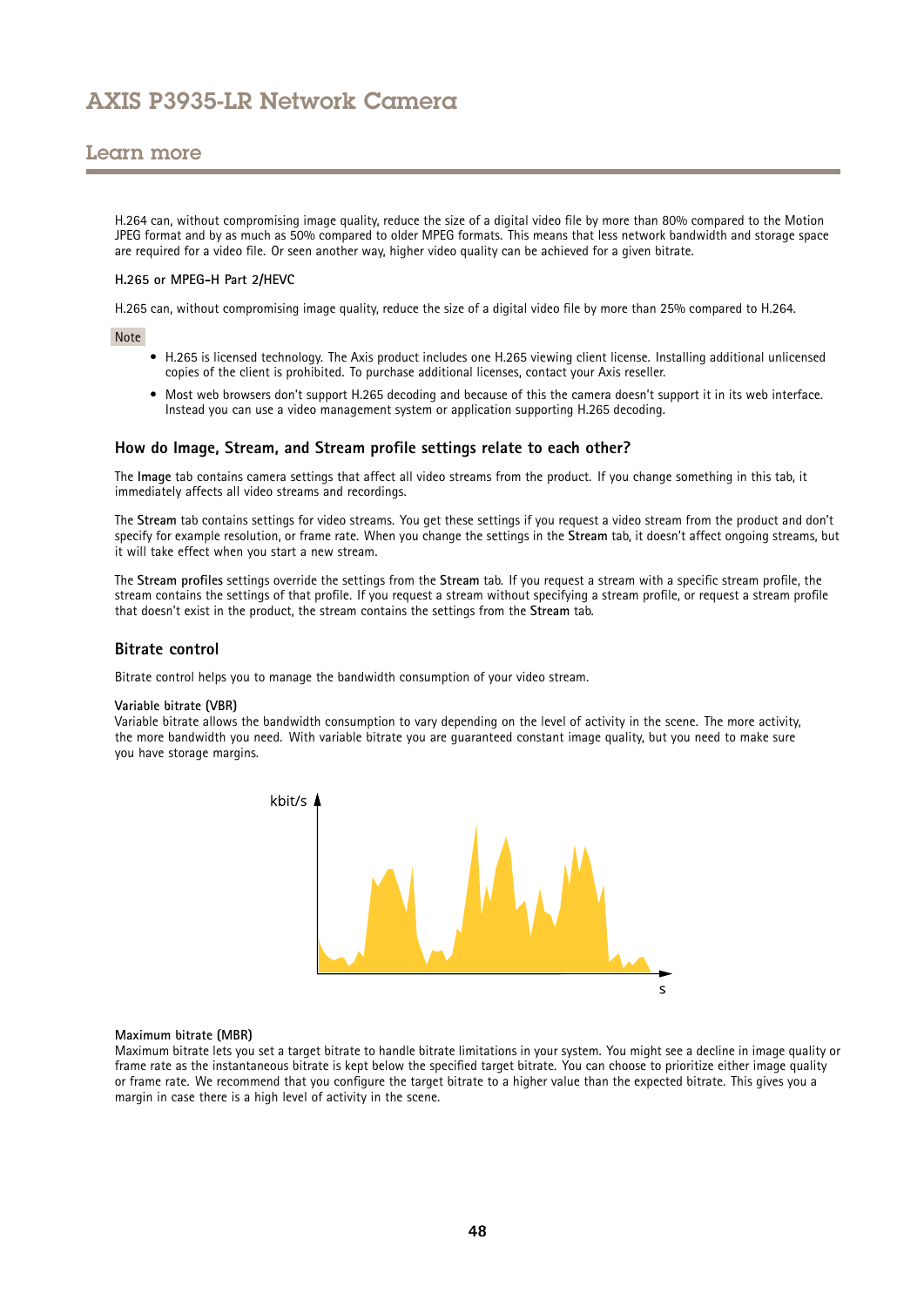### Learn more



*1 Target bitrate*

#### **Average bitrate (ABR)**

With average bitrate, the bitrate is automatically adjusted over <sup>a</sup> longer period of time. This is so you can meet the specified target and provide the best video quality based on your available storage. Bitrate is higher in scenes with <sup>a</sup> lot of activity, compared to static scenes. You are more likely to get better image quality when in scenes with <sup>a</sup> lot of activity if you use the average bitrate option. You can define the total storage required to store the video stream for <sup>a</sup> specified amount of time (retention time) when image quality is adjusted to meet the specified target bitrate. Specify the average bitrate settings in one of the following ways:

- To calculate the estimated storage need, set the target bitrate and the retention time.
- To calculate the average bitrate, based on available storage and required retention time, use the target bitrate calculator.



- *1 Target bitrate*
- *2 Actual average bitrate*

You can also turn on maximum bitrate and specify <sup>a</sup> target bitrate within the average bitrate option.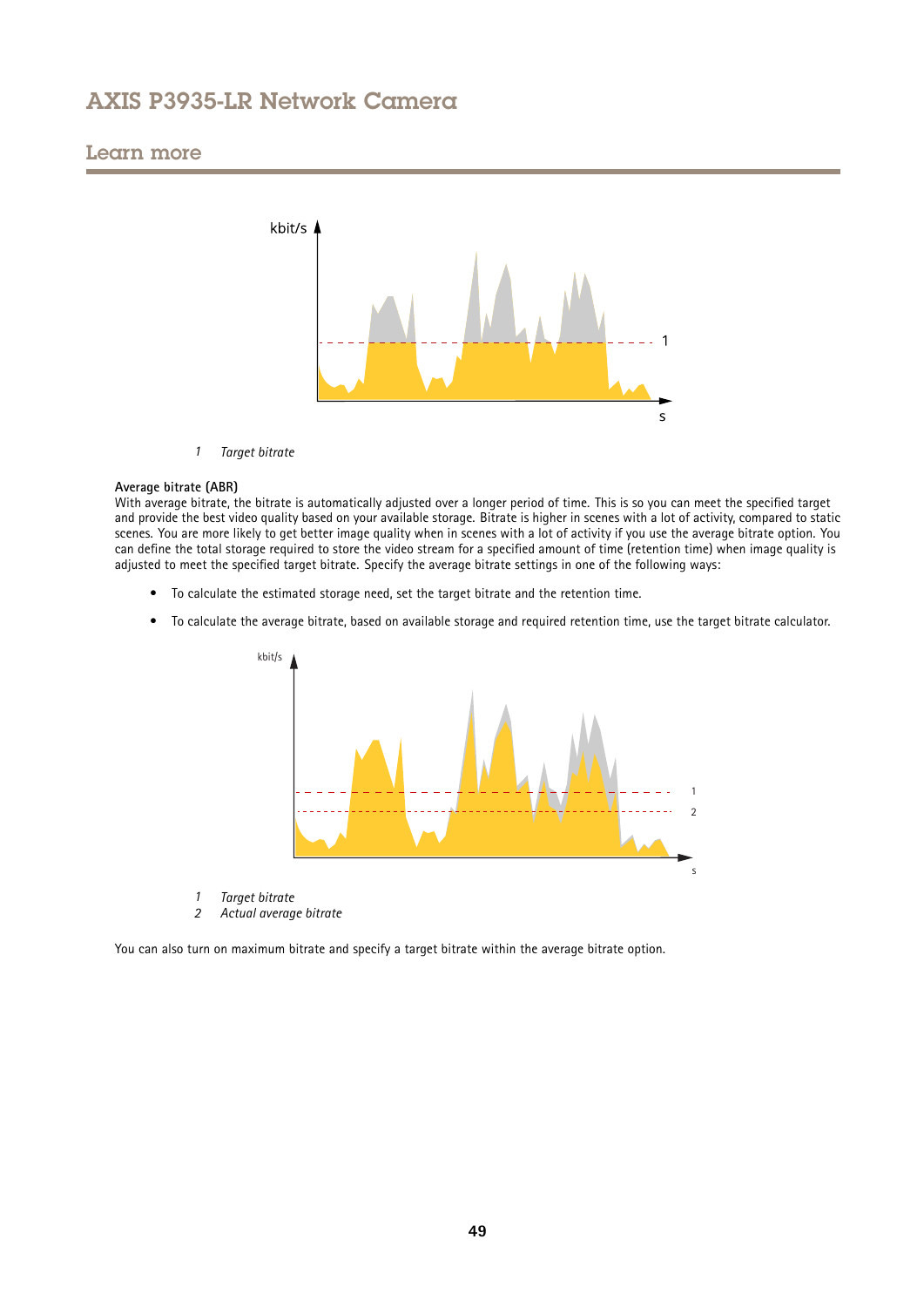### <span id="page-49-0"></span>Learn more



- *1 Target bitrate*
- *2 Actual average bitrate*

## **Applications**

AXIS Camera Application Platform (ACAP) is an open platform that enables third parties to develop analytics and other applications for Axis products. To find out more about available applications, downloads, trials and licenses, go to *[axis.com/applications](https://www.axis.com/applications)*.

To find the user manuals for Axis applications, go to *[help.axis.com](https://help.axis.com)*.





*How to activate an application licence code on <sup>a</sup> device*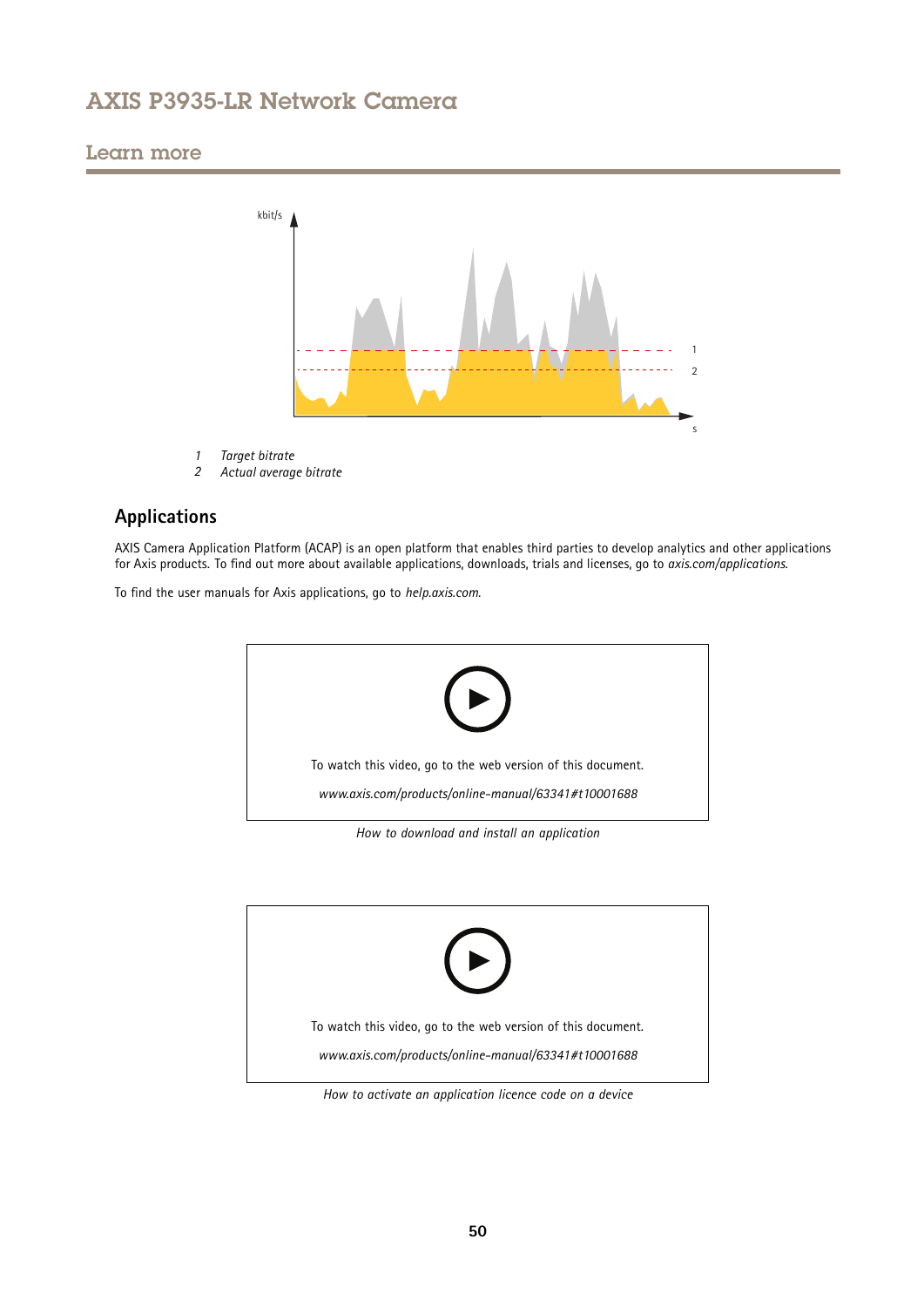### Learn more

### **AXIS Blocked View Detection**

AXIS Blocked View Detection is an application that triggers an alarm if tampering of the camera is detected, for example, if the lens is covered or sprayed.

For optimal performance, we recommend that the camera view contains objects, patterns or lines that can be detected.



*Ideal scene*

Avoid large areas of floor, walls and ceiling with few objects.



*Not ideal scene*

You can set the trigger level by adjusting the sensitivity and change ratio of the tampering detection.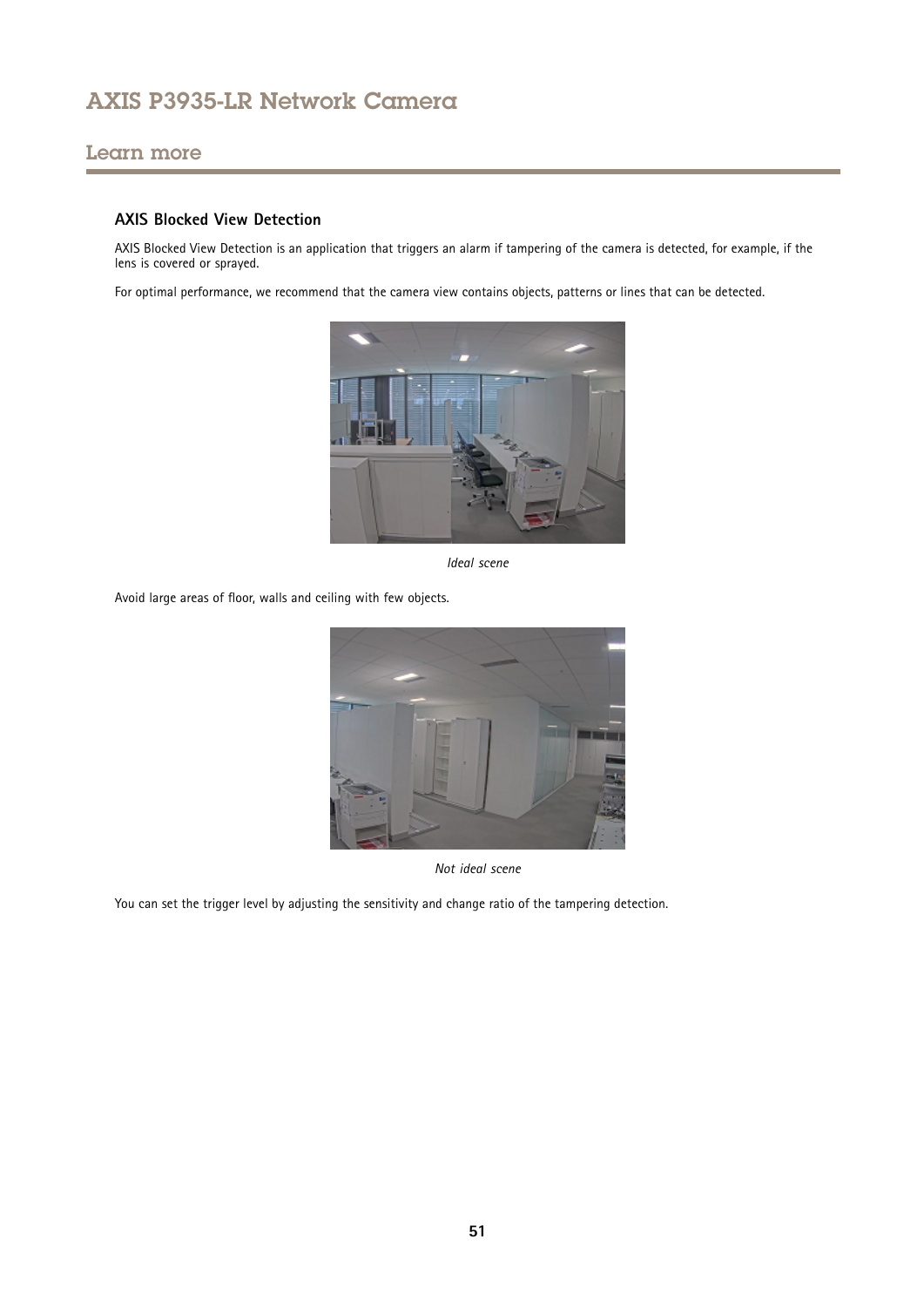## <span id="page-51-0"></span>Troubleshooting

### Troubleshooting

### **Reset to factory default settings**

### **WARNING**

 $\sqrt{m}$  Possibly hazardous optical radiation is emitted from this product. It can be harmful to the eyes. Do not stare at the operating lamp.

#### Important

Reset to factory default should be used with caution. A reset to factory default resets all settings, including the IP address, to the factory default values.

To reset the product to the factory default settings:

- 1. Disconnect power from the product.
- 2. Press and hold the control button while reconnecting power. See *Product [overview](#page-55-0) on page [56](#page-55-0)*.
- 3. Keep the control button pressed for 15–30 seconds until the status LED indicator flashes amber.
- 4. Release the control button. The process is complete when the status LED indicator turns green. The product has been reset to the factory default settings. If no DHCP server is available on the network, the default IP address is 192.168.0.90.
- 5. Use the installation and management software tools to assign an IP address, set the password, and access the device.

The installation and management software tools are available from the support pages on *[axis.com/support](https://www.axis.com/support)*.

You can also reset parameters to factory default through the device's webpage. Go to **Maintenance** <sup>&</sup>gt; **Factory default** and click **Default**.

### **Firmware options**

Axis offers product firmware management according to either the active track or the long-term support (LTS) tracks. Being on the active track means continuously getting access to all the latest product features, while the LTS tracks provide <sup>a</sup> fixed platform with periodic releases focused mainly on bug fixes and security updates.

Using firmware from the active track is recommended if you want to access the newest features, or if you use Axis end-to-end system offerings. The LTS tracks are recommended if you use third-party integrations, which are not continuously validated against the latest active track. With LTS, the products can maintain cybersecurity without introducing any significant functional changes or affecting any existing integrations. For more detailed information about Axis product firmware strategy, go to *[axis.com/support/firmware](https://www.axis.com/support/firmware)*.

### **Check the current firmware version**

Firmware is the software that determines the functionality of network devices. When you troubleshoot <sup>a</sup> problem, we recommend you to start by checking the current firmware version. The latest firmware version might contain <sup>a</sup> correction that fixes your particular problem.

To check the current firmware:

- 1. Go to the device interface <sup>&</sup>gt; **Status**.
- 2. See the firmware version under **Device info**.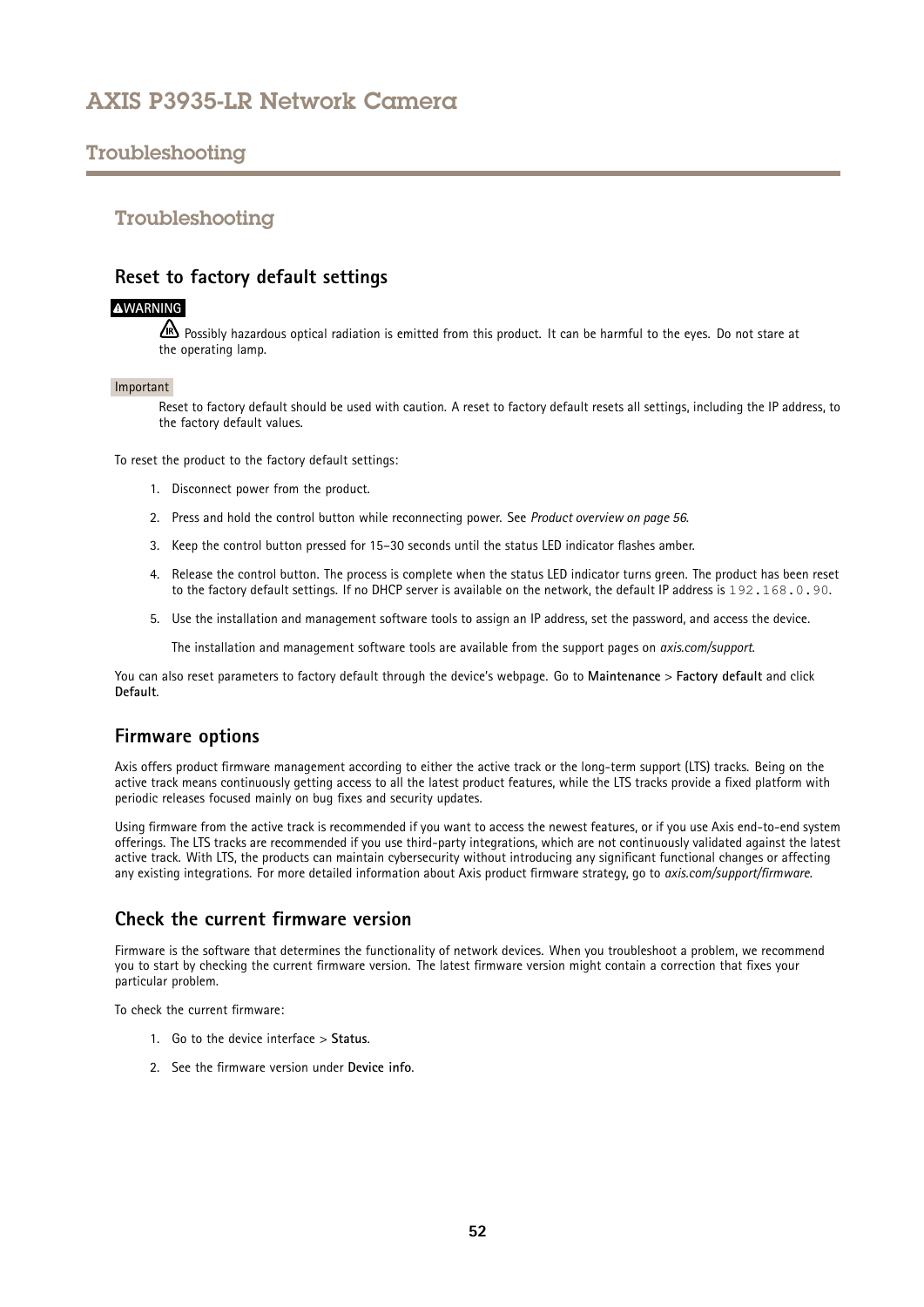## <span id="page-52-0"></span>Troubleshooting

### **Upgrade the firmware**

#### Important

Preconfigured and customized settings are saved when you upgrade the firmware (provided that the features are available in the new firmware) although this is not guaranteed by Axis Communications AB.

#### Important

Make sure the device remains connected to the power source throughout the upgrade process.

#### Note

When you upgrade the device with the latest firmware in the active track, the product receives the latest functionality available. Always read the upgrade instructions and release notes available with each new release before you upgrade the firmware. To find the latest firmware and the release notes, go to *[axis.com/support/firmware](https://www.axis.com/support/firmware)*.

- 1. Download the firmware file to your computer, available free of charge at *[axis.com/support/firmware](https://www.axis.com/support/firmware)*.
- 2. Log in to the device as an administrator.
- 3. Go to **Maintenance <sup>&</sup>gt; Firmware upgrade** and click **Upgrade**.

When the upgrade has finished, the product restarts automatically.

You can use AXIS Device Manager to upgrade multiple devices at the same time. Find out more at *[axis.com/products/axis-device-manager](https://www.axis.com/products/axis-device-manager)*.

### **Technical issues, clues, and solutions**

If you can't find what you're looking for here, try the troubleshooting section at *[axis.com/support](https://www.axis.com/support)*.

| Problems upgrading the firmware                                           |                                                                                                                                                                                                                                                                                                                                                                                                                         |  |  |
|---------------------------------------------------------------------------|-------------------------------------------------------------------------------------------------------------------------------------------------------------------------------------------------------------------------------------------------------------------------------------------------------------------------------------------------------------------------------------------------------------------------|--|--|
| Firmware upgrade failure                                                  | If the firmware upgrade fails, the device reloads the previous firmware. The most common reason<br>is that the wrong firmware file has been uploaded. Check that the name of the firmware file<br>corresponds to your device and try again.                                                                                                                                                                             |  |  |
| Problems after firmware<br>upgrade                                        | If you experience problems after a firmware upgrade, roll back to the previously installed version<br>from the Maintenance page.                                                                                                                                                                                                                                                                                        |  |  |
| Problems setting the IP address                                           |                                                                                                                                                                                                                                                                                                                                                                                                                         |  |  |
| The device is located on a<br>different subnet                            | If the IP address intended for the device and the IP address of the computer used to access the<br>device are located on different subnets, you cannot set the IP address. Contact your network<br>administrator to obtain an IP address.                                                                                                                                                                               |  |  |
| The IP address is being used<br>by another device                         | Disconnect the Axis device from the network. Run the ping command (in a Command/DOS window,<br>type ping and the IP address of the device):                                                                                                                                                                                                                                                                             |  |  |
|                                                                           | • If you receive: Reply from <ip address="">: bytes=32; time=10<br/>this means that the IP address may already be in use by another device on the network.<br/>Obtain a new IP address from the network administrator and reinstall the device.<br/>• If you receive: Request timed out, this means that the IP address is available<br/>for use with the Axis device. Check all cabling and reinstall the device.</ip> |  |  |
| Possible IP address conflict<br>with another device on the<br>same subnet | The static IP address in the Axis device is used before the DHCP server sets a dynamic address.<br>This means that if the same default static IP address is also used by another device, there may<br>be problems accessing the device.                                                                                                                                                                                 |  |  |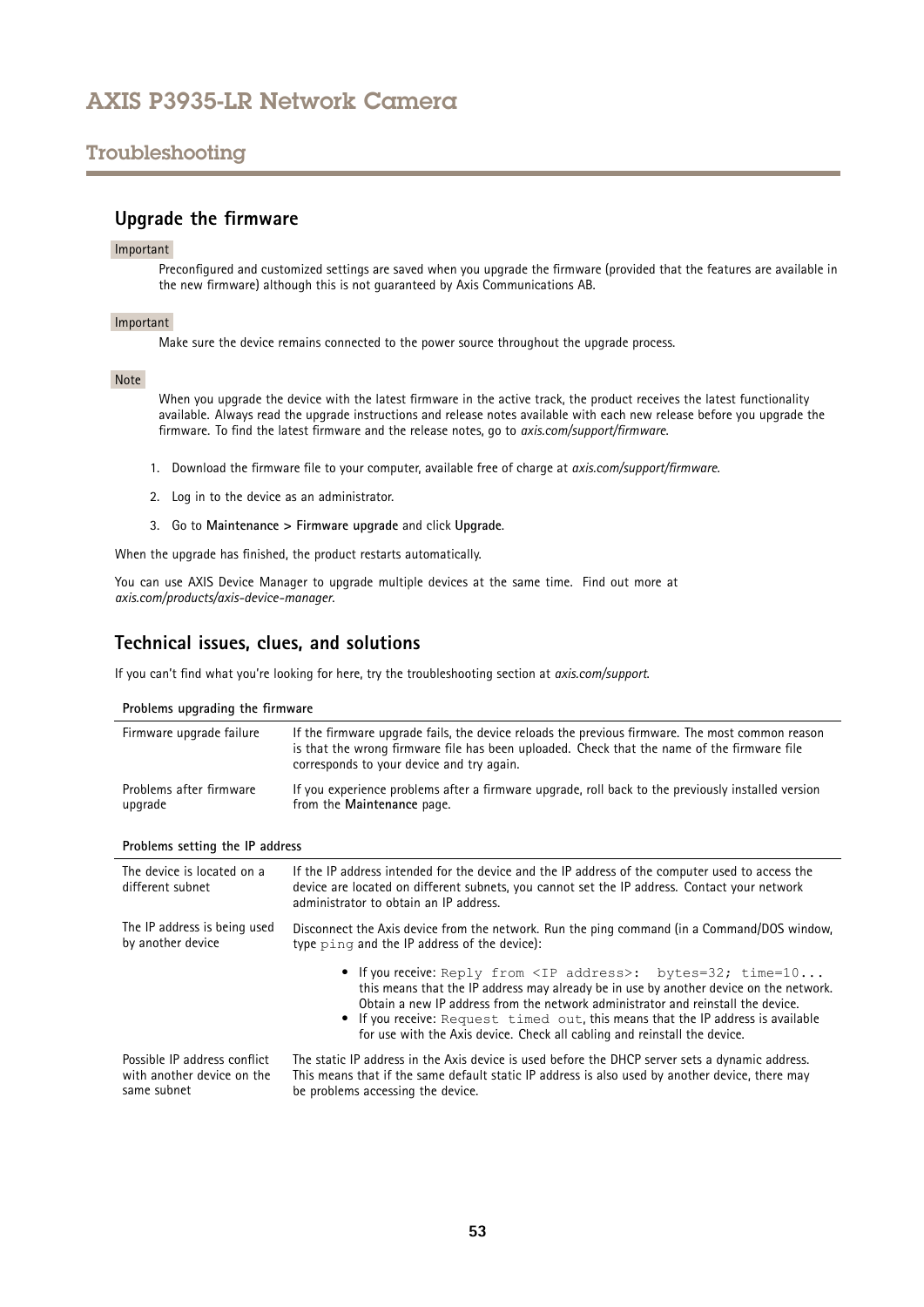## <span id="page-53-0"></span>Troubleshooting

| The device can't be accessed from a browser        |                                                                                                                                                                                                                                                                                                            |  |  |
|----------------------------------------------------|------------------------------------------------------------------------------------------------------------------------------------------------------------------------------------------------------------------------------------------------------------------------------------------------------------|--|--|
| Can't log in                                       | When HTTPS is enabled, ensure that the correct protocol (HTTP or HTTPS) is used when attempting<br>to log in. You may need to manually type http or https in the browser's address field.                                                                                                                  |  |  |
|                                                    | If the password for the user root is lost, the device must be reset to the factory default settings.<br>See Reset to factory default settings on page 52.                                                                                                                                                  |  |  |
| The IP address has been<br>changed by DHCP         | IP addresses obtained from a DHCP server are dynamic and may change. If the IP address has been<br>changed, use AXIS IP Utility or AXIS Device Manager to locate the device on the network. Identify<br>the device using its model or serial number, or by the DNS name (if the name has been configured). |  |  |
|                                                    | If required, a static IP address can be assigned manually. For instructions, go to <i>axis.com/support.</i>                                                                                                                                                                                                |  |  |
| Certificate error when using<br><b>IEEE 802.1X</b> | For authentication to work properly, the date and time settings in the Axis device must be<br>synchronized with an NTP server. Go to System > Date and time.                                                                                                                                               |  |  |

#### **The device is accessible locally but not externally**

To access the device externally, we recommend you to use one of the following applications for Windows® :

- AXIS Companion: free of charge, ideal for small systems with basic surveillance needs.
- AXIS Camera Station: 30-day trial version free of charge, ideal for small to mid-size systems.

For instructions and download, go to *[axis.com/vms](https://www.axis.com/vms)*.

#### **Problems with streaming**

| Multicast H.264 only              | Check if your router supports multicasting, or if you need to configure the router settings between                                                                                                                                                                                                                                                                                                                                                                                                                                                                                                                                                                  |  |  |
|-----------------------------------|----------------------------------------------------------------------------------------------------------------------------------------------------------------------------------------------------------------------------------------------------------------------------------------------------------------------------------------------------------------------------------------------------------------------------------------------------------------------------------------------------------------------------------------------------------------------------------------------------------------------------------------------------------------------|--|--|
| accessible by local clients       | the client and the device. You might need to increase the TTL (Time To Live) value.                                                                                                                                                                                                                                                                                                                                                                                                                                                                                                                                                                                  |  |  |
| No multicast H.264                | Check with your network administrator that the multicast addresses used by the Axis device                                                                                                                                                                                                                                                                                                                                                                                                                                                                                                                                                                           |  |  |
| displayed in the client           | are valid for your network.                                                                                                                                                                                                                                                                                                                                                                                                                                                                                                                                                                                                                                          |  |  |
|                                   | Check with your network administrator to see if there is a firewall that prevents viewing.                                                                                                                                                                                                                                                                                                                                                                                                                                                                                                                                                                           |  |  |
| Poor rendering of H.264           | Ensure that your graphics card uses the latest driver. You can usually download the latest drivers                                                                                                                                                                                                                                                                                                                                                                                                                                                                                                                                                                   |  |  |
| images                            | from the manufacturer's website.                                                                                                                                                                                                                                                                                                                                                                                                                                                                                                                                                                                                                                     |  |  |
| Color saturation is different     | Modify the settings for your graphics adapter. Go to the adapter's documentation for more                                                                                                                                                                                                                                                                                                                                                                                                                                                                                                                                                                            |  |  |
| in H.264 and Motion JPEG          | information.                                                                                                                                                                                                                                                                                                                                                                                                                                                                                                                                                                                                                                                         |  |  |
| Lower frame rate than<br>expected | • See Performance considerations on page 54.<br>Reduce the number of applications running on the client computer.<br>Limit the number of simultaneous viewers.<br>$\bullet$<br>Check with the network administrator that there is enough bandwidth available.<br>Lower the image resolution.<br>٠<br>Log in to the device's webpage and set a capture mode that prioritizes frame rate. If<br>٠<br>you change the capture mode to prioritize frame rate it might lower the maximum<br>resolution, depending on the device used and capture modes available.<br>The maximum frames per second is dependent on the utility frequency (60/50 Hz)<br>of the Axis device. |  |  |
| Can't select H.265 encoding       | Web browsers don't support H.265 decoding. Use a video management system or application                                                                                                                                                                                                                                                                                                                                                                                                                                                                                                                                                                              |  |  |

in live view that supports H.265 decoding.

### **Performance considerations**

When setting up your system, it is important to consider how various settings and situations affect the performance. Some factors affect the amount of bandwidth (the bitrate) required, others can affect the frame rate, and some affect both. If the load on the CPU reaches its maximum, this also affects the frame rate.

The following factors are the most important to consider: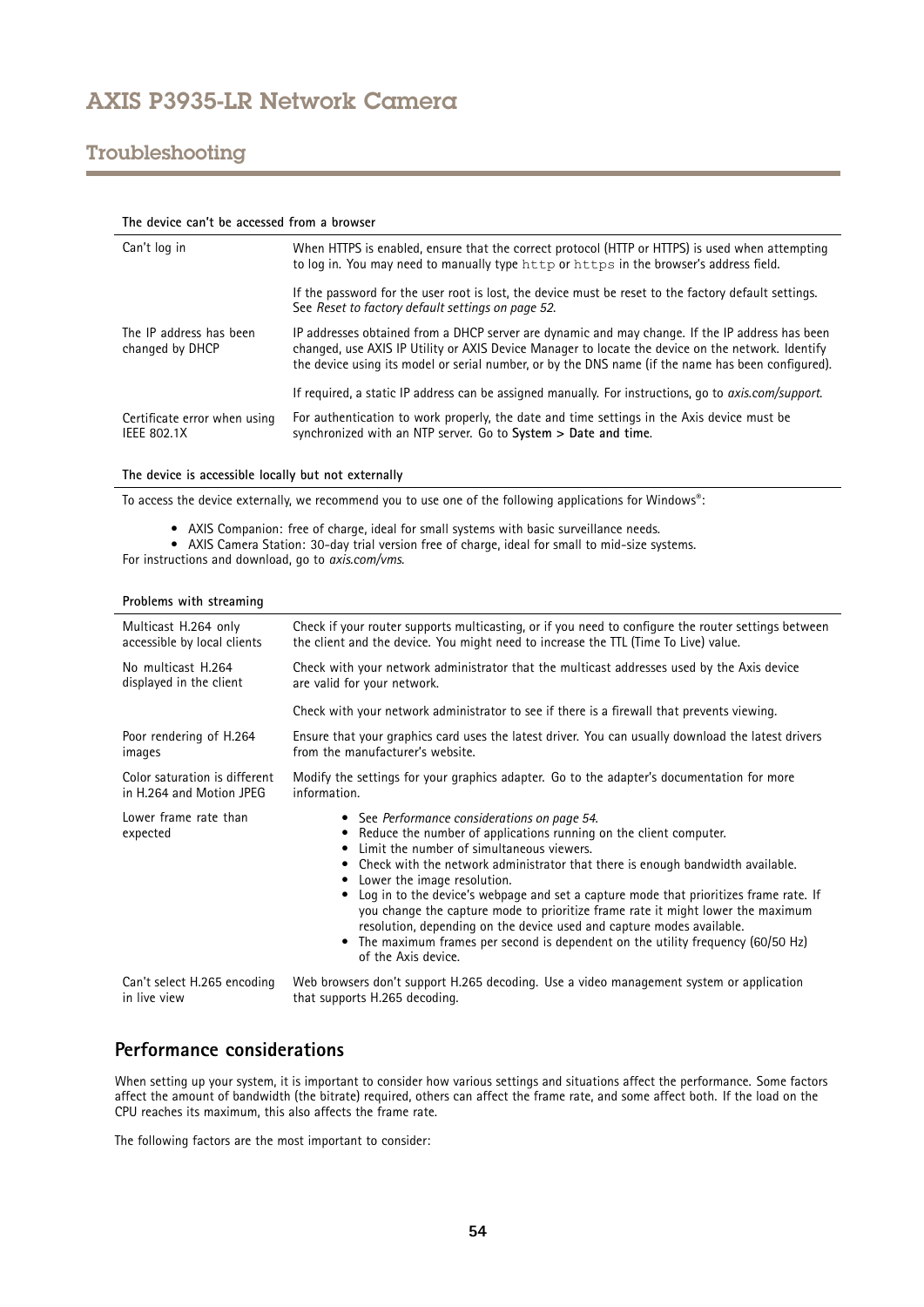## <span id="page-54-0"></span>Troubleshooting

- • High image resolution or lower compression levels result in images containing more data which in turn affects the bandwidth.
- Rotating the image in the GUI will increase the product's CPU load.
- •Access by large numbers of Motion JPEG or unicast H.264 clients affects the bandwidth.
- •Access by large numbers of Motion JPEG or unicast H.265 clients affects the bandwidth.
- • Simultaneous viewing of different streams (resolution, compression) by different clients affects both frame rate and bandwidth.

Use identical streams wherever possible to maintain <sup>a</sup> high frame rate. Stream profiles can be used to ensure that streams are identical.

- Accessing Motion JPEG and H.264 video streams simultaneously affects both frame rate and bandwidth.
- •Accessing Motion JPEG and H.265 video streams simultaneously affects both frame rate and bandwidth.
- Heavy usage of event settings affects the product's CPU load which in turn affects the frame rate.
- $\bullet$ Using HTTPS may reduce frame rate, in particular if streaming Motion JPEG.
- •Heavy network utilization due to poor infrastructure affects the bandwidth.
- •Viewing on poorly performing client computers lowers perceived performance and affects frame rate.
- • Running multiple AXIS Camera Application Platform (ACAP) applications simultaneously may affect the frame rate and the general performance.

### **Contact support**

Contact support at *[axis.com/support](https://www.axis.com/support)*.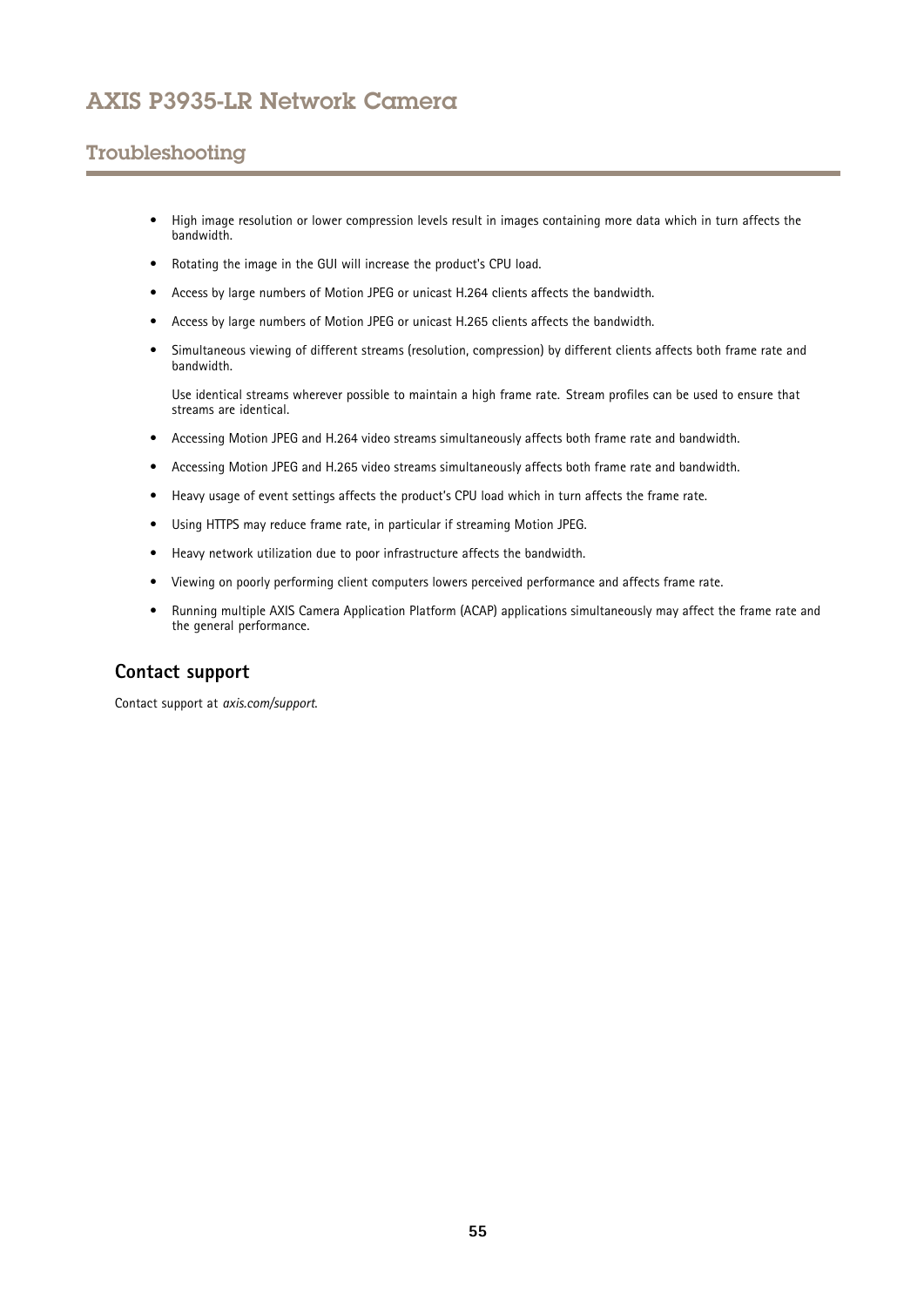<span id="page-55-0"></span>Specifications

Specifications

### **Product overview**



- *1 Audio connector (AXIS P3935–LR)*
- *2 Network connector: M12 or RJ45*
- *3 I/O connector (AXIS P3935–LR)*
- *<sup>4</sup> IR illumination (AXIS P3935–LR)*
- *<sup>5</sup> Light sensor (AXIS P3935–LR)*
- *<sup>6</sup> Microphone (AXIS P3935–LR)*
- *7 SD card slot*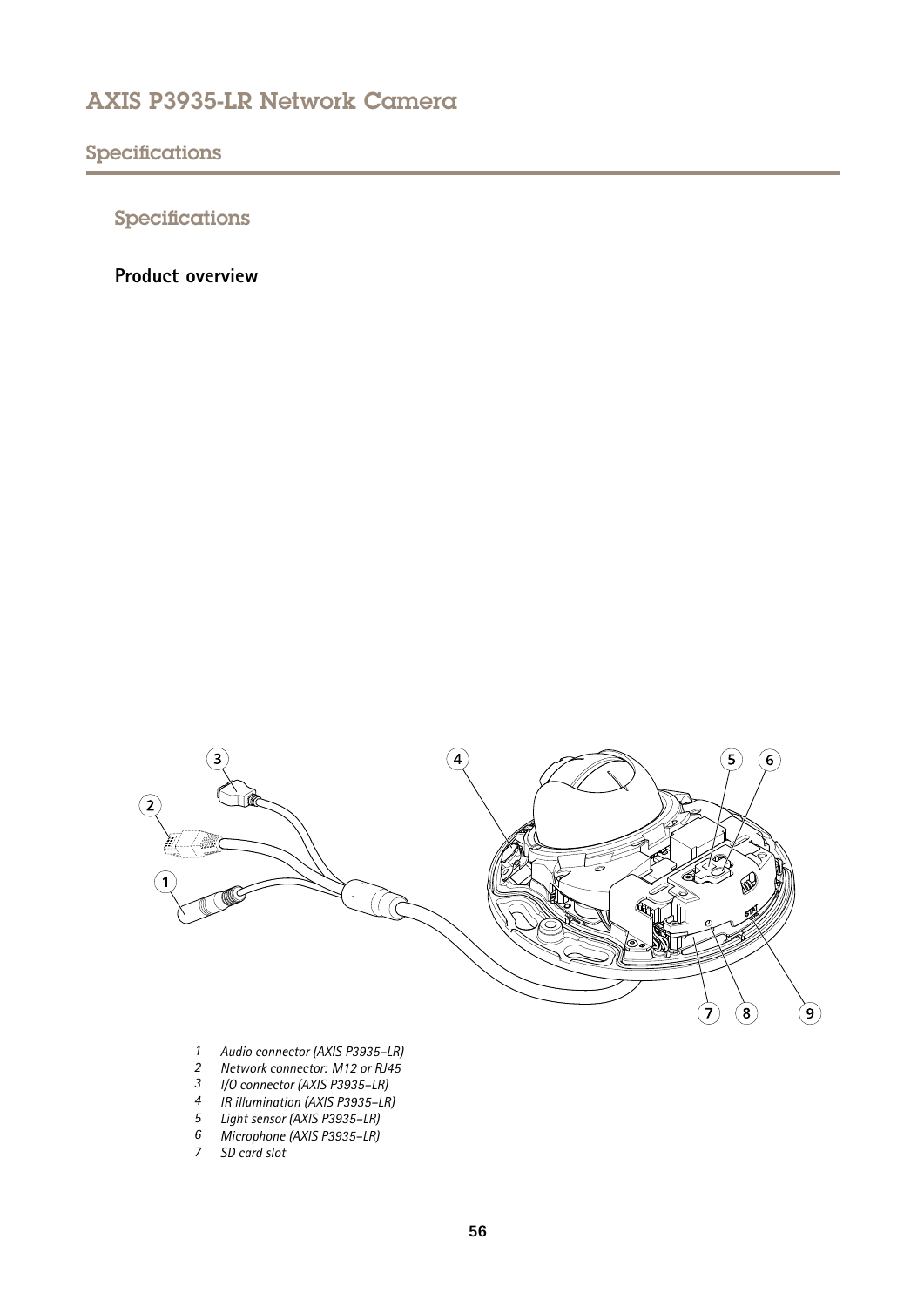### <span id="page-56-0"></span>Specifications

- *8 Control button*
- *9 Status LED*

## **SD card slot**

### *NOTICE*

- • Risk of damage to SD card. Do not use sharp tools, metal objects, or excessive force when inserting or removing the SD card. Use your fingers to insert and remove the card.
- Risk of data loss and corrupted recordings. Do not remove the SD card while the product is running. Unmount the SD card from the product's webpage before removal.

This product supports microSD/microSDHC/microSDXC cards.

For SD card recommendations, see *[axis.com](https://www.axis.com)*.



microSD, microSDHC, and microSDXC Logos are trademarks of SD-3C LLC. microSD, microSDHC, microSDXC are trademarks or registered trademarks of SD-3C, LLC in the United States, other countries or both.

### **Buttons**

### **Control button**

The control button is used for:

- Resetting the product to factory default settings. See *Reset to factory default [settings](#page-51-0) on page [52](#page-51-0)*.
- • Connecting to an AXIS Video Hosting System service. To connect, press and hold the button for about 3 seconds until the status LED flashes green.

### **Connectors**

### **Network connector**

The Axis product is available in two variants with different network connectors:

D-coded M12 connector with Power over Ethernet (PoE).

#### **Audio connector P3935-LR**

• **Audio in** – 3.5 mm input for <sup>a</sup> mono microphone, or <sup>a</sup> line-in mono signal (left channel is used from <sup>a</sup> stereo signal).



| ' Tip                                                                   | າ Sleeve |
|-------------------------------------------------------------------------|----------|
| Unbalanced microphone (with or without electret power) or line   Ground |          |

For audio in, the left channel is used from <sup>a</sup> stereo signal.

### **I/O connector**

Use the I/O connector with external devices in combination with, for example, motion detection, event triggering, and alarm notifications. In addition to the <sup>0</sup> V DC reference point and power (DC output), the I/O connector provides the interface to: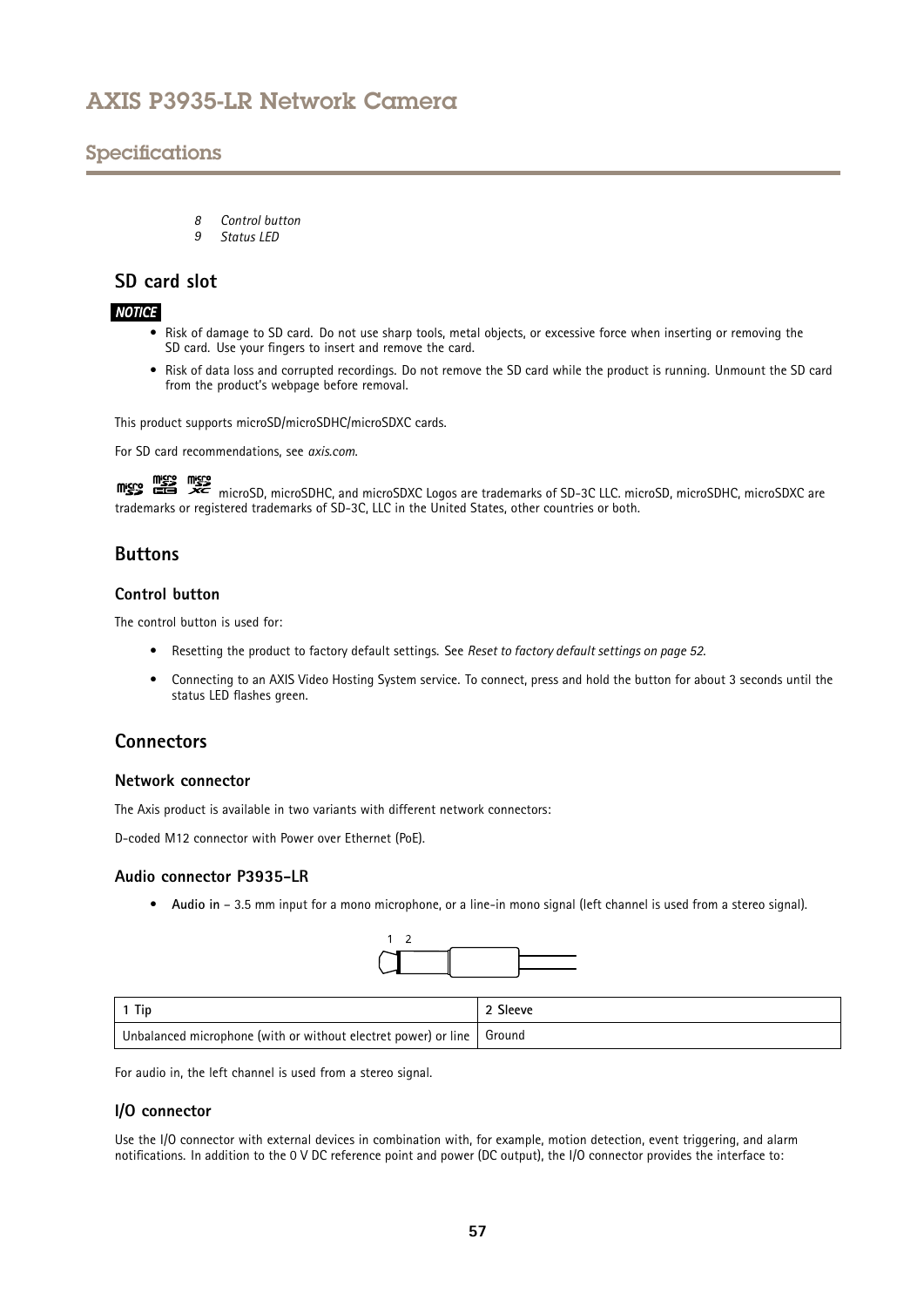## Specifications

**Digital input -** For connecting devices that can toggle between an open and closed circuit, for example PIR sensors, door/window contacts, and glass break detectors.

**Digital output -** For connecting external devices such as relays and LEDs. Connected devices can be activated by the VAPIX® Application Programming Interface, trough an event or from the product's webpage.

4-pin terminal block



| <b>Function</b> | Pin | <b>Notes</b>                                                                                                                                                                                                                               | Specifications                                    |
|-----------------|-----|--------------------------------------------------------------------------------------------------------------------------------------------------------------------------------------------------------------------------------------------|---------------------------------------------------|
| DC ground       |     |                                                                                                                                                                                                                                            | 0 V DC                                            |
| DC output       | 2   | Can be used to power auxiliary equipment.<br>Note: This pin can only be used as power out.                                                                                                                                                 | 12 V DC<br>Max $load = 15$ mA                     |
| Digital Input   | 3   | Connect to pin 1 to activate, or leave floating (unconnected)<br>to deactivate.                                                                                                                                                            | 0 to max 30 V DC                                  |
| Digital Output  | 4   | Internally connected to pin 1 (DC ground) when active,<br>and floating (unconnected) when inactive. If used with an<br>inductive load, e.g., a relay, connect a diode in parallel with<br>the load, to protect against voltage transients. | 0 to max 30 V DC, open drain,<br>$100 \text{ mA}$ |

#### **Example**



- 
- *1 DC ground 2 DC output 12 V, max 15 mA*
- *3 Digital input*
- *<sup>4</sup> Digital output*